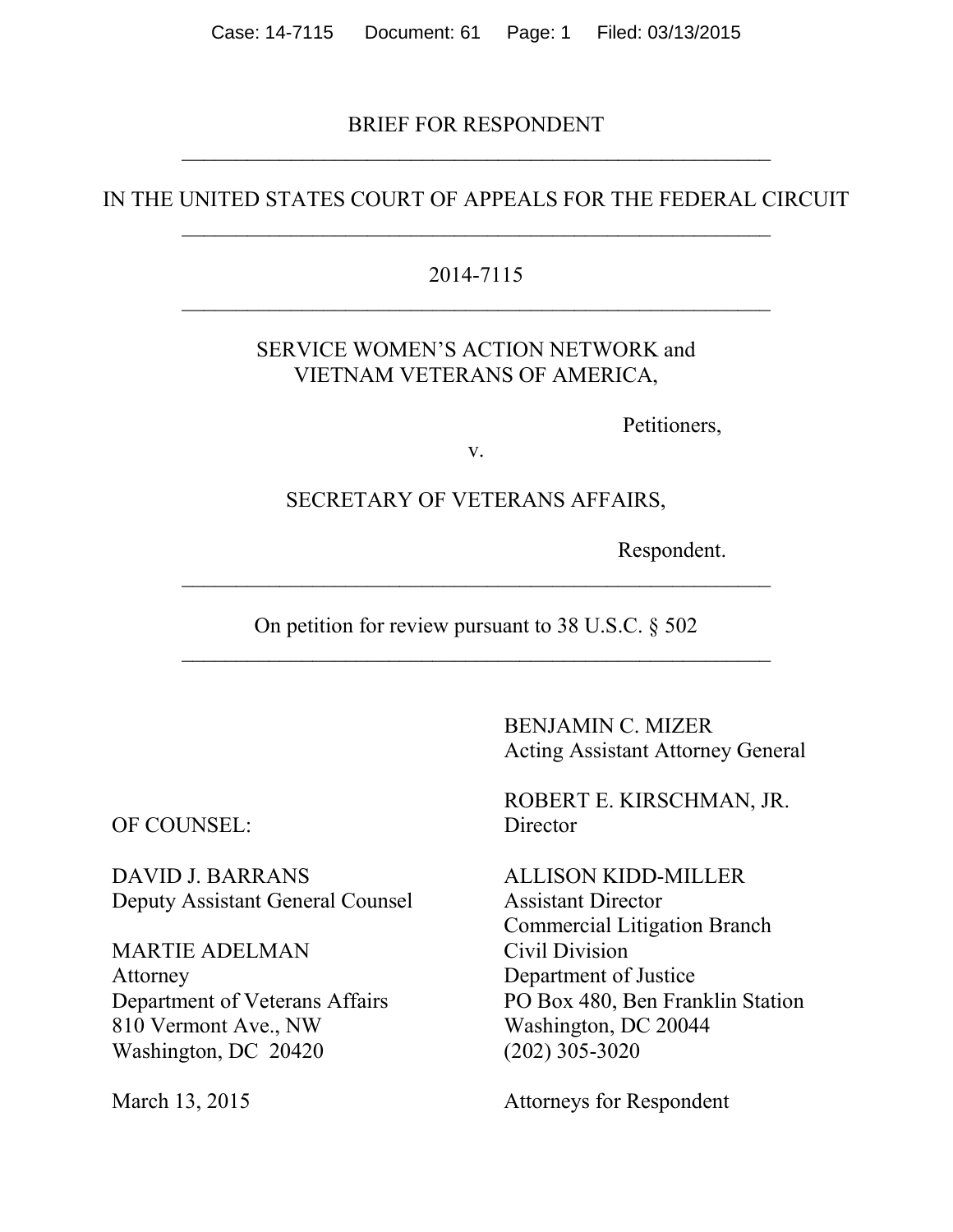# **TABLE OF CONTENTS**

|                |                                                                                                                                               | STATEMENT OF THE CASE SETTING FORTH RELEVANT FACTS 4                                                                                                                                                         |
|----------------|-----------------------------------------------------------------------------------------------------------------------------------------------|--------------------------------------------------------------------------------------------------------------------------------------------------------------------------------------------------------------|
| $\mathbf{I}$ . |                                                                                                                                               | VA Promulgated The In-Service Personal Assault Regulation, 38 C.F.R.<br>§ 3.304(f)(5), In Recognition Of The Sensitive Nature Of MST Stressors And<br>The Reluctance To Report Such Assaults During Service4 |
| II.            |                                                                                                                                               | VA Issued Guidance, Instituted Training, And Readjudicated Claims To<br>Help Ensure Sensitive, Accurate, And Consistent Application Of                                                                       |
| III.           |                                                                                                                                               | VA's Guidance And Training Initiatives Have Improved Adjudication Of<br>MST-Related PTSD Claims, And VA Is Continuing Its Efforts 10                                                                         |
| IV.            |                                                                                                                                               |                                                                                                                                                                                                              |
|                |                                                                                                                                               |                                                                                                                                                                                                              |
|                |                                                                                                                                               |                                                                                                                                                                                                              |
|                |                                                                                                                                               | I. Standard Of Review.<br>.16                                                                                                                                                                                |
| II.            | This Court Should Affirm The Secretary's Decision Denying Petitioners'<br>Request To Eliminate The Requirement To Corroborate That An Alleged |                                                                                                                                                                                                              |
|                | A.                                                                                                                                            | The Secretary Properly Provided "A Brief Statement Of The Grounds                                                                                                                                            |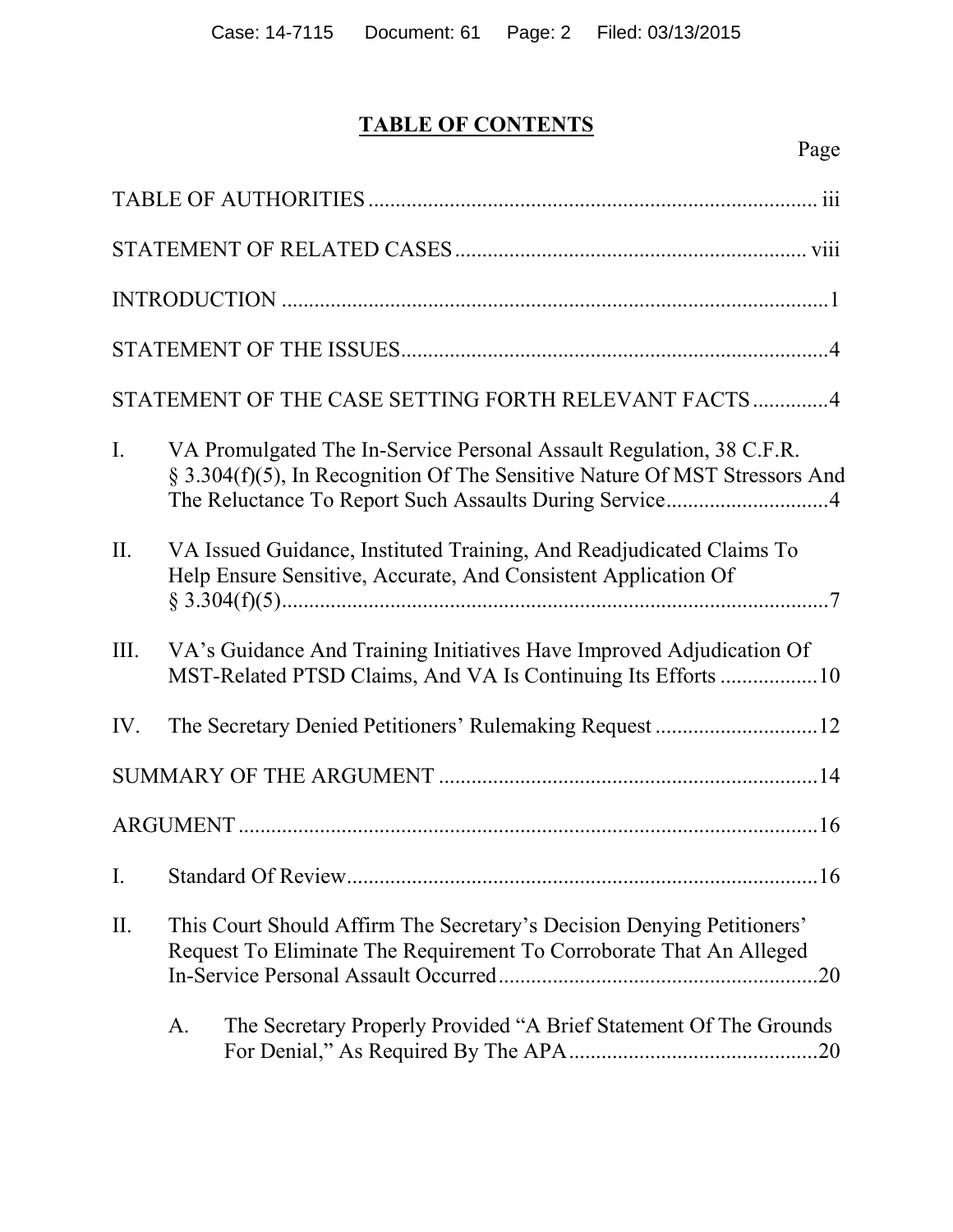|      |           | 1. | The Secretary's Decision Explains Why He Did What He<br>.20                                                                            |
|------|-----------|----|----------------------------------------------------------------------------------------------------------------------------------------|
|      |           | 2. | Petitioners Fail To Demonstrate That Any Further Explanation                                                                           |
|      | <b>B.</b> |    | Petitioners Fail To Carry Their "Daunting" Burden Of Proving That                                                                      |
|      |           | 1. | The Secretary's Decision Is Consistent With The Other PTSD                                                                             |
|      |           | 2. | Petitioners Fail To Demonstrate How Their Proposed Rule Is<br>Consistent With The Statutory "Places, Types, And                        |
|      |           | 3. | None Of Petitioners' Remaining Assertions Demonstrates That<br>The Secretary's Denial Was Arbitrary And Capricious 34                  |
| III. |           |    | The Secretary's Denial Of Petitioners' Rulemaking Request Does Not Violate<br>The Equal Protection Component Of The Fifth Amendment 37 |
|      |           |    |                                                                                                                                        |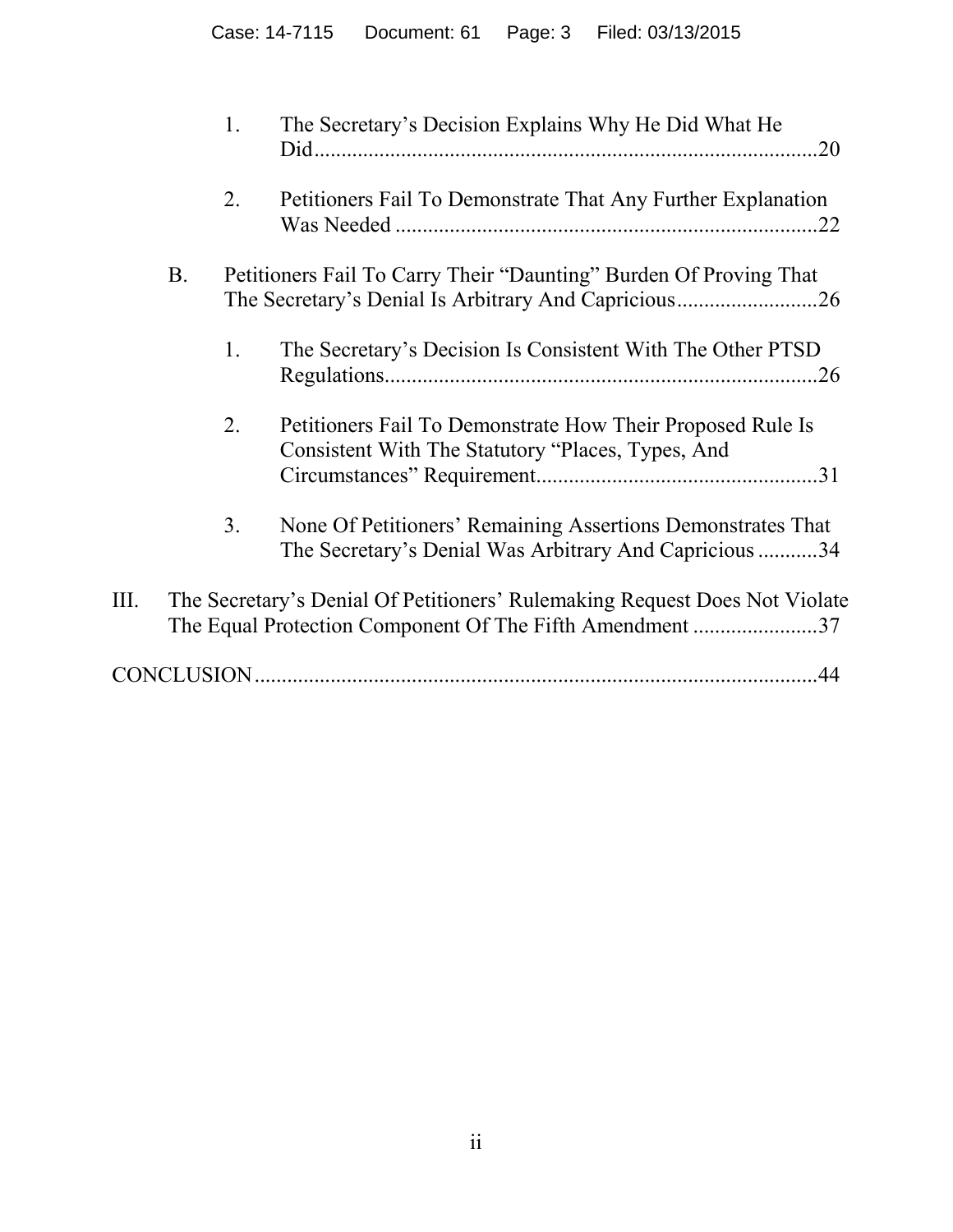# **TABLE OF AUTHORITIES**

# **Cases**

Page

| American Horse Protection Ass'n, Inc. v. Lyng,                 |
|----------------------------------------------------------------|
| Ark Initiative v. Tidwell,                                     |
| AZ v. Shinseki,                                                |
| Berkley v. United States,                                      |
| Bray v. Alexandria Women's Health Clinic,                      |
| Butte County v. Hogen,                                         |
| Disabled American Veterans v. Gober,                           |
| Dothard v. Rawlinson,                                          |
| Estate of L.D. French v. Federal Energy Regulatory Commission, |
| Friends of the Bow v. Thompson,                                |
| Heller v. Doe,                                                 |
| Mariano v. Principi,                                           |
| Massachusetts v. Environmental Protection Agency,              |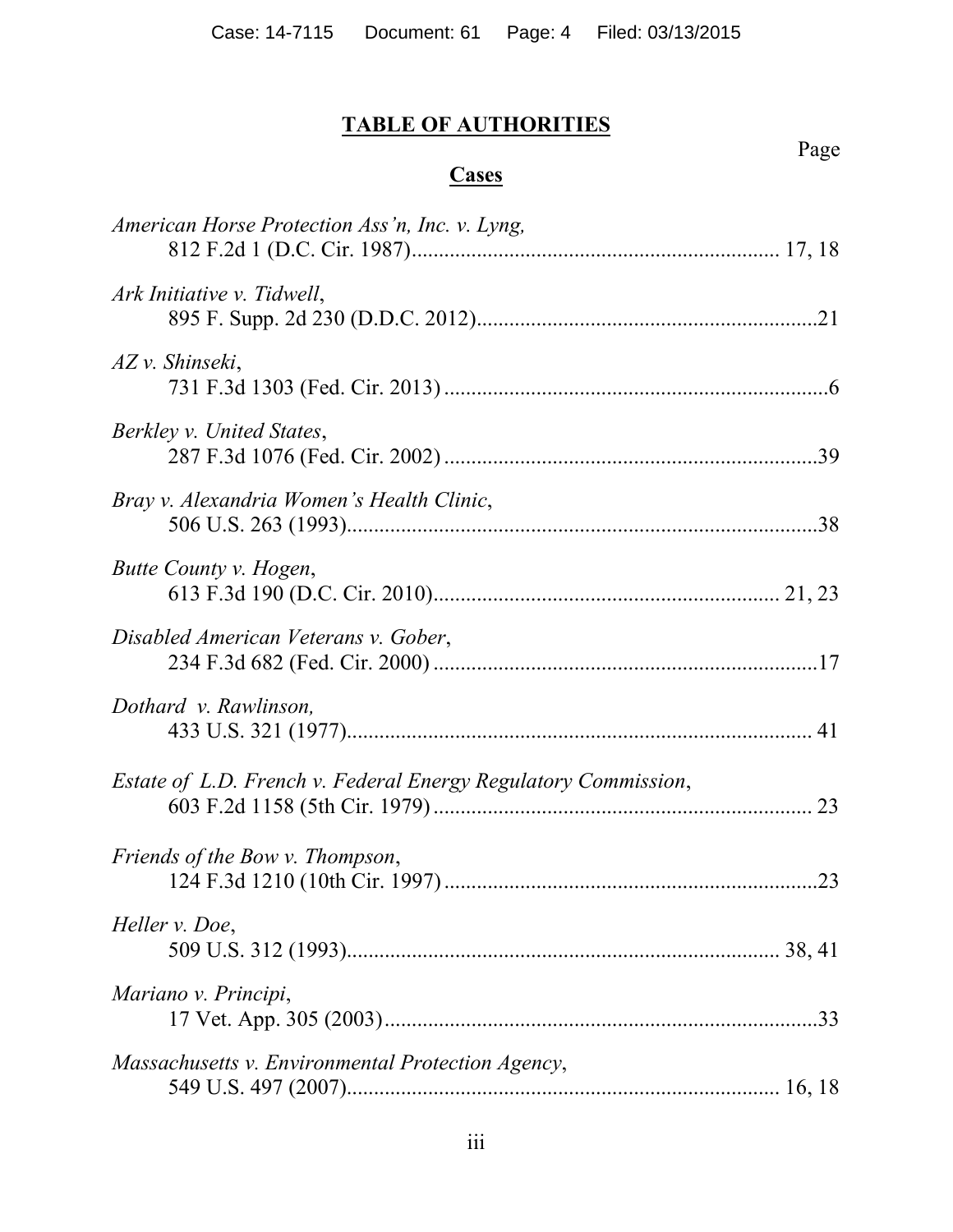#### **Page**

# **Cases (Continued)**

| Menegassi v. Shinseki,                                                                                           |
|------------------------------------------------------------------------------------------------------------------|
| Moran v. Peake,                                                                                                  |
| Mortgage Investors Corp. of Ohio v. Gober,                                                                       |
| Motor Vehicles Manufacturers' Ass'n of the United States, Inc. v. State Farm<br>Mutual Automobile Insurance Co., |
| National Customs Brokers & Forwarders Assn. of America, Inc. v. United States,                                   |
| National Organization of Veterans' Advocates v. Secretary of Veterans Affairs,                                   |
| National Organization of Veterans' Advocates v. Secretary of Veterans Affairs,                                   |
| Nyeholt v. Secretary of Veterans Affairs,                                                                        |
| Patton v. West,                                                                                                  |
| Personnel Administration of Massachusetts v. Feeney,                                                             |
| Preminger v. Secretary of Veterans Affairs,                                                                      |
| Rack Room Shoes v. United States,                                                                                |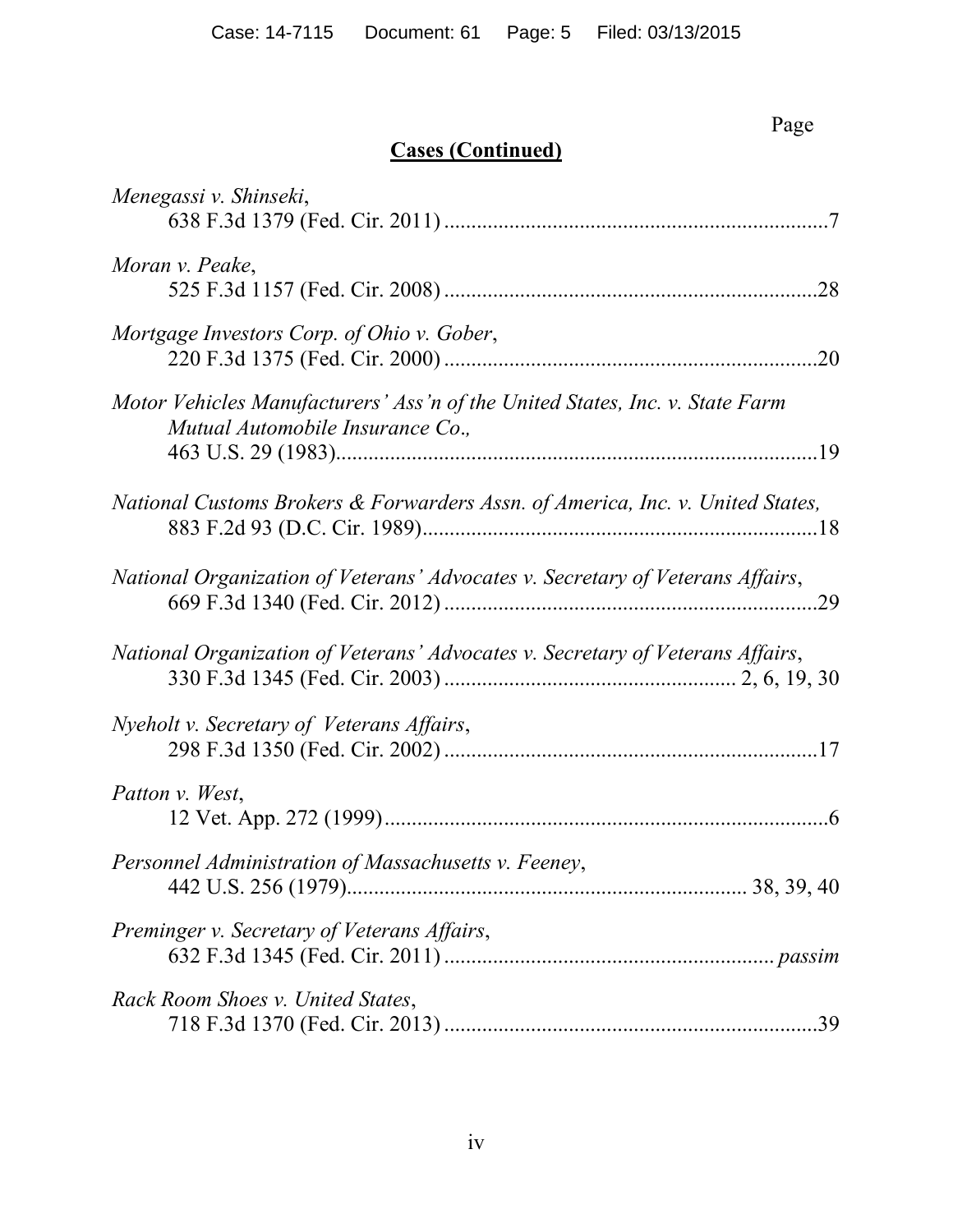|                                                                   | Page |
|-------------------------------------------------------------------|------|
| <b>Cases (Continued)</b>                                          |      |
| Ricketts v. City of Columbia, Missouri,                           |      |
| Roberts v. Shinseki,                                              |      |
| Sanchez-Navarro v. McDonald,                                      |      |
| Stone v. Nicholson,                                               |      |
| Totes-Isotoner Corp. v. United States,                            |      |
| Tourus Records, Inc. v. Drug Enforcement Administration,          |      |
| United States v. Hamilton,                                        |      |
| United States v. Swisher,                                         |      |
| Village of Arlington Heights v. Metro. Housing Development Corp., | .39  |
| <i>Washington v. Davis,</i>                                       |      |
| Wengler v. Druggists Mutual Insurance Co.,                        | .40  |
| WildEarth Guardians v. Environmental Protection Agency,           |      |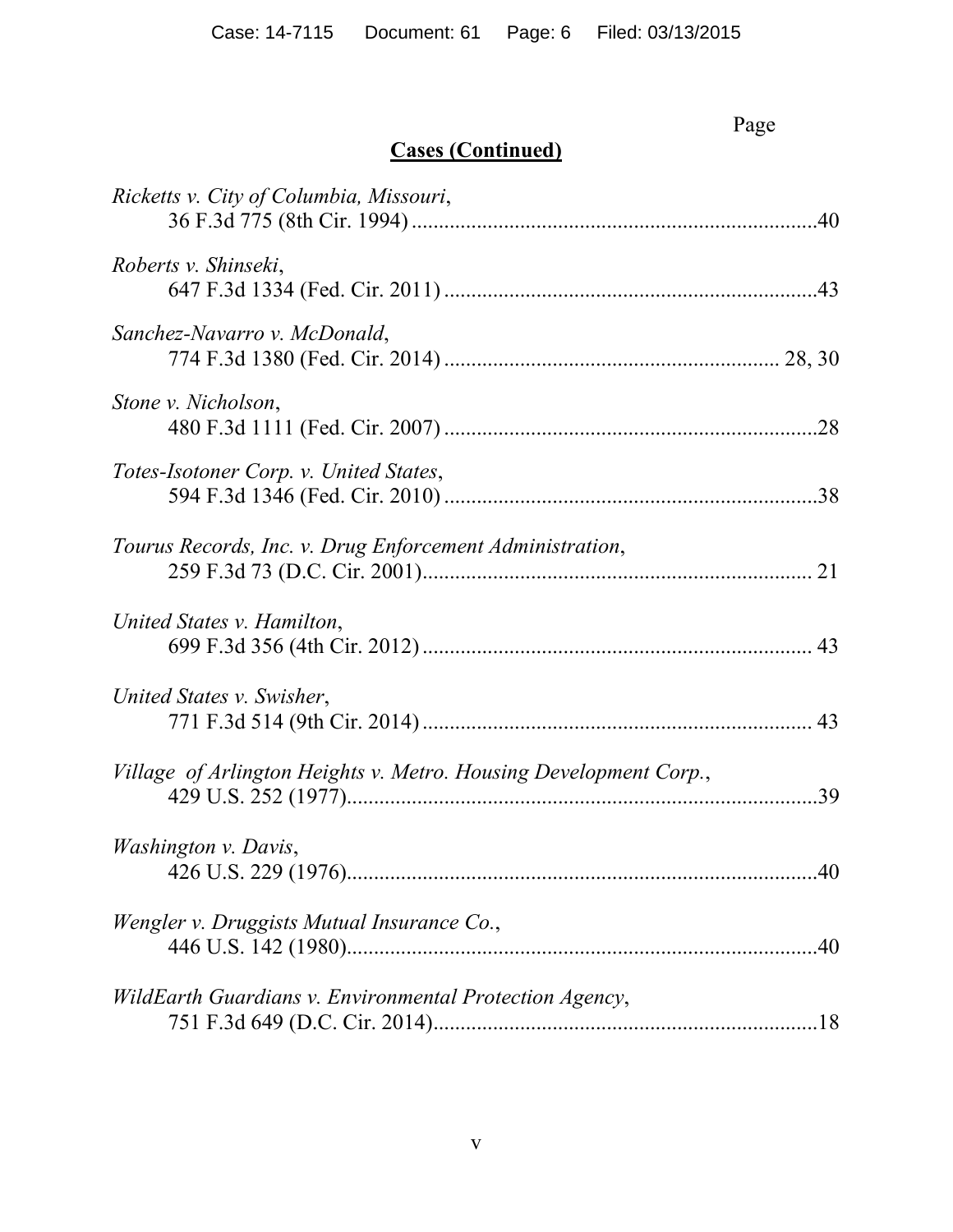# Page

# **Statutes And Regulations**

# **Other Authorities**

| Direct Service Connection (Post-traumatic Stress Disorder) |  |
|------------------------------------------------------------|--|
|                                                            |  |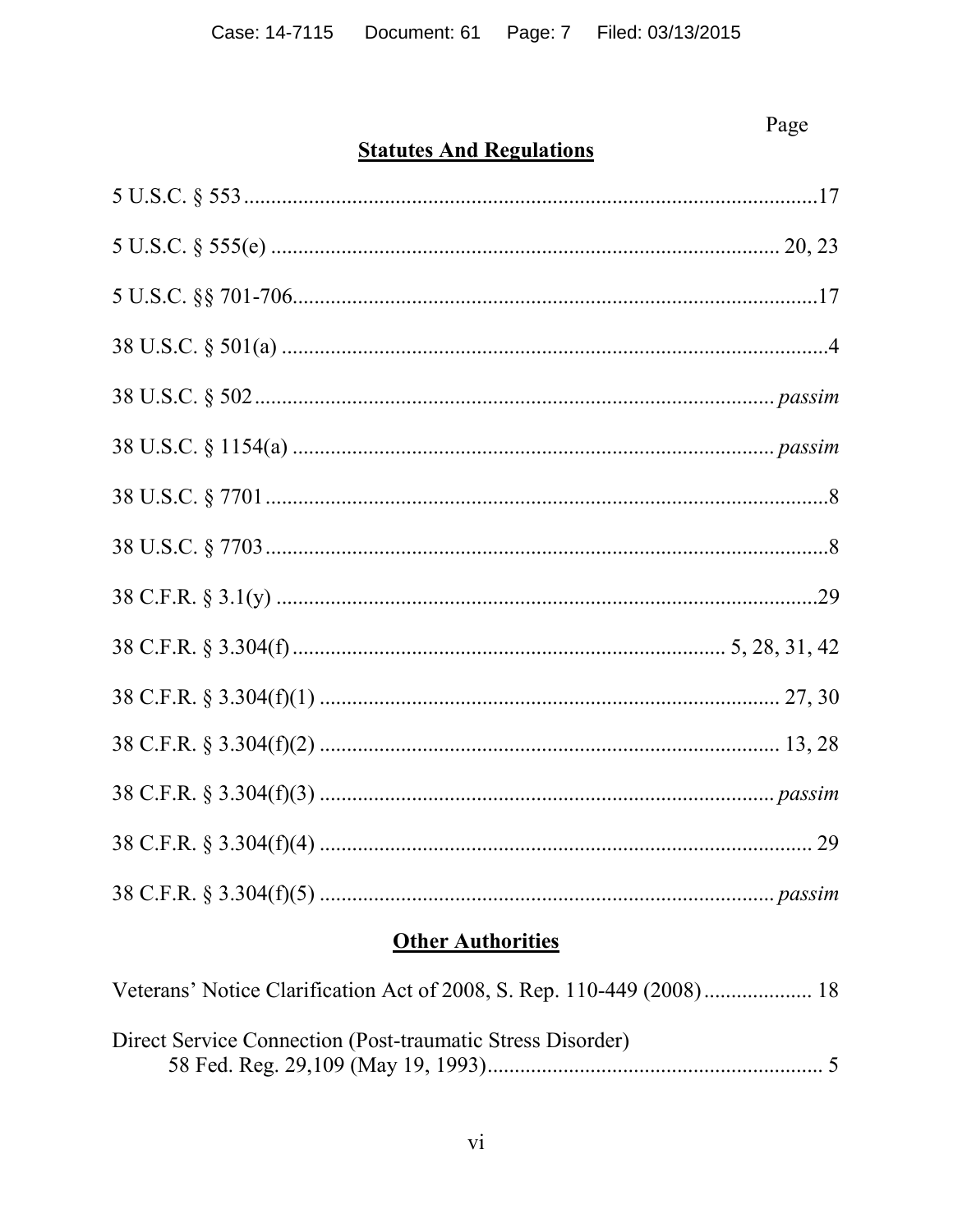# Page

# **Other Authorities (Continued)**

| Post Traumatic Stress Disorder Claims Based on Personal Assault    |  |
|--------------------------------------------------------------------|--|
| Stressor Determination for Post – Traumatic Stress Disorder        |  |
|                                                                    |  |
| Stressor Determinations for Posttraumatic Stress Disorder,         |  |
|                                                                    |  |
| Service Women's Action Network, LinkedIn, <i>available at</i>      |  |
| https://www.linkedin.com/company/service-women's-action-network 19 |  |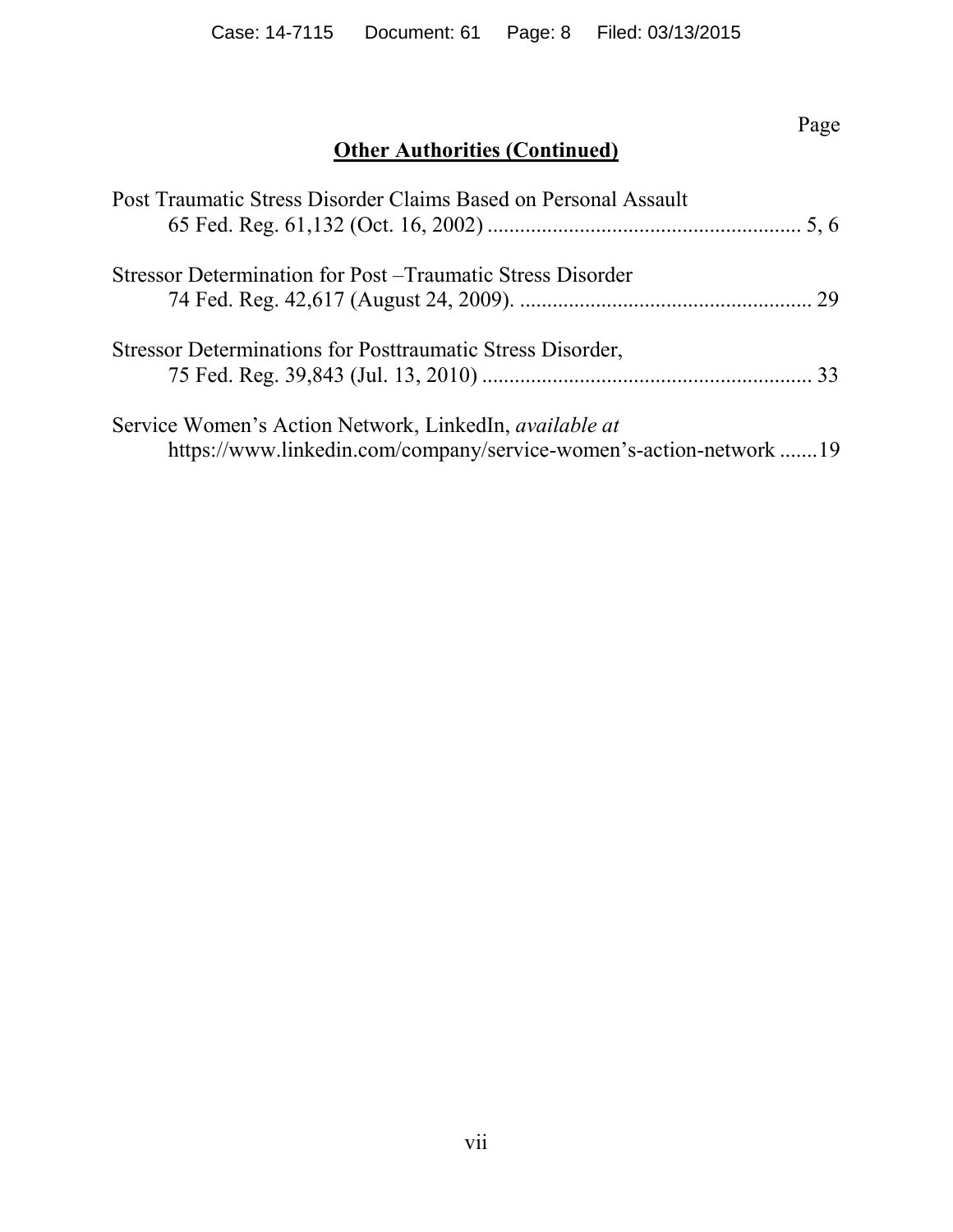## **STATEMENT OF RELATED CASES**

Pursuant to Rule 47.5, respondent's counsel states that she is unaware of any other appeal in or from these actions that was previously before this Court or any other appellate court under the same or similar title. Respondent's counsel also states that she is not aware of any cases pending before this Court that may directly affect or be directly affected by this Court's decision in this case.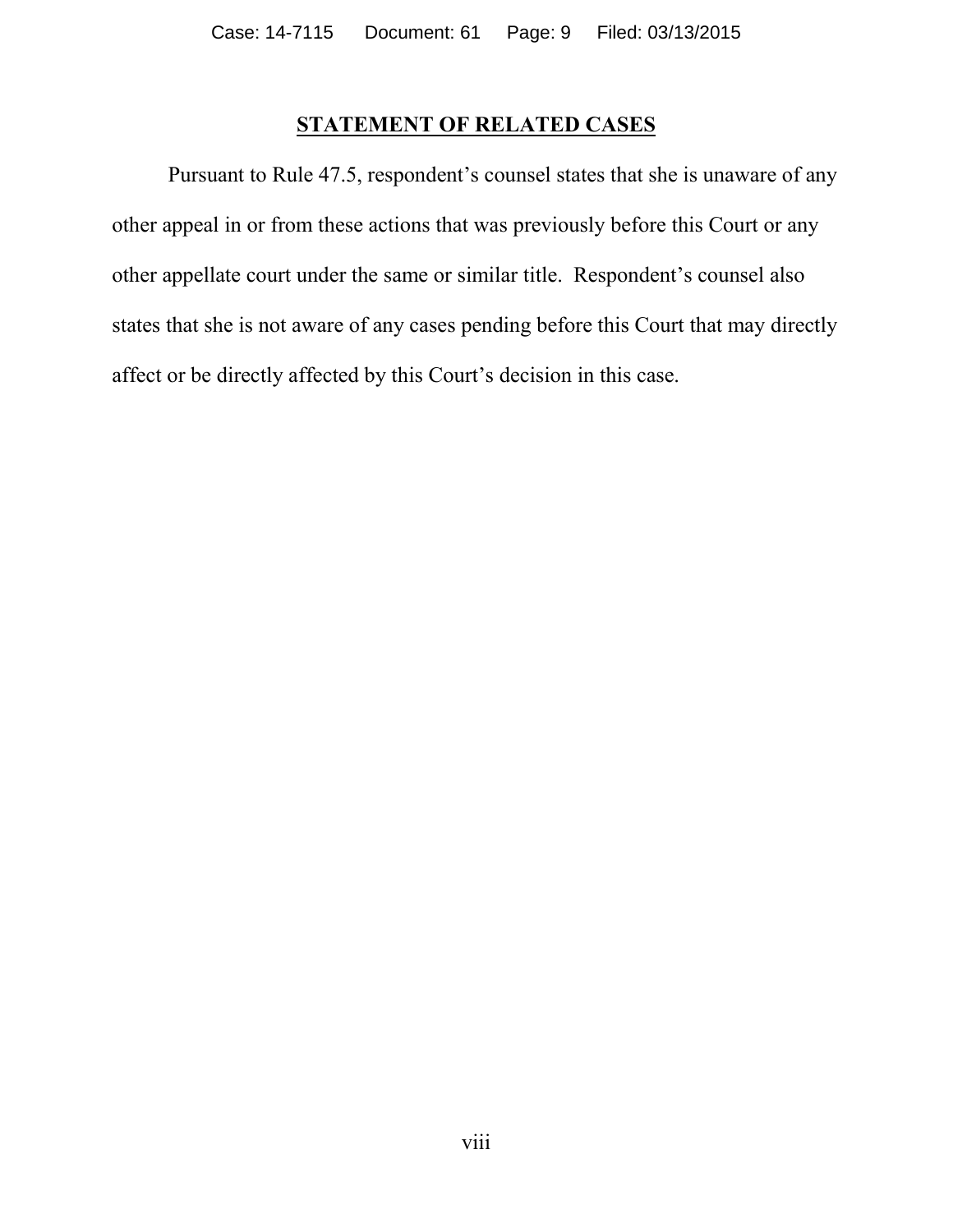#### BRIEF FOR RESPONDENT  $\overline{\mathcal{L}}$  , and the contribution of the contribution of the contribution of the contribution of the contribution of the contribution of the contribution of the contribution of the contribution of the contribution of the

#### IN THE UNITED STATES COURT OF APPEALS FOR THE FEDERAL CIRCUIT  $\overline{\mathcal{L}}$  , and the contribution of the contribution of the contribution of the contribution of the contribution of the contribution of the contribution of the contribution of the contribution of the contribution of the

#### 2014-7115  $\overline{\mathcal{L}}$  , and the contribution of the contribution of the contribution of the contribution of the contribution of the contribution of the contribution of the contribution of the contribution of the contribution of the

#### SERVICE WOMEN'S ACTION NETWORK and VIETNAM VETERANS OF AMERICA,

Petitioners,

v.

SECRETARY OF VETERANS AFFAIRS, Respondent.

#### **INTRODUCTION**

 $\mathcal{L}_\text{max}$  , and the contract of the contract of the contract of the contract of the contract of the contract of the contract of the contract of the contract of the contract of the contract of the contract of the contr

Title 38, section 3.304(f)(5) of the Code of Federal Regulations governs veterans benefits claims for posttraumatic stress disorder (PTSD) based upon inservice personal assaults, including military sexual trauma (MST). Recognizing the pervasiveness of MST in the military, the sensitive nature of MST claims, and service members' reluctance to report such assaults during military service, the Department of Veterans Affairs (VA) promulgated  $\S 3.304(f)(5)$  to provide that evidence other than a veteran's service records may corroborate the alleged inservice occurrence of a personal assault. The wide variety of potentially corroborating evidence includes, but is not limited to, lay testimony, statements from family members or roommates, and post-service medical opinion.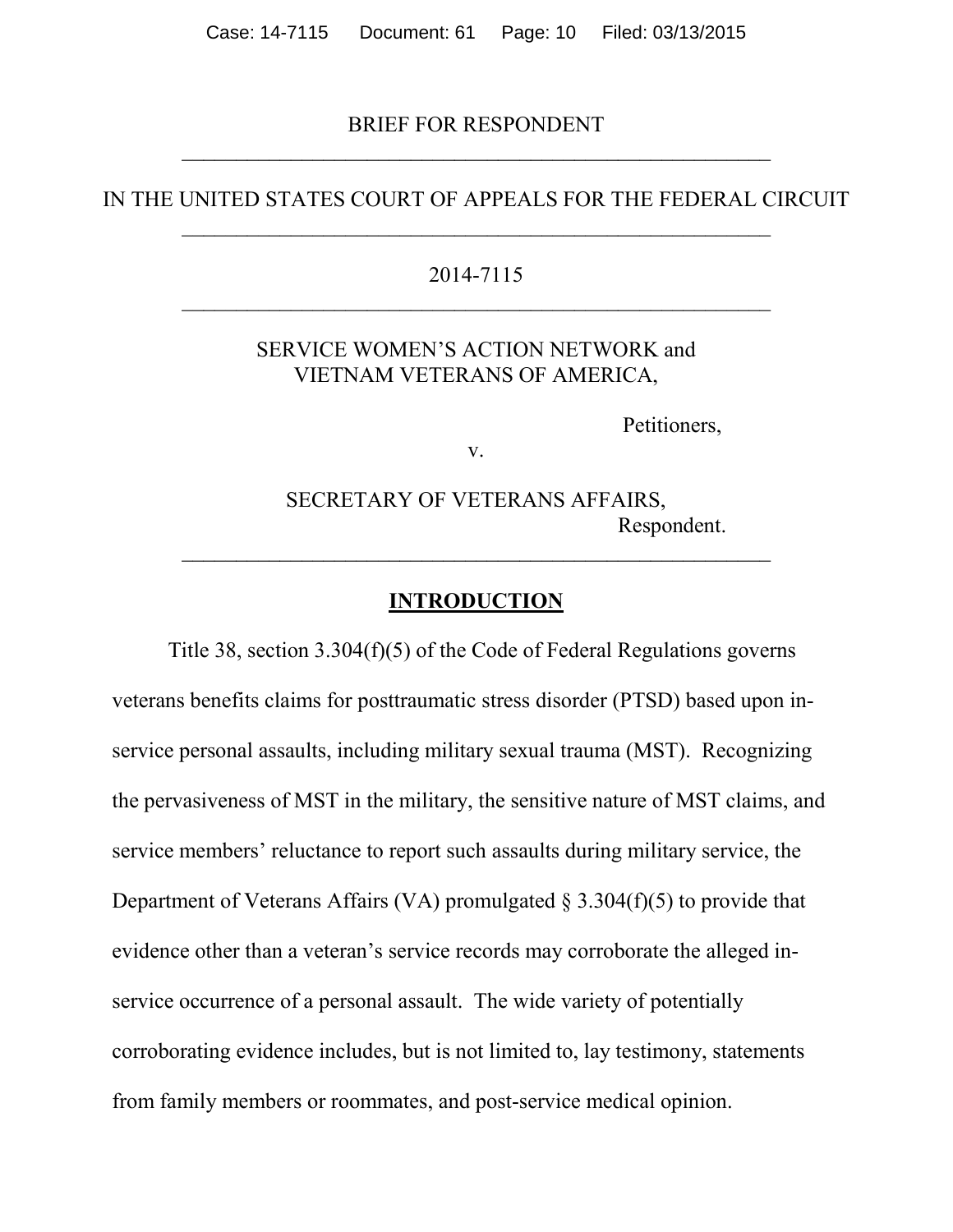VA struck a balance in § 3.304(f)(5) between the burden on claimants in MST claims and the Congressional mandate in 38 U.S.C. § 1154(a) to ensure that benefits are awarded only when the alleged in-service event is consistent with the "places, types, and circumstances" of service. This requirement relates to the context, or historical facts, used to determine whether a stressor actually occurred. Because MST is not tied to any "places, types, and circumstances" of service, but can occur to anyone at virtually any place and at any time in service,  $\S 3.304(f)(5)$ addresses the statutory requirement through its expansive and non-exclusive list of the types of corroborating evidence that may be consistent with MST. This Court previously held that  $\S 3.304(f)(5)$  (then codified at  $\S 3.304(f)(3)$ ) "is not contrary to 38 U.S.C. § 1154(a); nor is it arbitrary or capricious." *Nat'l Org. of Veterans' Advocates* (*NOVA*) *v. Sec'y of Veterans Affairs*, 330 F.3d 1345, 1351 (Fed. Cir. 2003).

Still dissatisfied with  $\S 3.304(f)(5)$ , petitioners asked the Secretary to eliminate the corroborating evidence requirement for MST claims, and instead promulgate a rule accepting a claimant's lay testimony *alone* to establish that he or she experienced MST in service. Although petitioners purport to model their proposed rule after other PTSD regulations, those regulations do not permit VA to rely upon a claimant's testimony alone to establish the in-service occurrence of a stressor. Rather, a claimant must first make a factual showing establishing the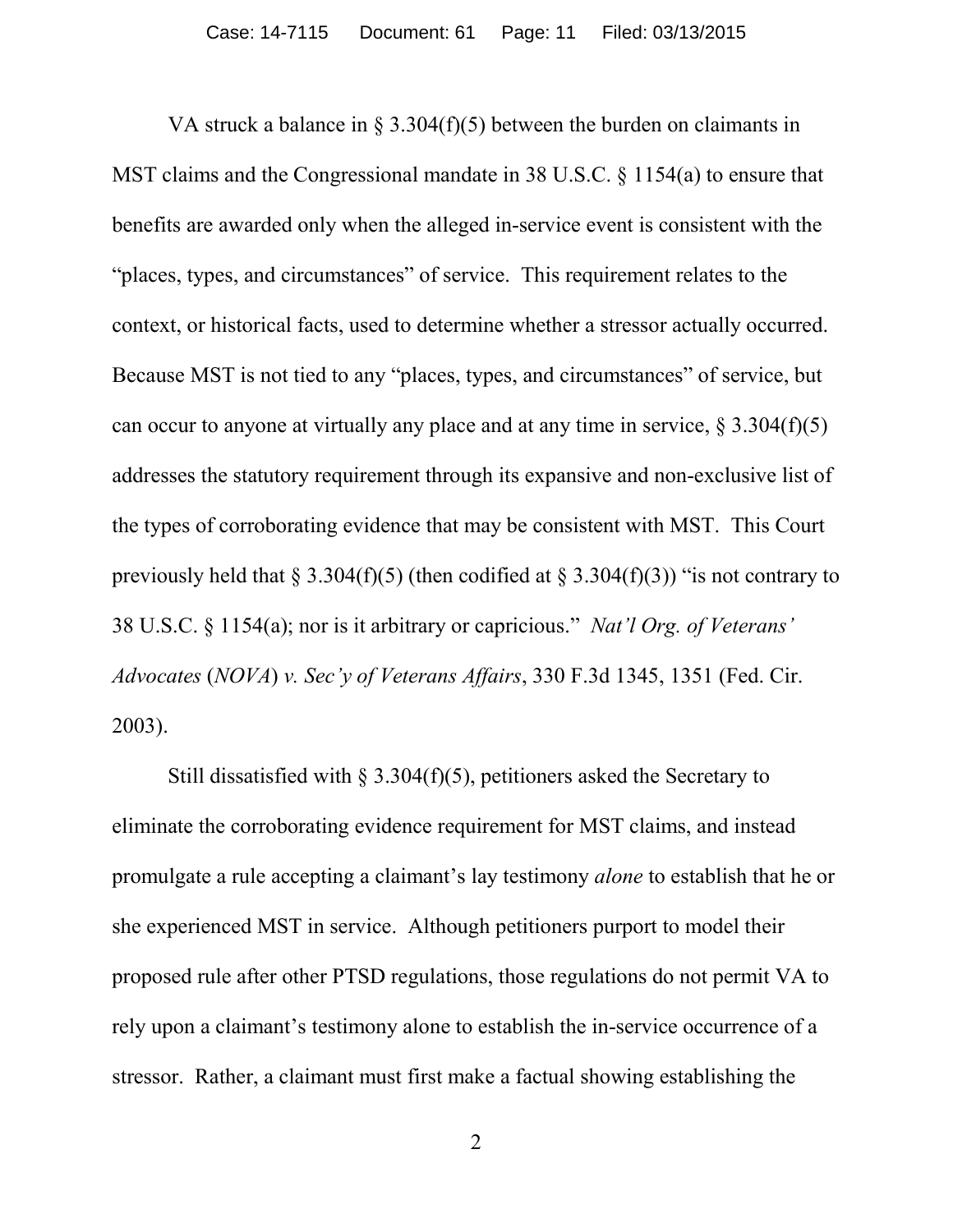*context* of the in-service stressor, such as service in an area where hostile military or terrorist activities were ongoing, and only then may the claimant's own lay statement establish that he or she experienced a *specific stressor* in service.

Petitioners' proposed rule eliminates the requirement to make any factual showing. Agreeing with the Secretary that MST is not tied to any "places, types, and circumstances" of service, petitioners would simply have VA read that statutory requirement out of the law. Their proposed rule would prohibit VA in most cases from ever considering the factual basis of a veteran's claim that MST occurred, and would create an even more lenient PTSD standard than applies to combat veterans and prisoners of war.

Exercising his policy expertise and discretion, the Secretary denied petitioners' rulemaking request. Pursuant to Supreme Court precedent, the precedent of this Court, and Congressional intent, this Court's review of that decision is "extremely limited," and petitioners face a "daunting" burden. The Secretary's decision is consistent with 38 U.S.C. § 1154(a) and embodies a reasonable balance between the need for flexibility in the types of evidence that may be used to corroborate MST and the need to ensure proper payment of disability payments.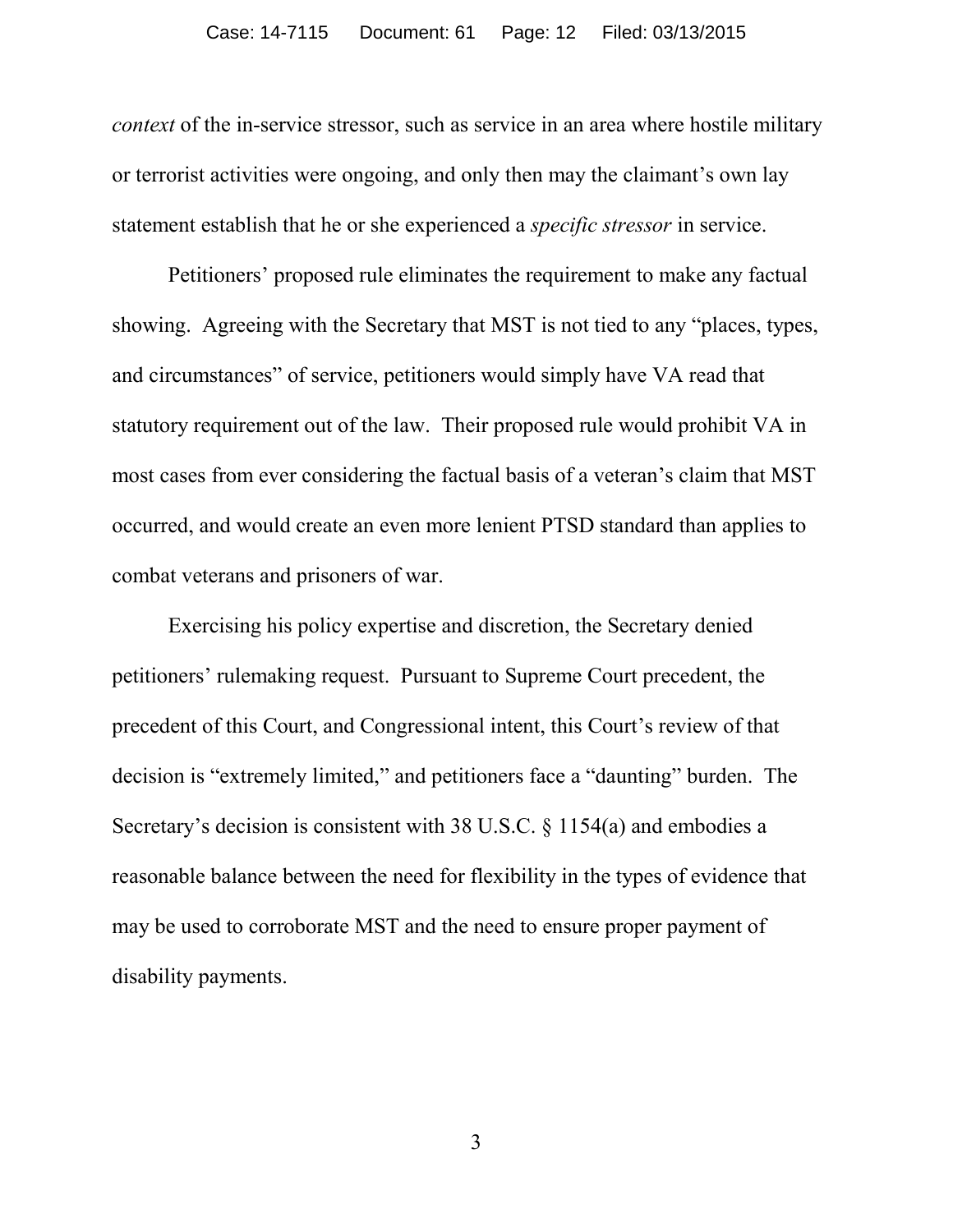## **STATEMENT OF THE ISSUES**

1. Is the Secretary's decision declining petitioners' request to eliminate the corroborating evidence requirement in 38 C.F.R. § 3.304(f)(5) arbitrary and capricious under the most deferential level of Administrative Procedure Act (APA) review?

2. Does the Secretary's decision – which petitioners allege discriminates against *both* men and women, and which rationally distinguishes between PTSD claims based upon MST and claims based upon other in-service events such as combat with the enemy – violate the equal protection clause of the Fifth Amendment?

# **STATEMENT OF THE CASE SETTING FORTH RELEVANT FACTS**

Petitioners, the Service Women's Action Network (SWAN) and the Vietnam Veterans of American (Vietnam Veterans), seek review under 38 U.S.C. § 502 of the Secretary's July 2014 denial, A4-7, of their petition to liberalize the regulation governing claims for compensation for PTSD as a result of MST,  $A299-359$ .<sup>[1](#page-12-0)</sup>

## **I. VA Promulgated The In-Service Personal Assault Regulation, 38 C.F.R. § 3.304(f)(5), In Recognition Of The Sensitive Nature Of MST Stressors And The Reluctance To Report Such Assaults During Service .**

Pursuant to 38 U.S.C. § 501(a), the Secretary of Veterans Affairs is authorized to prescribe "regulations with respect to the nature and extent of proof

<span id="page-12-0"></span> $1 \text{``A}$  " refers to pages in the joint appendix to be filed by petitioners.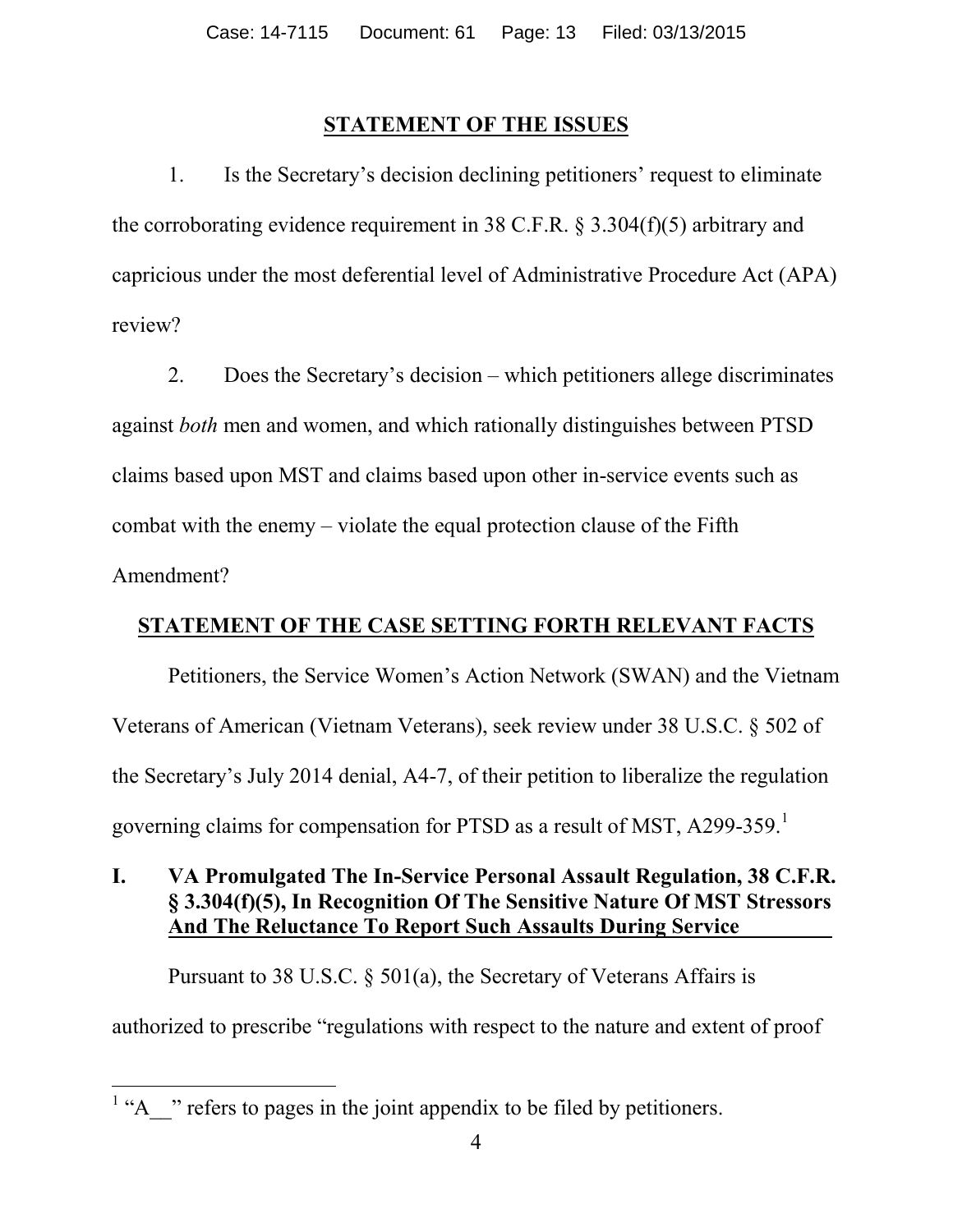and evidence and the method of taking and furnishing them in order to establish the right to benefits under such laws." In doing so, the Secretary must give "due consideration to" both "the places, types, and circumstances of [a] veteran's service as shown by such veteran's service record, the official history of each organization in which such veteran served, [and] such veteran's medical records," as well as "all pertinent medical and lay evidence." 38 U.S.C. § 1154(a).

Pursuant to its authority under these statutes, VA promulgated 38 C.F.R. § 3.304(f) to establish the extent of evidence necessary to prove service connection for PTSD. 58 Fed. Reg. 29,109 (May 19, 1993). The regulation requires: (1) "medical evidence diagnosing" PTSD; (2) medical evidence establishing a link, or "nexus," between a veteran's current symptoms and an in-service stressor; and (3) "credible supporting evidence that the claimed in-service stressor occurred." 38 C.F.R. § 3.304(f).

Regarding the third requirement, VA recognized, as it does today, the sensitive nature of MST stressors and service members' reluctance to report such events during military service. 65 Fed. Reg. 61,132 (Oct. 16, 2000) (proposed rule). VA therefore promulgated  $\S 3.304(f)(5)$  (originally codified at  $\S 3.304(f)(3)$ )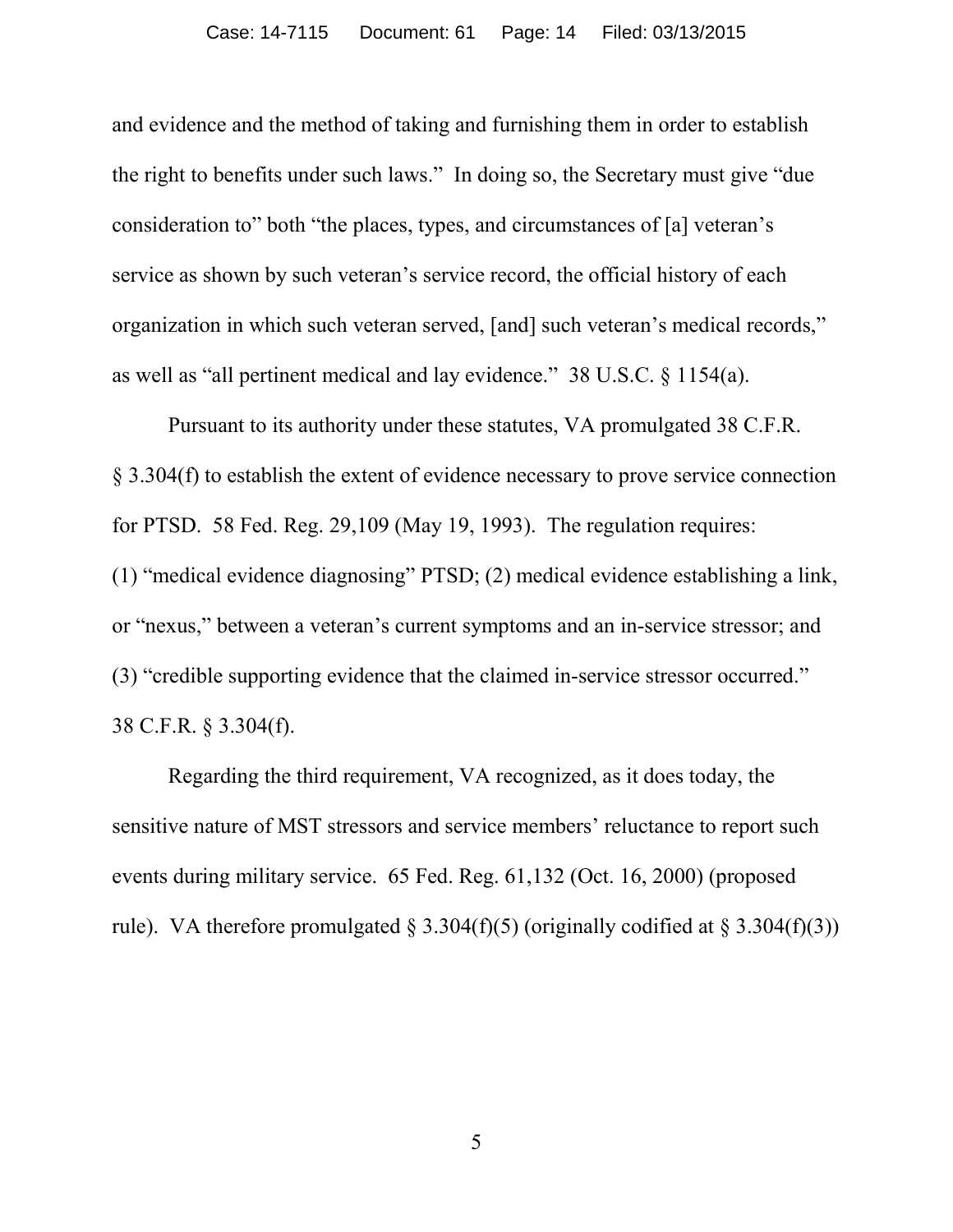to provide that evidence other than a veteran's service records may be sufficient to establish occurrence of a personal assault, including MST. $^{2}$  $^{2}$  $^{2}$  A10 (final rule).

To help claimants establish that an alleged in-service MST is consistent with the places, types, and circumstances of service,  $\S 3.304(f)(5)$  provides a nonexclusive list of almost 20 "examples" of the types of evidence that may be used to corroborate an alleged in-service stressor, such as statements from family members, roommates, or clergy, episodes of depression or panic attacks, or behavioral changes.<sup>[3](#page-14-1)</sup> 38 C.F.R. § 3.304(f)(5). Thus, corroborating evidence of MST may in some situations be provided by lay evidence. *See AZ v. Shinseki*, 731 F.3d 1303, 1310 (Fed. Cir. 2013) (citing *NOVA*, 330 F.3d at 1352). However, a veteran's lay testimony *alone*, without any corroboration, is not sufficient to establish the occurrence of an in-service personal assault, including MST. 38 C.F.R. §§ 3.304(f), (f)(5).

Section 3.304(f)(5) further provides that medical opinion evidence can provide an additional means of corroborating an alleged MST event. Recognizing that an opinion from a medical or mental health professional could "be helpful in"

<span id="page-14-0"></span> $2$  The 2002 regulation codified provisions in the Veterans Benefits Administration Adjudication Procedure Manual. *See Patton v. West*, 12 Vet. App. 272, 283 (1999); 65 Fed. Reg. at 61,132.

<span id="page-14-1"></span><sup>&</sup>lt;sup>3</sup> Although the *amici* Members of Congress now find the inclusion of pregnancy tests in the list of potentially corroborating evidence "preposterous," Members Cong. Br. at 18, that example was added to the regulation at the suggestion of petitioner, Vietnam Veterans. A360.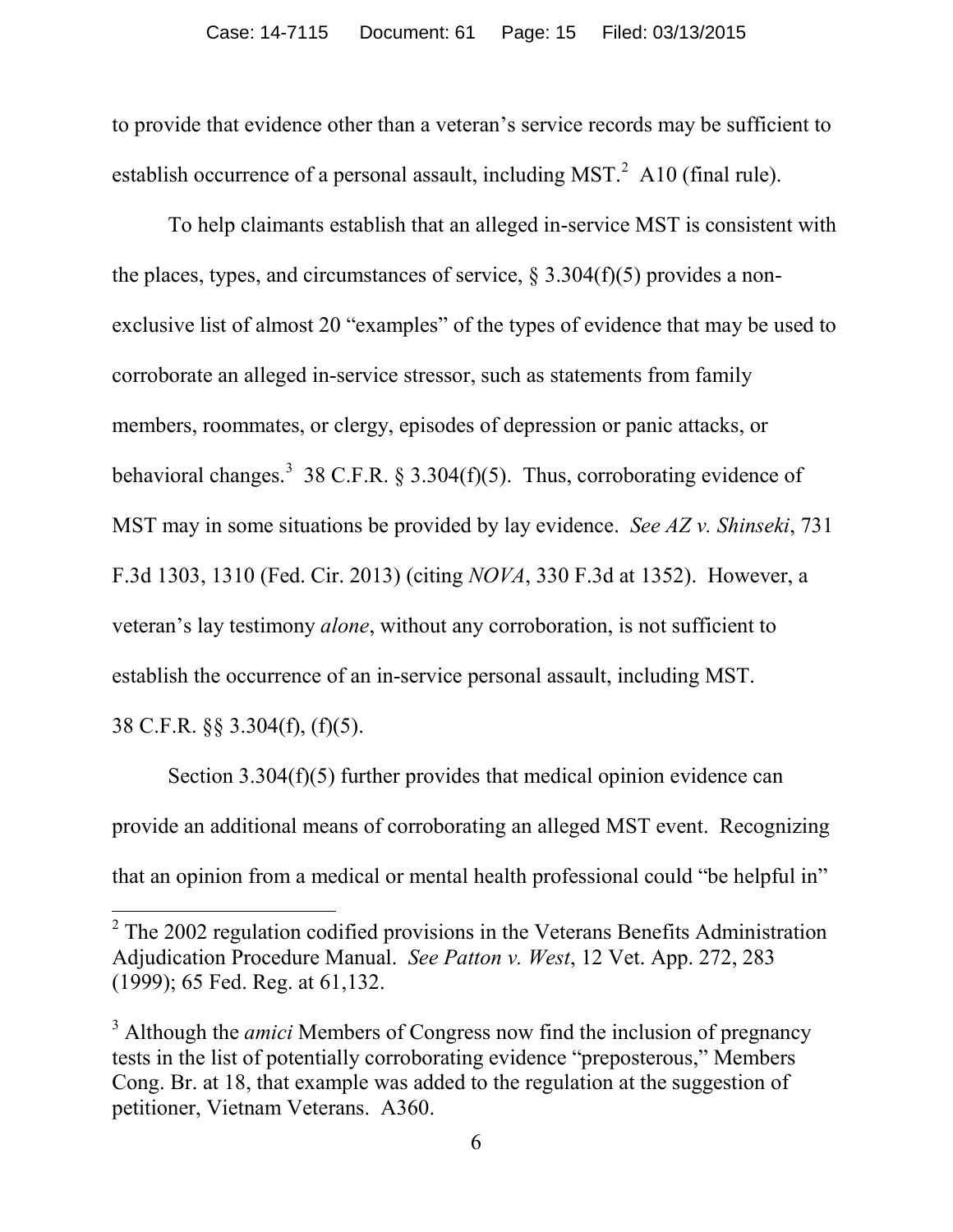determining whether a stressor occurred by "corroborat[ing] the [claimant's] account of the stressor incident" or helping the VA decisionmaker interpret and understand the evidence, A8,  $\S 3.304(f)(5)$  permits VA to "submit any evidence" that it receives to an appropriate medical or mental health professional for an opinion as to whether it indicates that a personal assault occurred." 38 C.F.R. § 3.304(f)(5). And a medical opinion based upon a post-service examination of a veteran can provide yet another means of corroborating an alleged in-service MST. *Menegassi v. Shinseki*, 638 F.3d 1379, 1382, 1382 n.3 (Fed. Cir. 2011).

Finally, section 3.304(f)(5) imposes a special notice requirement. VA will not deny a MST-based PTSD claim without first advising the claimant that "evidence from sources other than the veteran's service records or evidence of behavior changes may constitute credible supporting evidence of the stressor," and giving the claimant an opportunity to provide, or direct VA to, "potential sources of such evidence." 38 C.F.R. § 3.304(f)(5).

## **II. VA Issued Guidance, Instituted Training, And Readjudicated Claims To Help Ensure Sensitive, Accurate, And Consistent Application Of § 3.304(f)(5) .**

Starting in 2005, VA has engaged in an effort to improve the adjudication of MST-related claims beyond promulgation of  $\S$  3.304(f)(5), by issuing guidance and instituting a number of training programs to help ensure sensitive, accurate,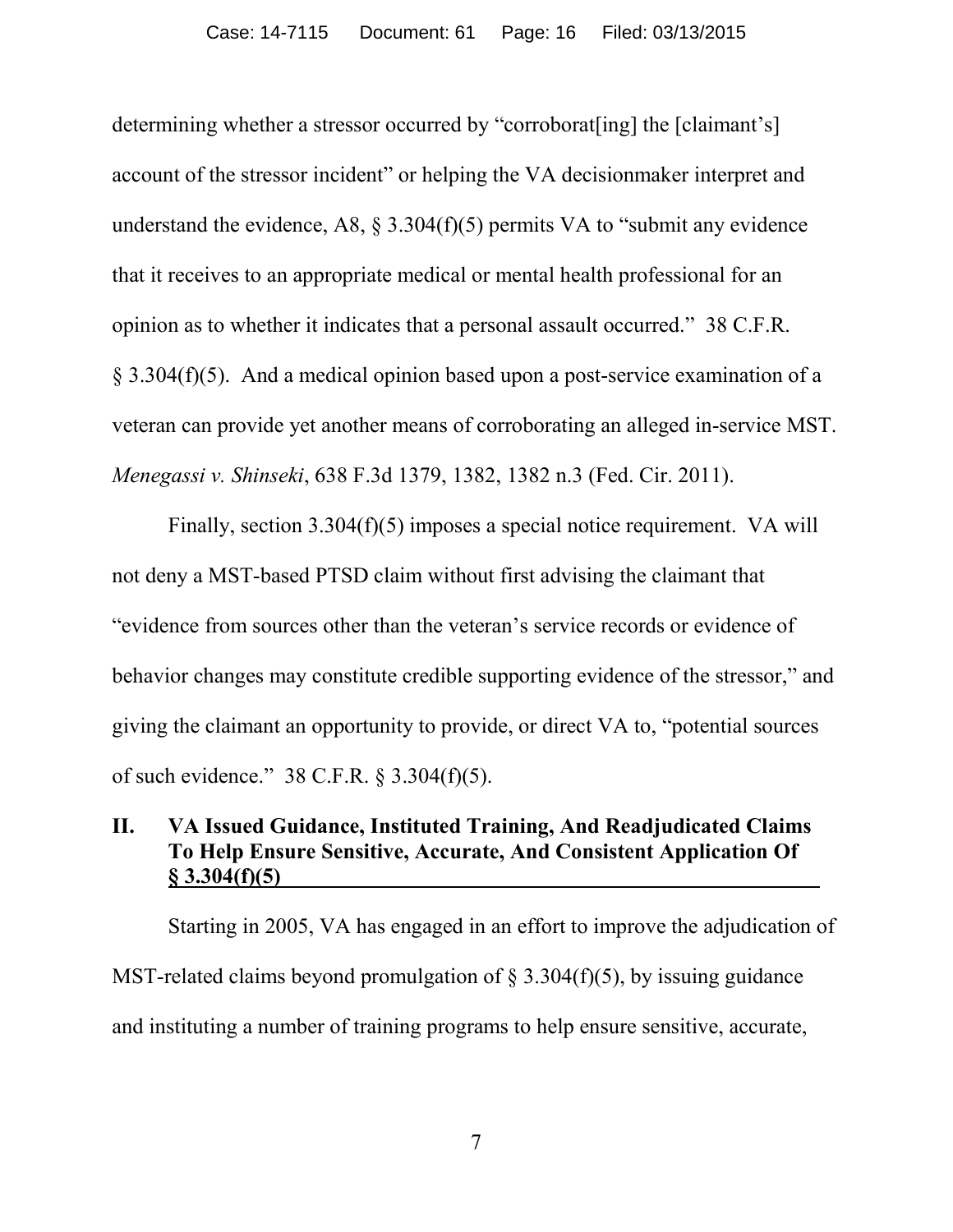and consistent adjudication of such claims. These efforts are working, and continue today.

In 2005, the Veterans Benefits Administration (VBA), which adjudicates claims for disability compensation, issued Training Letter 05-04, which contained background information regarding MST and set forth requirements for developing and deciding MST-related PTSD claims. A11-21; *see* 38 U.S.C. §§ 7701 and 7703. In 2010, VBA issued Fast Letter 10-25, which provided additional guidance on MST and authorizes (but does not require) use of certain military reports as corroborating evidence. A32-40.

Around 2011, VBA found that MST-related PTSD claims suffered from both high rates of adjudicatory error and low grant rates. A review of the accuracy of decisions in MST-related claims showed that, in about 25 percent of randomly selected claims, adjudicators erred by, for example, denying claims when they should have identified evidence of personal assault and ordered a medical examination. A228. And the grant rate for MST-related PTSD claims was only about 38 percent. A6, 116.

As a result, VBA contacted veterans whose MST-related PTSD claims had been denied between September 2010 (when VA began systematically tracking MST-related PTSD claims) and April 2013, offering them the opportunity to submit additional evidence and have their claims reviewed to ensure that they were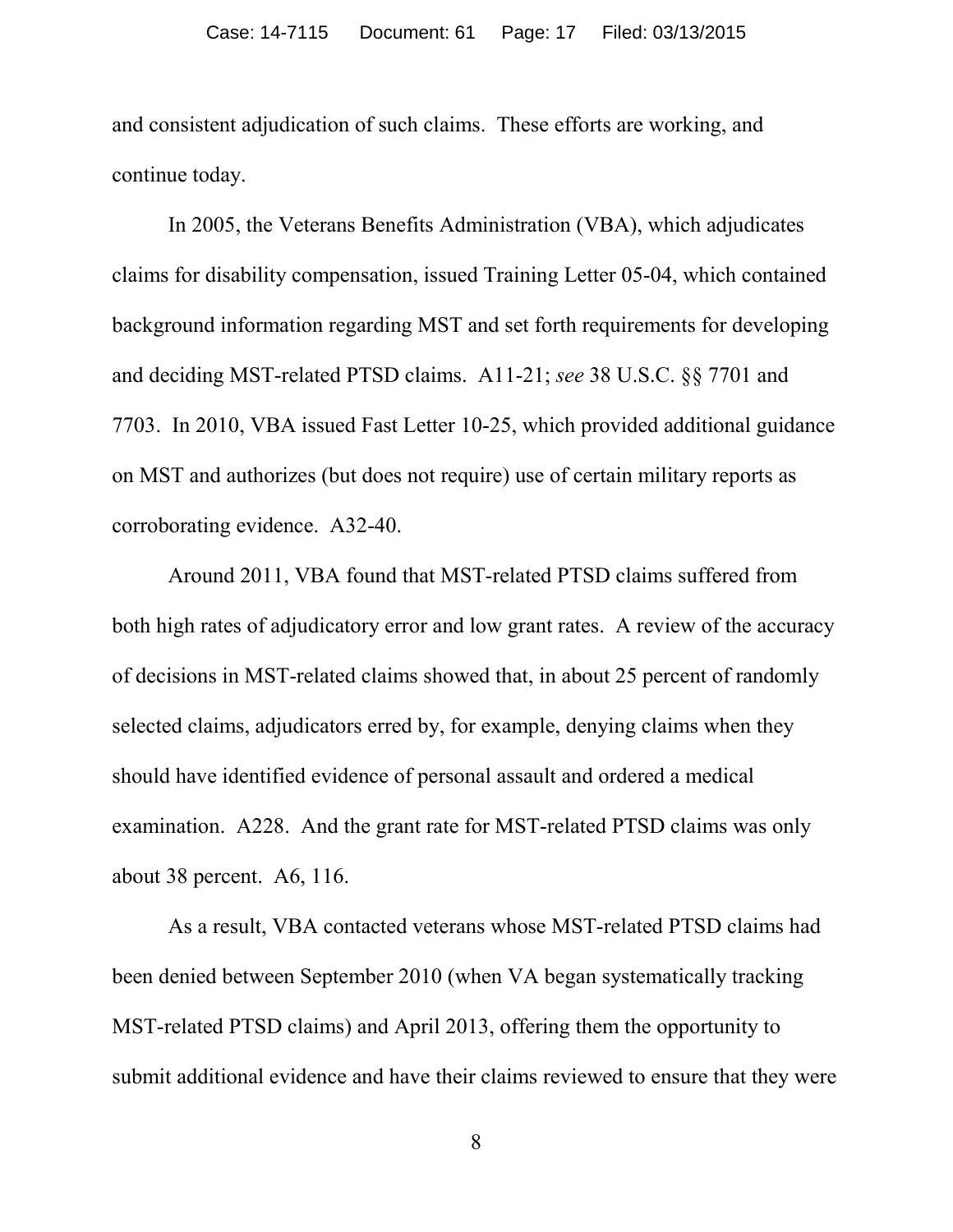properly developed and decided.[4](#page-17-0) A6, 231; *see also* A52-56, A65-75, 270. As of November 2013, VA had granted 38 percent of these previously denied claims. A270.

VBA thereafter intensified its training efforts. VBA Letter 20-11-23 reminded claims examiners of the "liberal policy" applicable to in-service personal assault claims, and "reiterate[d]" the need to "apply proper flexibility and sensitivity in evaluating evidence of service connection in" claims involving MST. A41. The letter also reiterated that VA does not require claimants to have made any official complaint of MST, and instructed adjudicators to accept both a veteran's lay statement and "secondary evidence of changes in behavior" as evidence of MST, and "err on the side of the Veteran" when determining whether to schedule a VA examination. A42. Consistent with these instructions, VBA also revised the guidance in its Manual. A287-89.

VBA also issued Training Letter 11-05, providing information and guidelines "to ensure consistency and fairness through a liberal approach when adjudicating PTSD claims based on MST." A43-56. After that Training Letter was issued, VBA held nationwide training sessions focused on developing evidence of in-service MST, and emphasizing the importance of a "thorough and open-minded" review of the record. A81; *see* A229-30. Among other methods,

<span id="page-17-0"></span> $4$  Veterans whose claims were denied prior to September 2010 were also eligible to resubmit their claims, but did not receive letters. A231.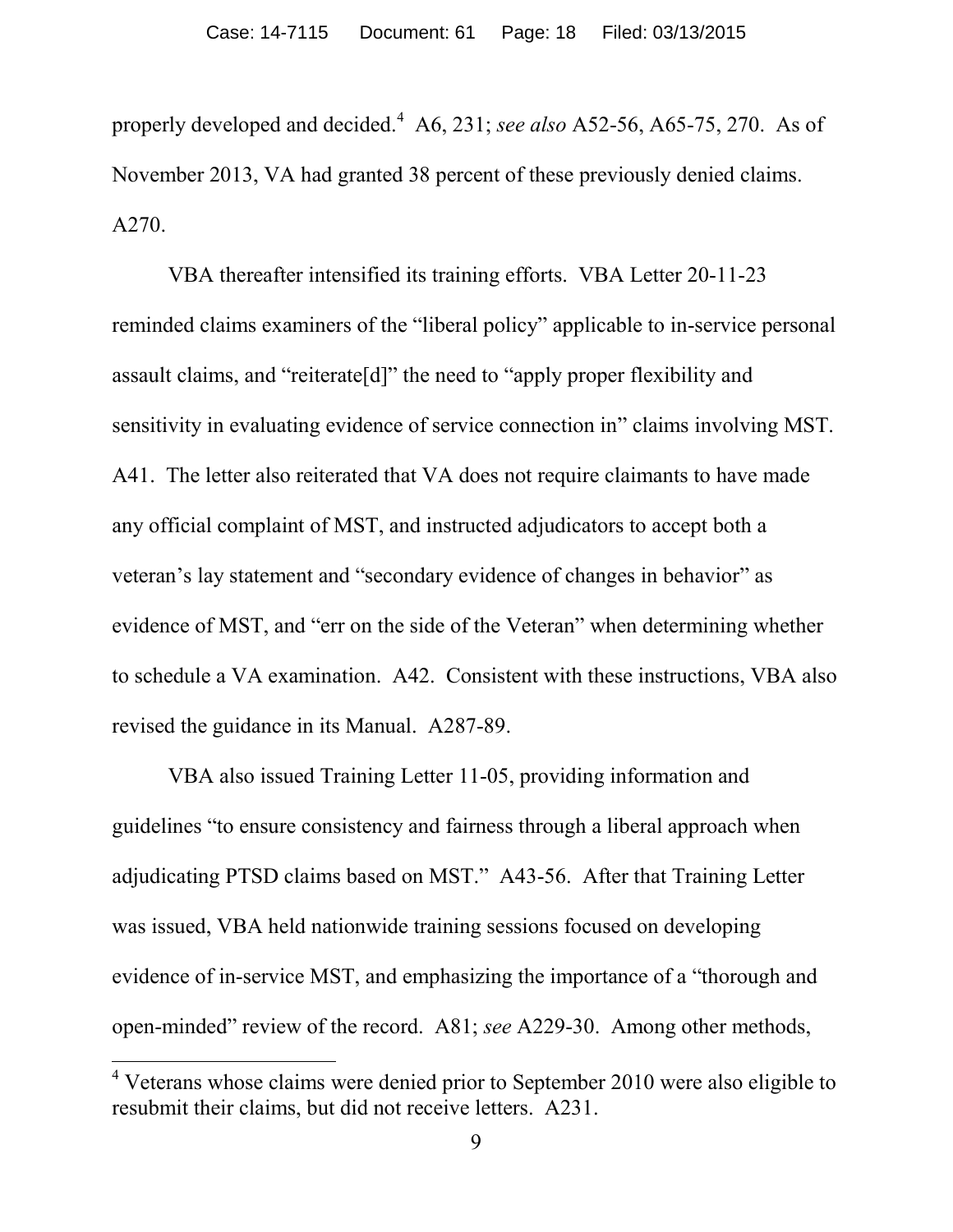this training described actual cases in which VA adjudicators "missed" corroborating evidence of MST. A229-30. VA also revised a VBA Manual provision governing the development of MST-related PTSD claims, A290-98, and issued additional rating guidance for adjudicators, including the instruction to "[m]ake your motto 'Grant if you can, deny if you must.'" A283-86. And VBA created a template letter to be sent to all claimants alleging PTSD based on MST, explaining the many types of evidence that can be used to establish occurrence of the stressor. A275-82.

Finally, VBA reorganized its workforce so that the most experienced and skilled adjudicators develop and rule upon MST-related claims. A82, 117, 217. VBA also requires all new adjudicators to receive special training on MST claims, A82, and has worked with the Veterans Health Administration to develop training for clinicians who conduct PTSD compensation examinations of veterans alleging MST. A230; *see* A217.

# **III. VA's Guidance And Training Initiatives Have Improved Adjudication Of MST-Related PTSD Claims, And VA Is Continuing Its Efforts .**

As noted above, prior to VA's training initiatives, the grant rate for MSTrelated PTSD claims was about 38 percent and the error rate was about 25 percent. A6, 116, 228. Following training, both the grant rate and the error rate for MST-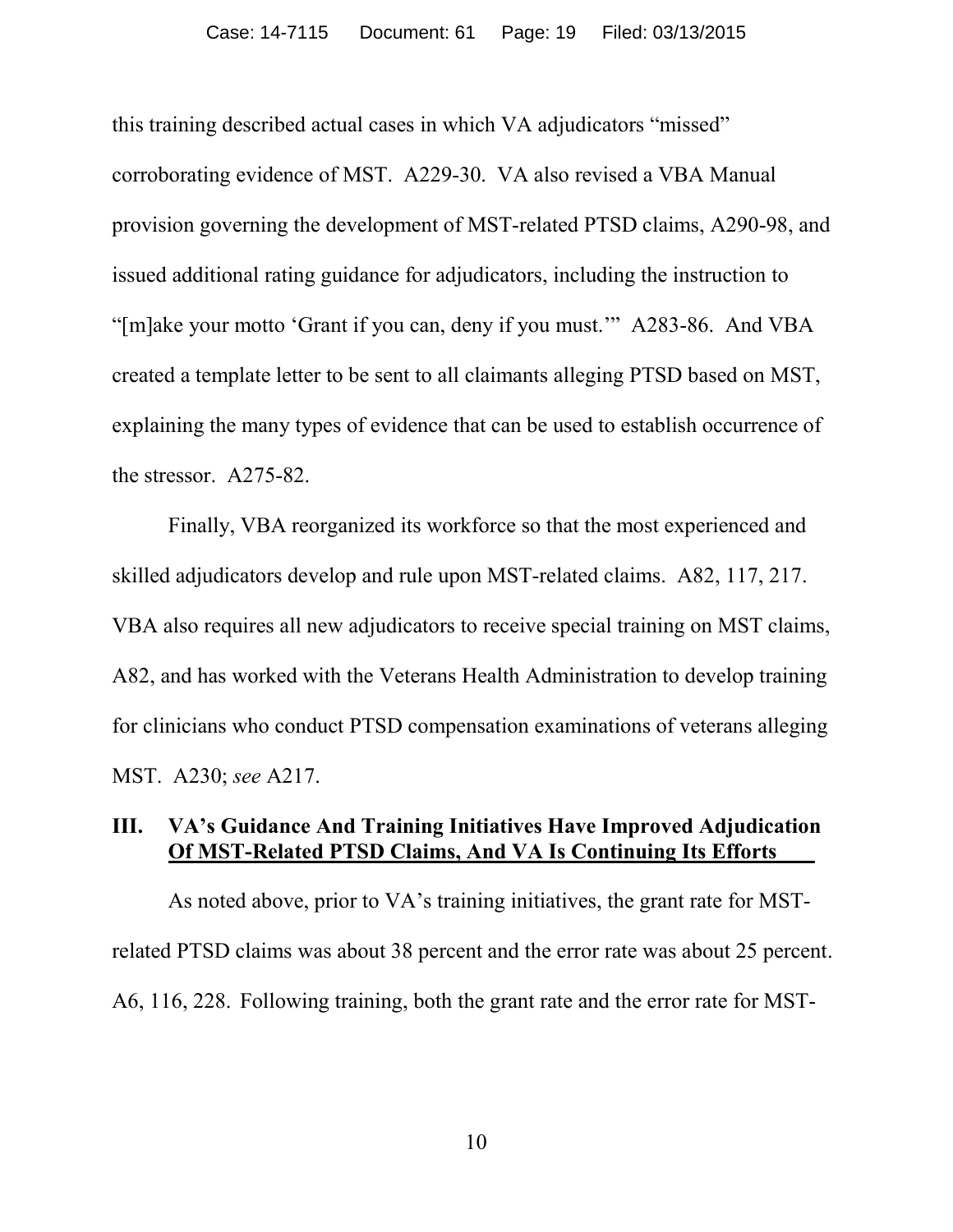related PTSD claims improved by more than a third, to [5](#page-19-0)2 percent<sup>5</sup> and 15 percent, respectively. A6, 116.

Although there is no reason to expect that grant rates for MST-related claims will or should be the same as the overall grant rate for all PTSD claims (especially considering recent increases in combat-related PTSD claims, *see, e.g.,* A6, 210), VA's training efforts increased the grant rate for MST-related claims to within six percentage points of the grant rate for all other PTSD claims by the end of fiscal year 2013. A210.

Despite these improvements, VA recognizes that additional work needs to be done. In addition to variations described above, there is still variation in grant rates between regional offices, *see* A217, a fact not restricted to MST-related claims. And although none of these variations necessarily indicates inaccuracy, *see* A217, 247, 262, VA is continuing its efforts to ensure sensitive, accurate, and consistent adjudication of MST-related claims. Among other efforts, VBA is creating a new online refresher training program; instituting twice yearly reviews of MST claims; reviewing approval rates by regional office and veteran gender; and collecting data to identify, and creating targeted training to rectify, specific points in the claims process at which approval rates begin to vary. A261-64. In addition, the Veterans Health Administration is requiring all examiners who

<span id="page-19-0"></span> $<sup>5</sup>$  This improvement held relatively steady in fiscal year 2013, when VA approved</sup> approximately 49 percent of claims. A6, 210.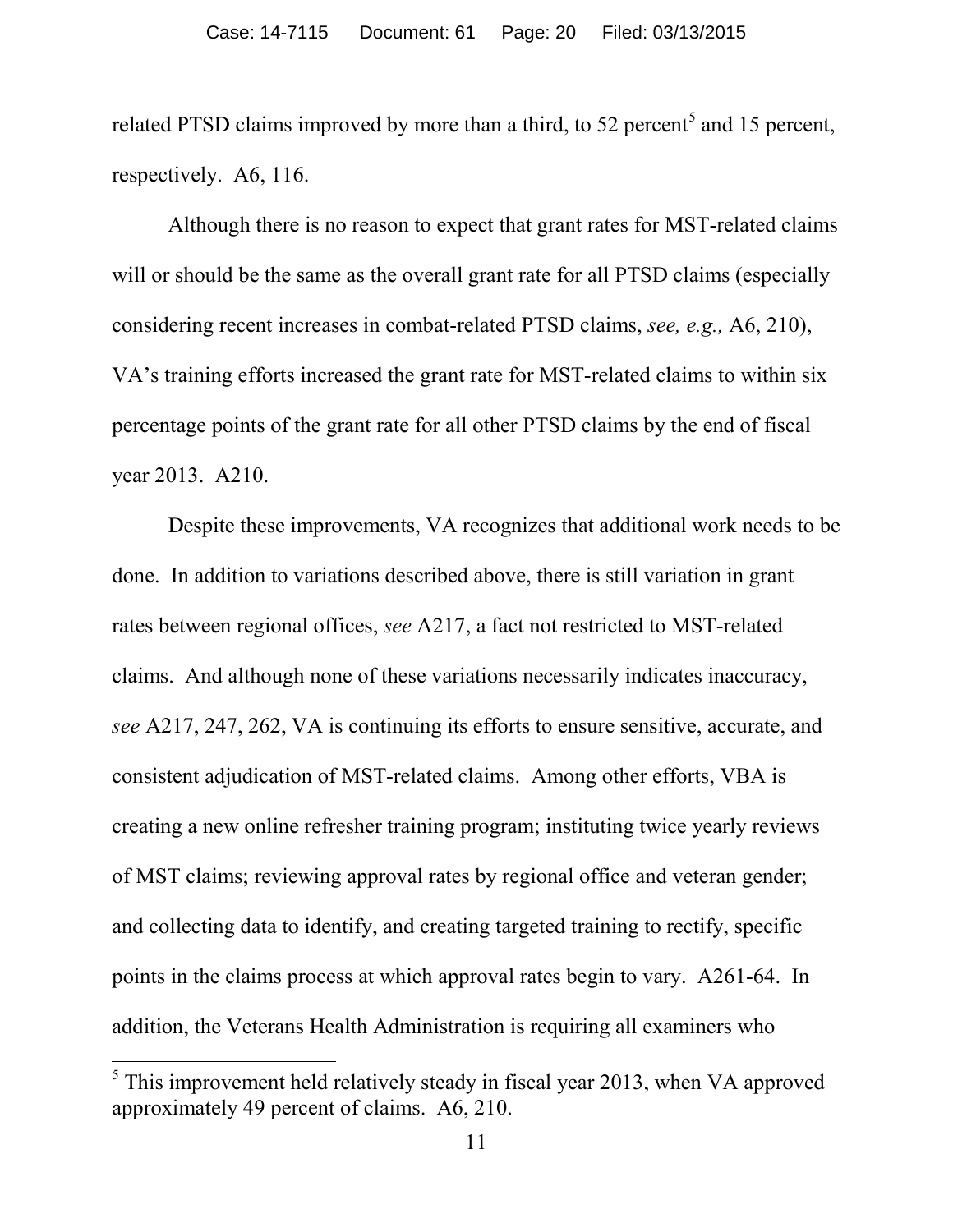conduct MST-related exams to complete mandatory MST training. *See* A217. The results of the majority of these initiatives were not expected until after the Secretary's decision on petitioners' request. *See* A261-64.

#### **IV. The Secretary Denied Petitioners' Rulemaking Request**

SWAN and Vietnam Veterans filed a petition for rulemaking requesting VA to promulgate a broad new MST regulation governing claims for compensation for mental health conditions (not just PTSD) incurred or aggravated as a result of MST, including sexual harassment. A302-3. Petitioners asked VA to eliminate the corroborating evidence requirement in  $\S 3.304(f)(5)$  and instead allow a claimant's lay testimony alone to establish the occurrence of an alleged MST stressor. *Id*.

The Secretary, through the Acting General Counsel, denied the rulemaking petition. A4-7. The Secretary concluded that petitioners' proposed rule is inconsistent with the statutory requirement to consider the places, types, and circumstances of service, and the existing regulation, together with VA's training efforts, provides for the accurate, fair, and sensitive adjudication of MST claims. *Id.*

In response to petitioners' contention that the list of sources of corroborating evidence in  $\S 3.304(f)(5)$  is deficient because not all victims respond in the same manner, the Secretary explained that, according to the plain language of the regulation, that list is not exclusive, but makes clear that other types of evidence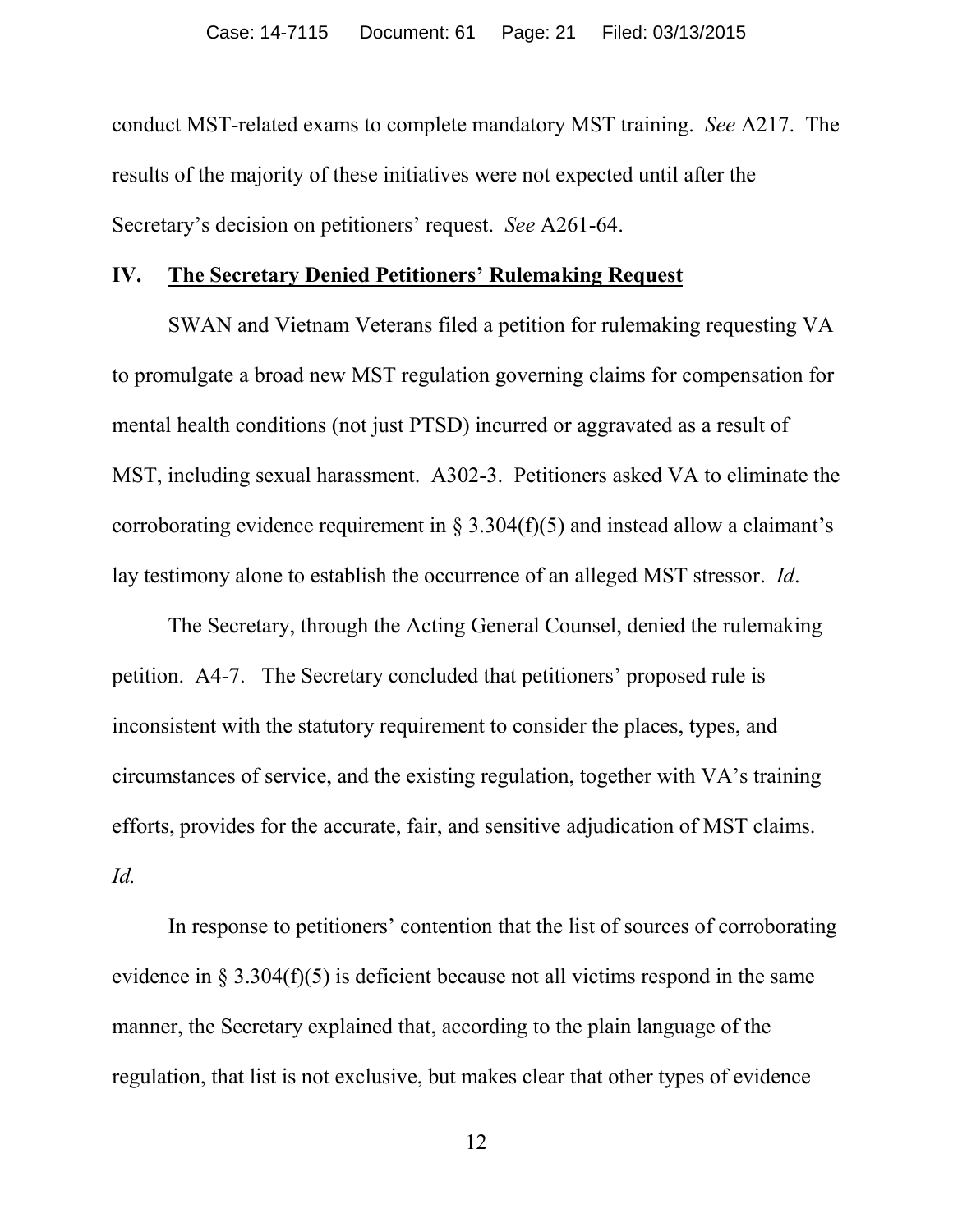may establish in-service MST. A5. The Secretary also summarized the numerous measures that VA has taken to ensure that MST claims are adjudicated consistently and with sensitivity to the unique circumstances of each claim. *Id.* The Secretary reported that, as a result of this training, the overall grant rate for all MST-related PTSD claims increased, and the gap between grant rates for male and female veterans narrowed. A6.

Contrary to petitioners' assertion that combat veterans "do not have to present any threshold evidence of [a] specific stressor," the Secretary explained that combat veterans filing PTSD claims must establish that they "'engaged in combat with the enemy,' *i.e.* 'personally participated in events constituting an actual fight or encounter with a military foe or hostile unit or instrumentality.'" A6 (quoting 38 C.F.R. § 3.304(f)(2)). Only *after* such a showing is made can a veteran's testimony alone establish occurrence of a combat-related stressor. *Id.*

Finally, the Secretary rejected petitioners' attempt to analogize their proposed regulation to  $\S 3.304(f)(3)$ , which governs PTSD claims based upon fear of hostile military or terrorist activity. A6-7. That regulation provides that a veteran's lay statement may establish the occurrence of an in-service stressor only if, among other requirements, the claimed stressor is consistent with the places, types, and circumstances of the veteran's service. 38 C.F.R. § 3.304(f)(3). This requirement is absent from petitioners' proposed MST rule. *See* A302.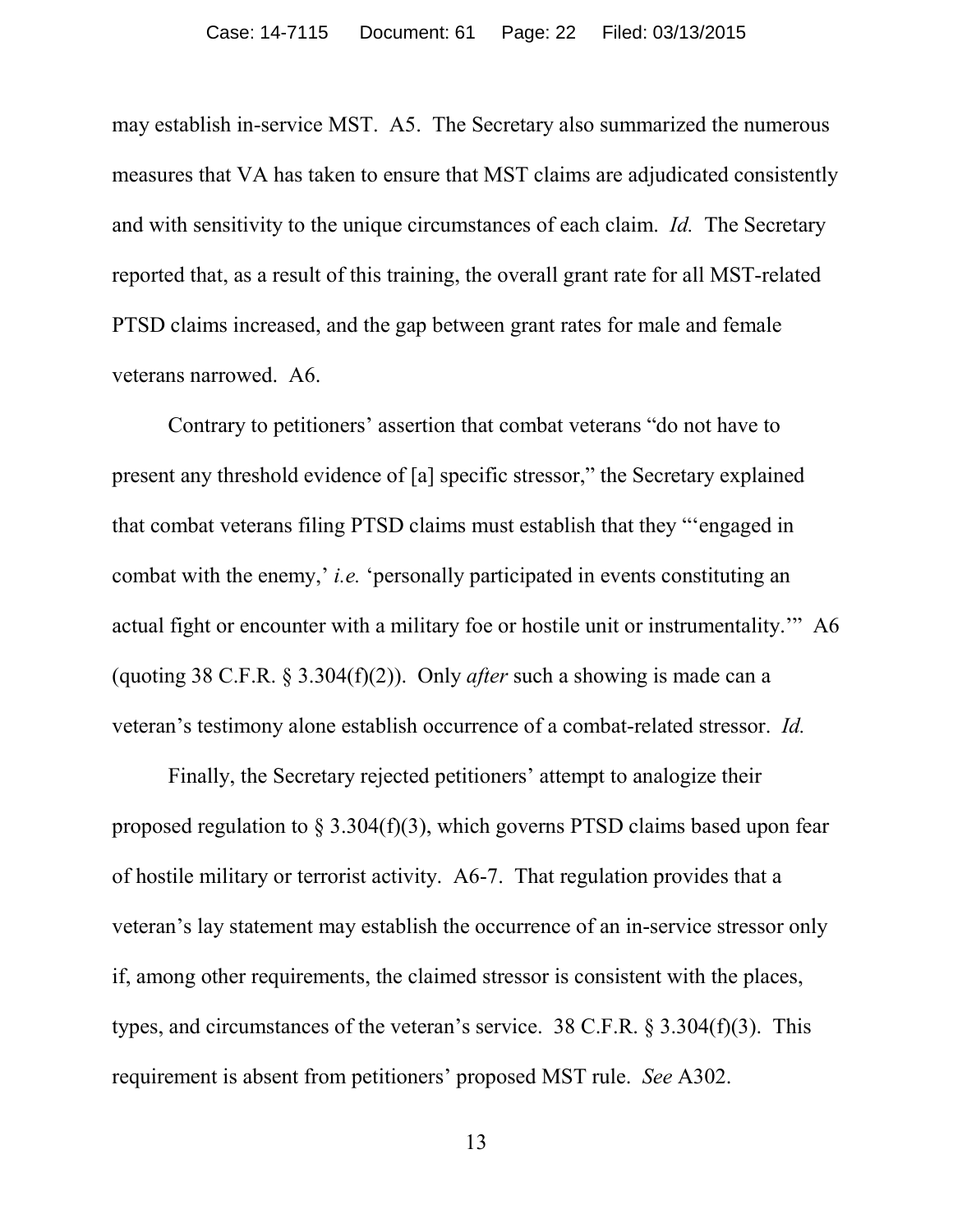Moreover, the Secretary explained, the fear-based regulation is based upon an Institute of Medicine finding that "military personnel deployed to [a] war zone, even if they do not experience direct combat, experience other potent stressors as a result of the circumstances of their service." A6-7. Thus, VA concluded that the reduced evidentiary burden in  $\S 3.304(f)(3)$  still fulfills the statutory requirement to consider the "places, types, and circumstances" of a veteran's service because service in a war zone is likely to place a veteran in a stressful situation related to fear of hostile military or terrorist activity. *Id.* MST, on the other hand, is not similarly associated with places, types, and circumstances of service. A7.

Accordingly, the Secretary denied petitioners' rulemaking request. *Id.* This appeal followed.

#### **SUMMARY OF THE ARGUMENT**

VA recognizes the pervasiveness of MST in the military, the sensitive nature of MST claims, and service members' reluctance to report such assaults during military service, and takes seriously the concerns expressed by petitioners in their rulemaking request. Beginning in 2005, VA provided updated guidance and training initiatives to ensure the sensitive, accurate, and consistent application of § 3.304(f)(5) to MST-based PTSD claims, and the Department's work has not ceased with regard to these claims. VA continues to devote resources to, and monitor the adjudication of, MST claims to achieve these goals. Notwithstanding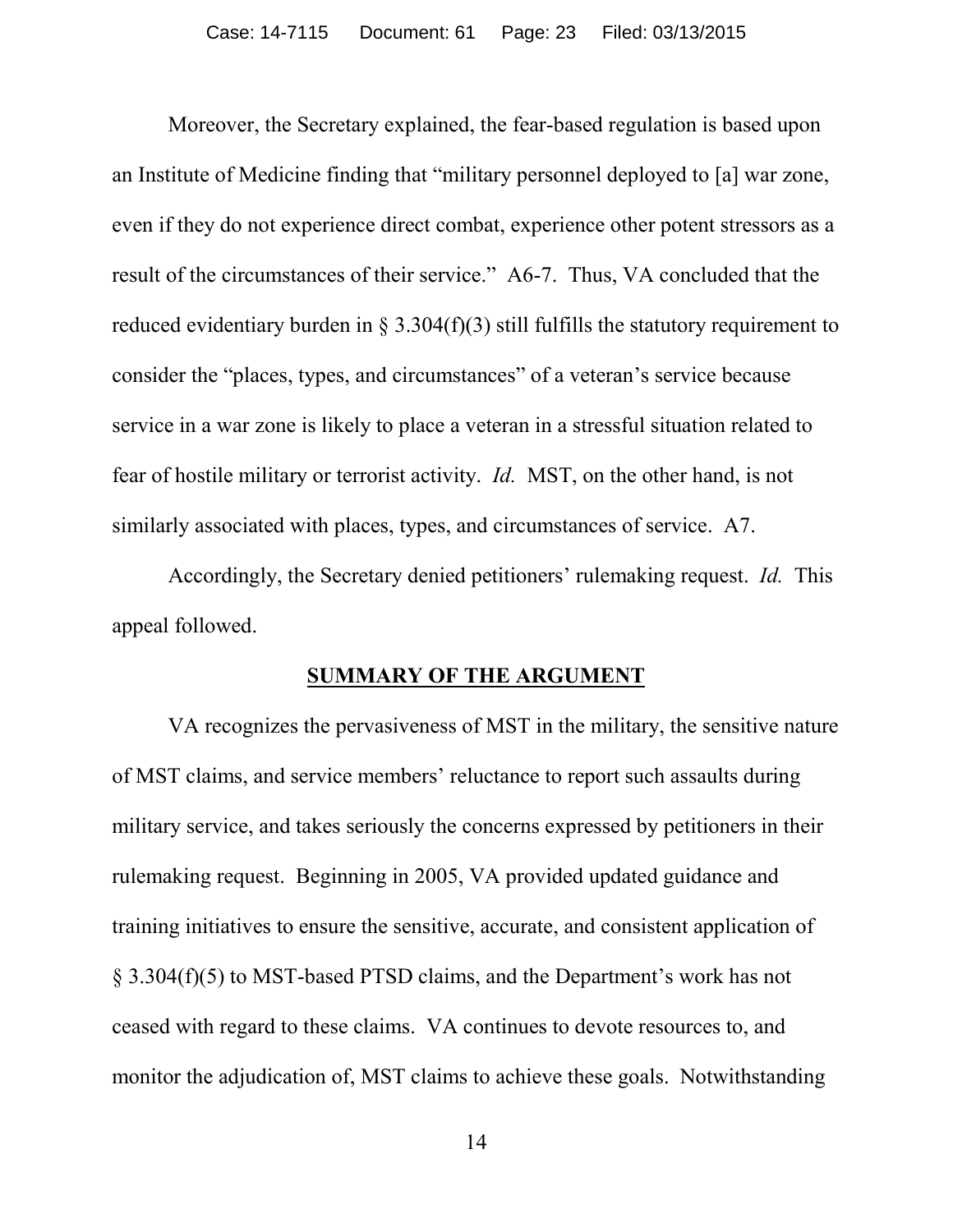these efforts, petitioners have suggested that the regulation itself should be altered, but petitioners fail meet their "daunting" burden of demonstrating that the Secretary's denial of their rulemaking petition was arbitrary and capricious.

Petitioners asked the Secretary to promulgate a broad new regulation to eliminate the corroborating evidence requirement in MST-related claims, and permit a veteran's lay testimony alone to establish the in-service occurrence of MST. Their proposed rule would distinguish MST-related claims from all other PTSD claims, including those filed by veterans who feared hostile military or terrorist activity, those who engaged in combat, and those who were prisoners of war. The Secretary's decision rejecting this proposal easily passes muster under this Court's "extremely limited" and "highly deferential" standard of review.

The Secretary adequately explained his decision. He acknowledged the difficulties service members face when attempting to establish that MST took place in service; explained how  $\S 3.304(f)(5)$  and VA guidance and training initiatives address those concerns; and explained the important differences between the PTSD regulations based upon MST, combat, and fear of hostile military or terrorist activity. Most important, the Secretary concluded that petitioners' proposed rule is contrary to the statutory requirement to consider the "places, types, and circumstances" of a veteran's service. In short, the Secretary explained why he chose to do what he did, and nothing more is required.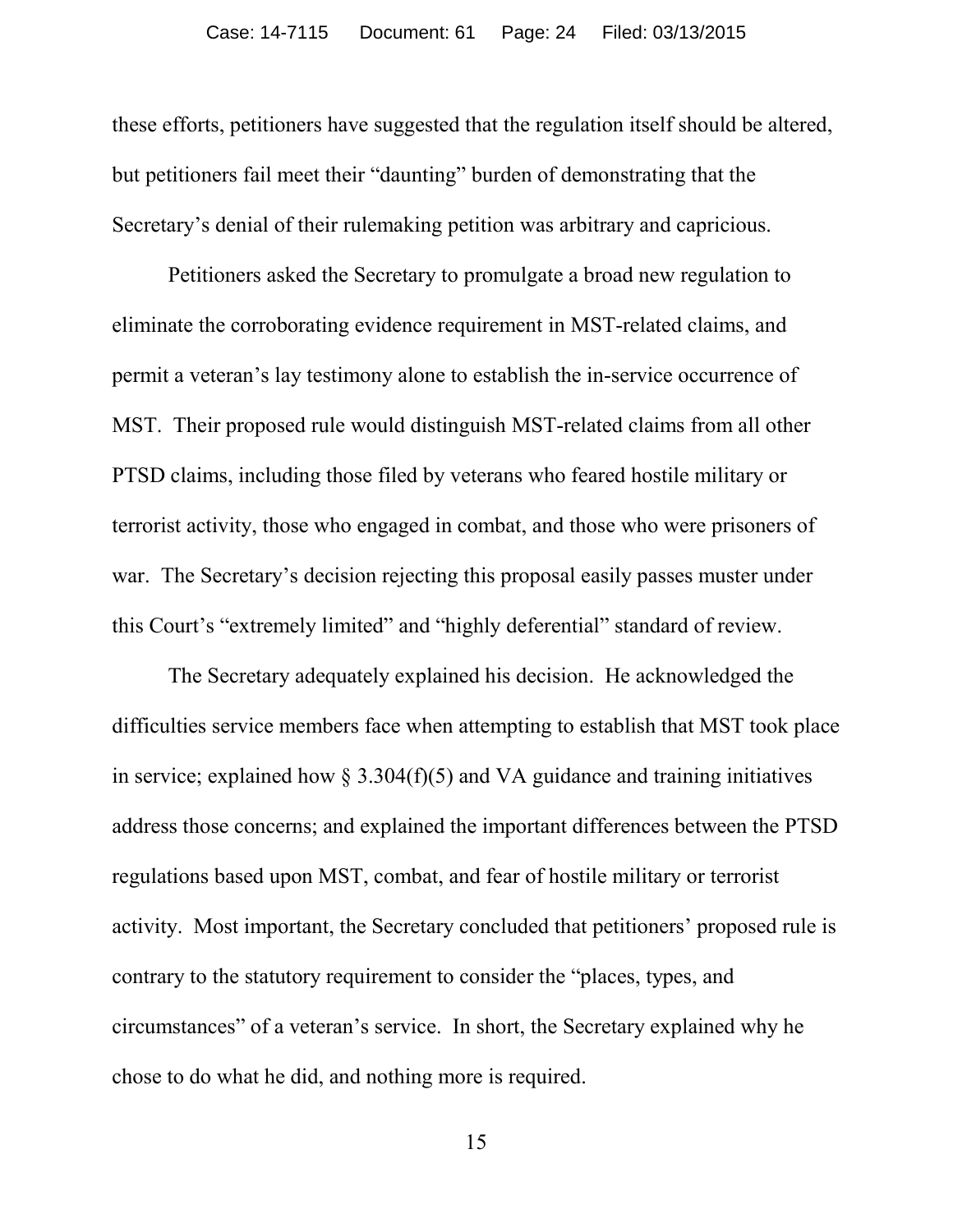Finally, this appeal raises no constitutional concerns. Petitioners fail to cite any evidence in support of their contention that facially neutral  $\S 3.304(f)(5)$ intentionally discriminates against women; petitioners themselves allege that the regulation discriminates against *both* men and women. To the extent petitioners claim that  $\S 3.304(f)(5)$  unconstitutionally discriminates between veterans with MST-related PTSD and those with PTSD stemming from other stressors, petitioners fail to carry their heavy burden of demonstrating no rational basis for that distinction. Among other reasons, petitioners themselves advocate not for equal treatment for all PTSD claimants, but for more preferential treatment for those with MST-related PTSD, which is exactly what  $\S 3.304(f)(5)$  provides. This is not one of those "rarest and most compelling of circumstances" under which the Court should overturn an agency's denial of a rulemaking request.

#### **ARGUMENT**

#### **I. Standard Of Review**

Contrary to petitioners' position that this case is subject to the same "arbitrary and capricious" standard applicable to rulemaking challenges, this Court's review of *denials* of rulemaking petitions is even more "highly deferential" and "extremely limited." *Massachusetts v. EPA*, 549 U.S. 497, 527-28 (2007).

Section 502 of title 38, United States Code, grants this Court exclusive jurisdiction to review certain rulemaking actions by the Secretary of Veterans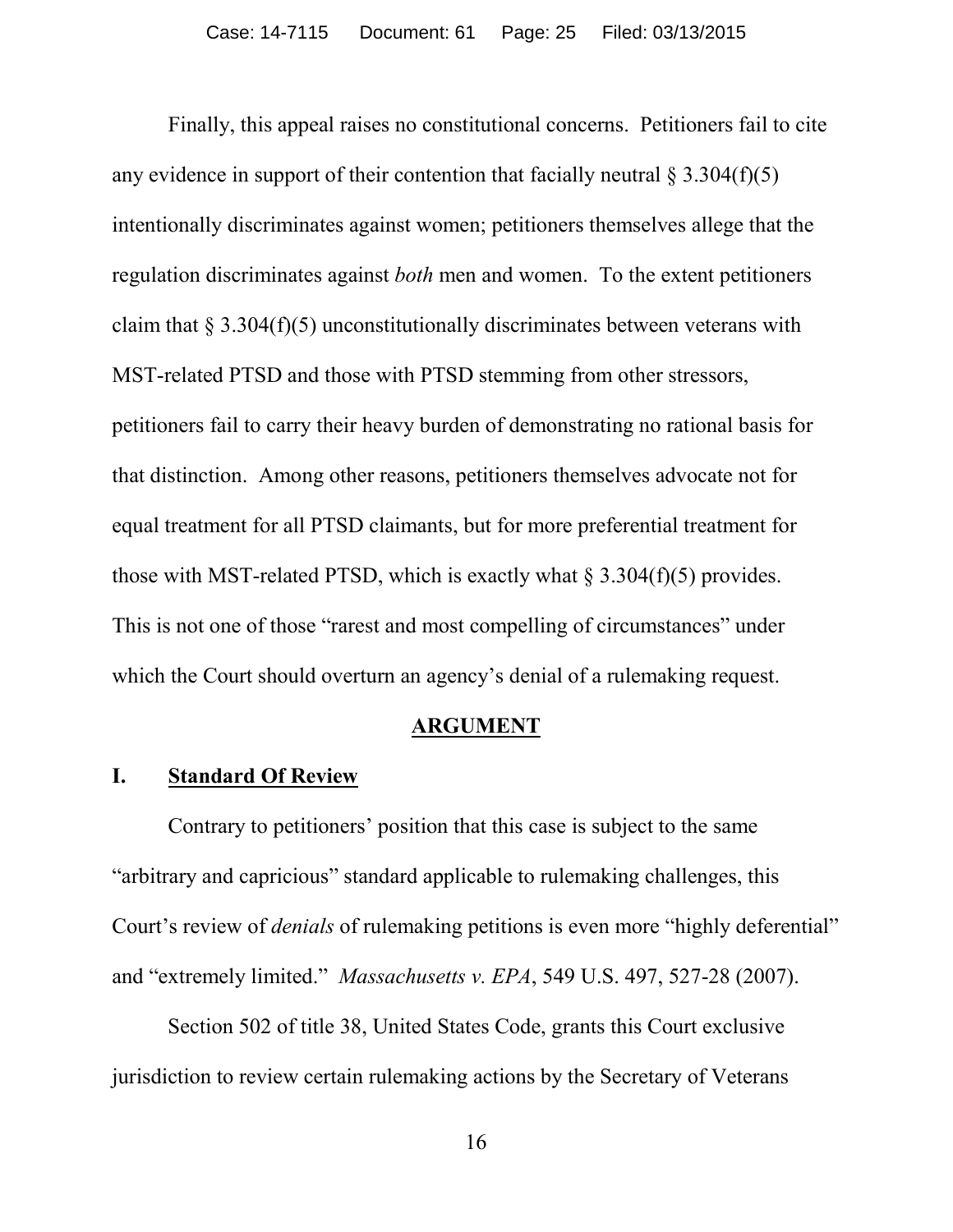Affairs, such as the promulgation or amendment of a rule. 38 U.S.C. § 502; *Disabled Am. Veterans v. Gober*, 234 F.3d 682, 688 (Fed. Cir. 2000). Section 502 also permits this Court to review VA's denial of a petition for rulemaking. 38 U.S.C. § 502 (authorizing review of actions under 5 U.S.C. § 553, which includes "the right to petition for the issuance, amendment, or repeal of a rule"); *Preminger v. Sec'y of Veterans Affairs*, 632 F.3d 1345, 1351-52 (Fed. Cir. 2011).

This Court reviews petitions under section 502 in accordance with the standard set forth in the APA, 5 U.S.C. §§ 701-706. *See Nyeholt v. Sec'y of Veterans Affairs*, 298 F.3d 1350, 1355 (Fed. Cir. 2002). As petitioners correctly observe, that standard permits this Court to review whether the Secretary's denial was "arbitrary, capricious, an abuse of discretion, or otherwise not in accordance with law. 5 U.S.C. § 706(2)(A); *Preminger*, 632 F.3d at 1353.

But petitioners fail to recognize that not all section 502 cases are subject to the same level of scrutiny by this Court. "Review under the 'arbitrary and capricious' tag line . . . encompasses a range of levels of deference to the agency." *Am. Horse Prot. Ass'n, Inc. v. Lyng*, 812 F.2d 1, 4 (D.C. Cir. 1987) (citations omitted). "[A]n agency's refusal to institute rulemaking proceedings is at the high end of the range." *Id.*

The APA standard, which already is "highly deferential," is "rendered even *more* deferential by the treatment accorded by the courts to an agency's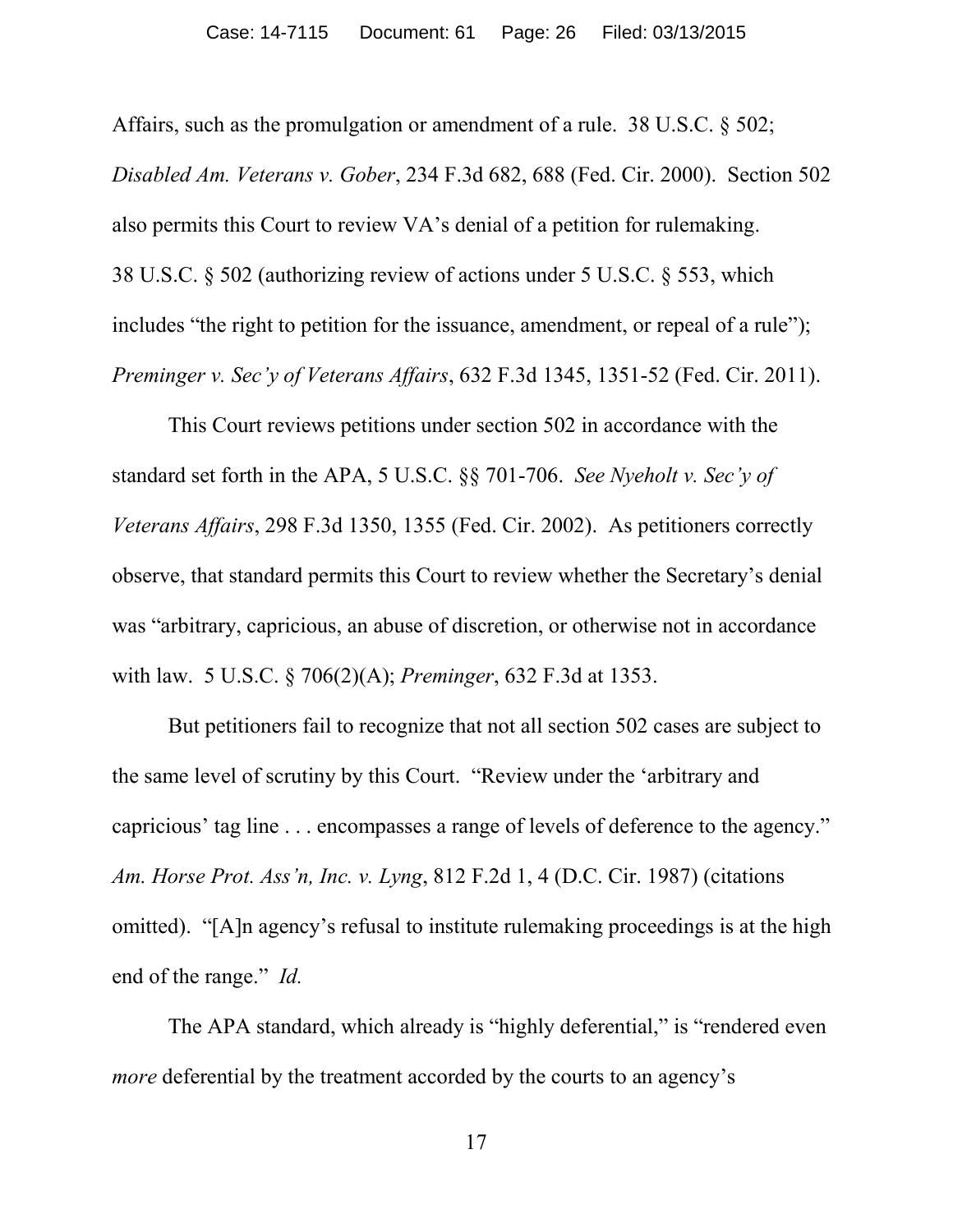rulemaking authority." *Preminger*, 632 F.3d at 1353 (emphasis added). Judicial review of refusals to promulgate rules "is 'extremely limited' and 'highly deferential.'" *Massachusetts*, 549 U.S. at 527-28 (quoting *Nat'l Customs Brokers & Forwarders Assn. of Am., Inc. v. United States*, 883 F.2d 93, 96 (D.C. Cir. 1989), and citing *Am. Horse*, 812 F.2d at 3-4). "Such a refusal is to be overturned 'only in the rarest and most compelling of circumstances,'" *Am. Horse*, 812 F.2d at 401, such as "plain error of law or a fundamental change in the factual premises previously considered by the agency." *WildEarth Guardians v. EPA*, 751 F.3d 649, 653 (D.C. Cir. 2014) (citations omitted).

Not only does the precedent of the Supreme Court and this Court require application of this particularly deferential standard, but Congress also has expressed its intent that judicial review of VA's refusal to engage in rulemaking be limited. When Congress last amended § 502 in 2008, the Senate Committee on Veterans' Affairs specifically addressed "challenges . . . in response to a denial by VA of a request for rulemaking." Veterans' Notice Clarification Act of 2008, S. Rep. 110-449, at 14 (2008). The Committee described the burden facing petitioners in cases like this one as "daunting." *Id.* Citing the Supreme Court's decision in *Massachusetts v. EPA* and cases cites therein, the Committee concluded that, "the general authority that would be provided by [§ 502] would likely afford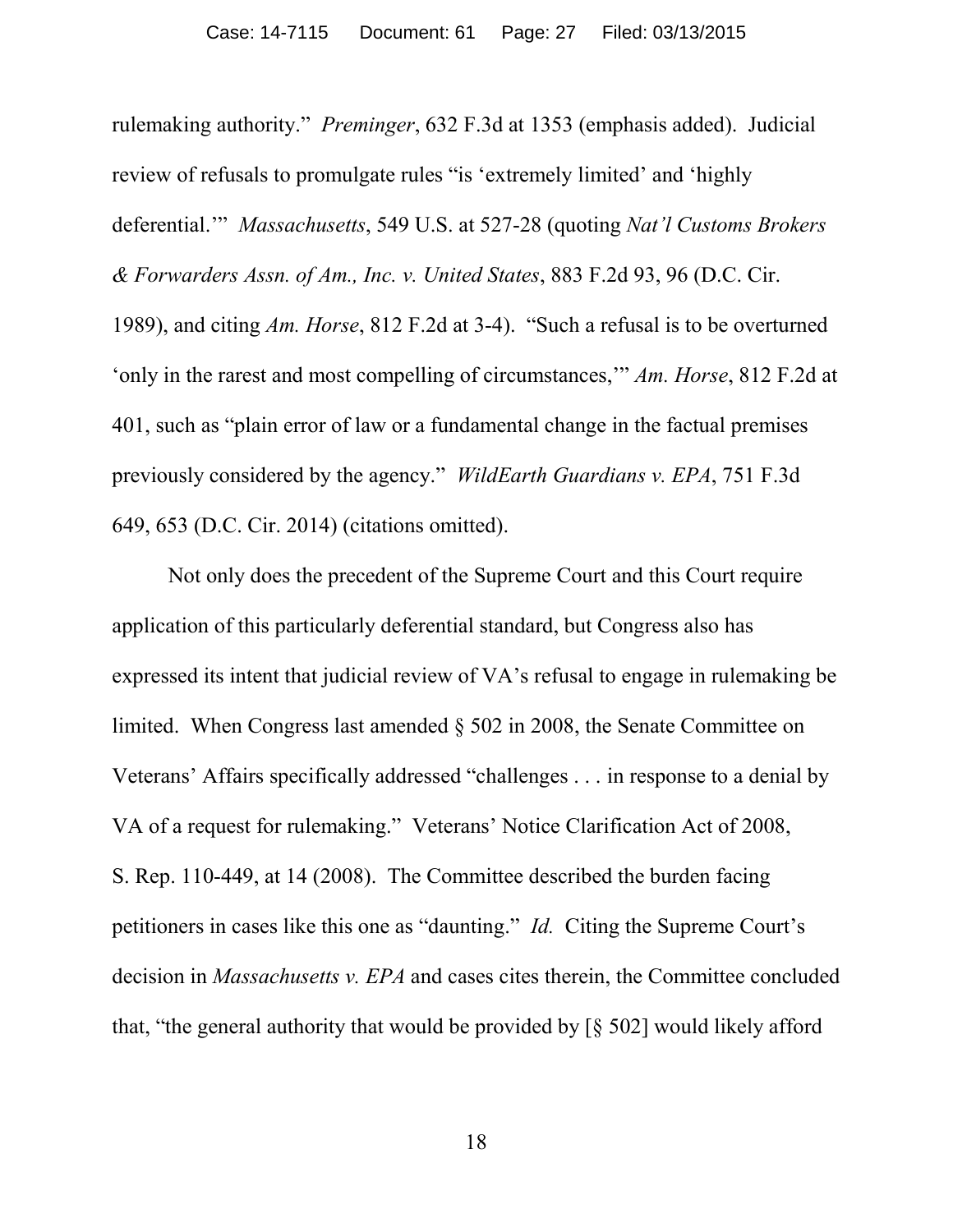veterans relief under *only very limited circumstances* in a matter involving a denial on VA's part to engage in rulemaking." *Id.* at 14-15 (emphasis added).

The reasons for this highly-deferential standard of review are especially germane in this case. As an initial matter, the time to directly challenge § 3.304(f)(5) has long passed. *See* Fed. Cir. R. 47.12(a). Indeed, when VA first proposed promulgating the regulation, petitioner Vietnam Veterans suggested two changes, both of which VA adopted. *Compare* A360, *with* A8. Vietnam Veterans did not bring a Rule 502 challenge at that time or assert, as it does now, that VA should eliminate the corroborating evidence requirement in  $\S 3.304(f)(5)$ .<sup>[6](#page-27-0)</sup> See *NOVA*, 330 F.3d 1345.

Moreover, the extremely limited and highly deferential standard of review respects VA's policy expertise and discretion in determining how best to strike a balance between Congress's direction to consider the places, types, and circumstances of a veteran's service and the unique challenges facing MST claimants. *See Preminger*, 632 F.3d at 1353. Judgments of this nature are, respectfully, ill-suited to judicial determination, and the Court cannot "substitute its judgment for that of the agency." *Motor Vehicles Mfrs. Ass'n of the United* 

<span id="page-27-0"></span> $6$  Petitioner SWAN appears to have been founded after section 3.304(f)(5) was promulgated. *Service Women's Action Network*, LinkedIn, *available at*  https://www.linkedin.com/company/service-women's-action-network.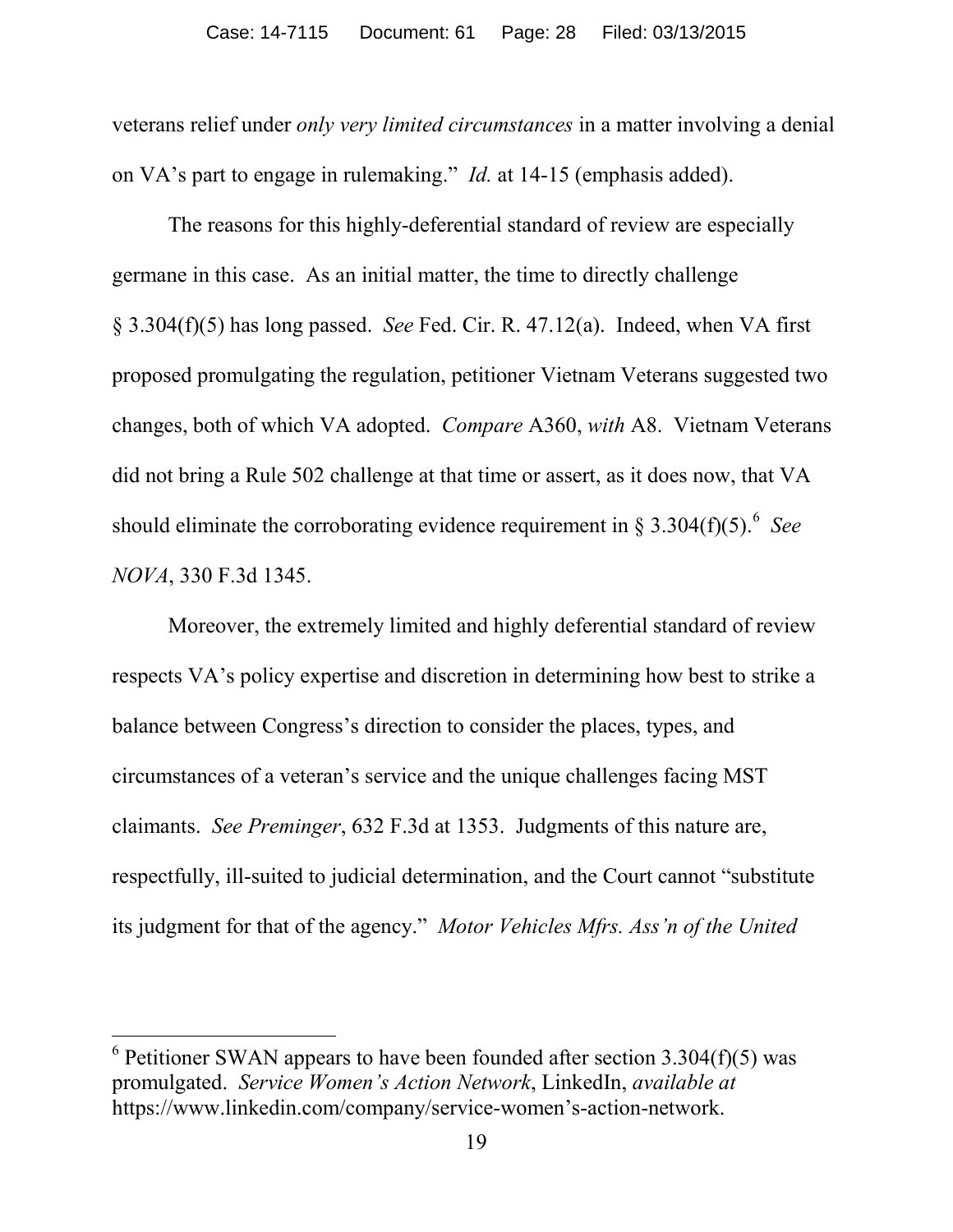*States, Inc. v. State Farm Mut. Auto. Ins. Co.*, 463 U.S. 29, 43 (1983); *Mortg. Investors Corp. of Ohio v. Gober*, 220 F.3d 1375, 1378 (Fed. Cir. 2000).

## **II. This Court Should Affirm The Secretary's Decision Denying Petitioners' Request To Eliminate The Requirement To Corroborate That An Alleged In-Service Personal Assault Occurred .**

Petitioners fail to carry their "daunting" burden in this appeal. S. Rep. 110- 449, at 14. The Secretary adequately explained the facts and policy matters underlying his denial of petitioners' rulemaking request, and that explanation is not arbitrary and capricious. In short, petitioners' proposed rule would read the statutory "places, types, and circumstances" requirement out of the law; to the extent that requirement may have been inconsistently applied under the existing regulation, that is a training issue, not a reason to rewrite  $\S 3.304(f)(5)$ . Petitioners' assertions to the contrary are based largely upon incorrect premises, or simply express disagreement with the Secretary's policy choices, and do not demonstrate any reversible error in the Secretary's decision.

### **A. The Secretary Properly Provided "A Brief Statement Of The Grounds For Denial, " As Required By The APA .**

## **1. The Secretary's Decision Explains Why He Did What He Did .**

The Secretary adequately explained his decision by providing petitioners with "a brief statement of the grounds for denial." 5 U.S.C. § 555(e). The D.C. Circuit, which frequently decides APA cases, has described this requirement as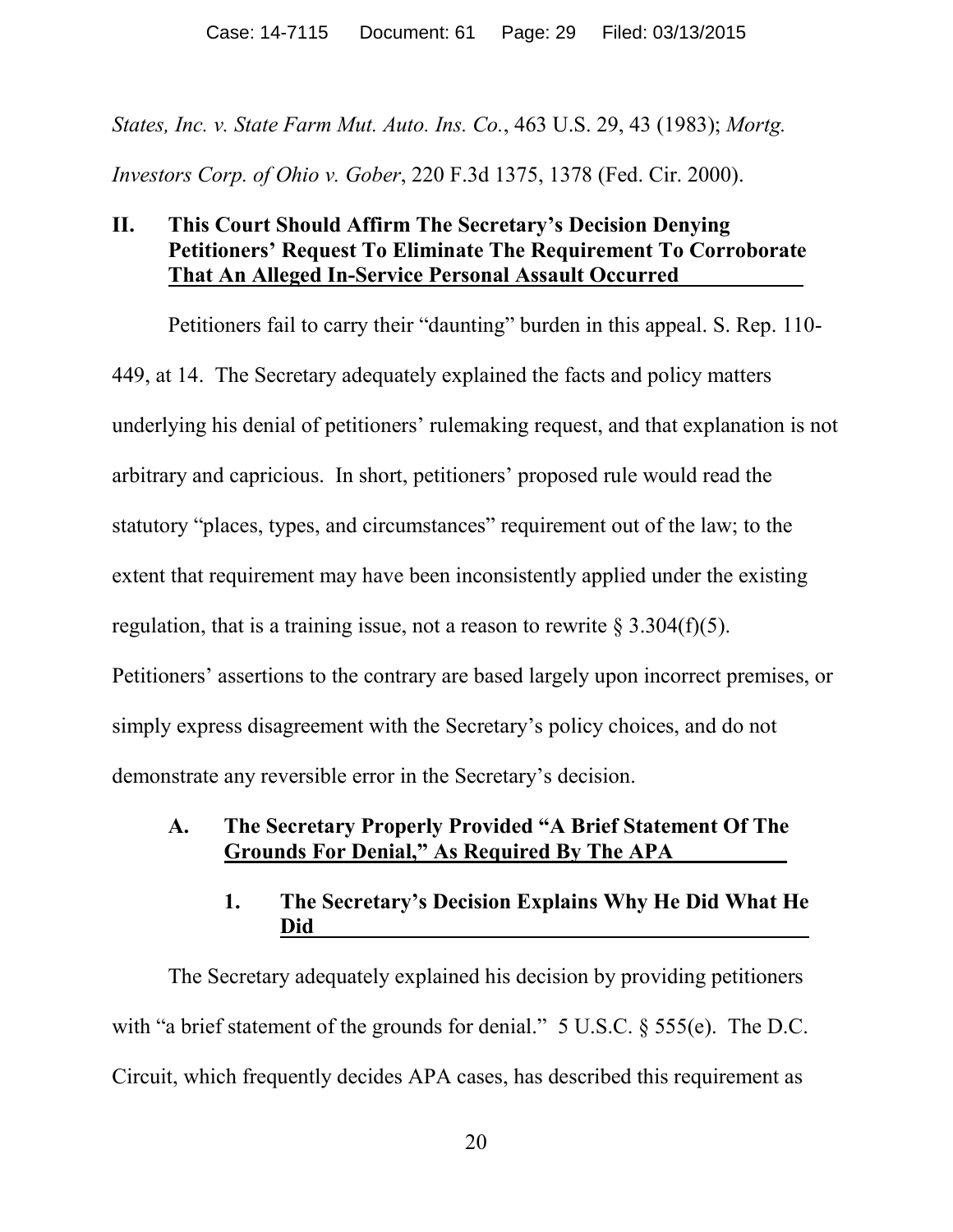"minimal." *Butte Co. v. Hogen*, 613 F.3d 190, 194 (D.C. Cir. 2010). A detailed discussion is not necessary. Rather, this Court's review is "limited to ensuring that the [agency] has adequately explained the facts and policy concerns it relied on and to satisfy [the Court] that those facts have some basis in the record.'" *Preminger*, 632 F.3d at 1353 (citation omitted). "At its core, this requirement simply forces the agency to explain 'why it chose to do what it did.'"[7](#page-29-0) *Ark Initiative v. Tidwell*, 895 F. Supp. 2d 230, 242 (D.D.C. 2012) (quoting *Tourus Records, Inc. v. DEA*, 259 F.3d 731, 737 (D.C. Cir. 2001)).

The Secretary's denial explains why he chose to do what he did. Among other reasons, the Secretary:

- acknowledged the difficulty service members face when attempting to establish that a personal assault, including MST, took place during service, A4;
- responded to petitioners' concern that not all victims of MST will respond to the trauma in the same manner by explaining that  $\S 3.304(f)(5)$  does not limit the types of evidence that may be used to corroborate an alleged inservice MST, A5;

<span id="page-29-0"></span><sup>&</sup>lt;sup>7</sup> "The agency explanations that the D.C. Circuit has branded too brief seem to be limited to single, conclusory sentences." *Ark Initiative*, 895 F. Supp. 2d at 242 (collecting cases).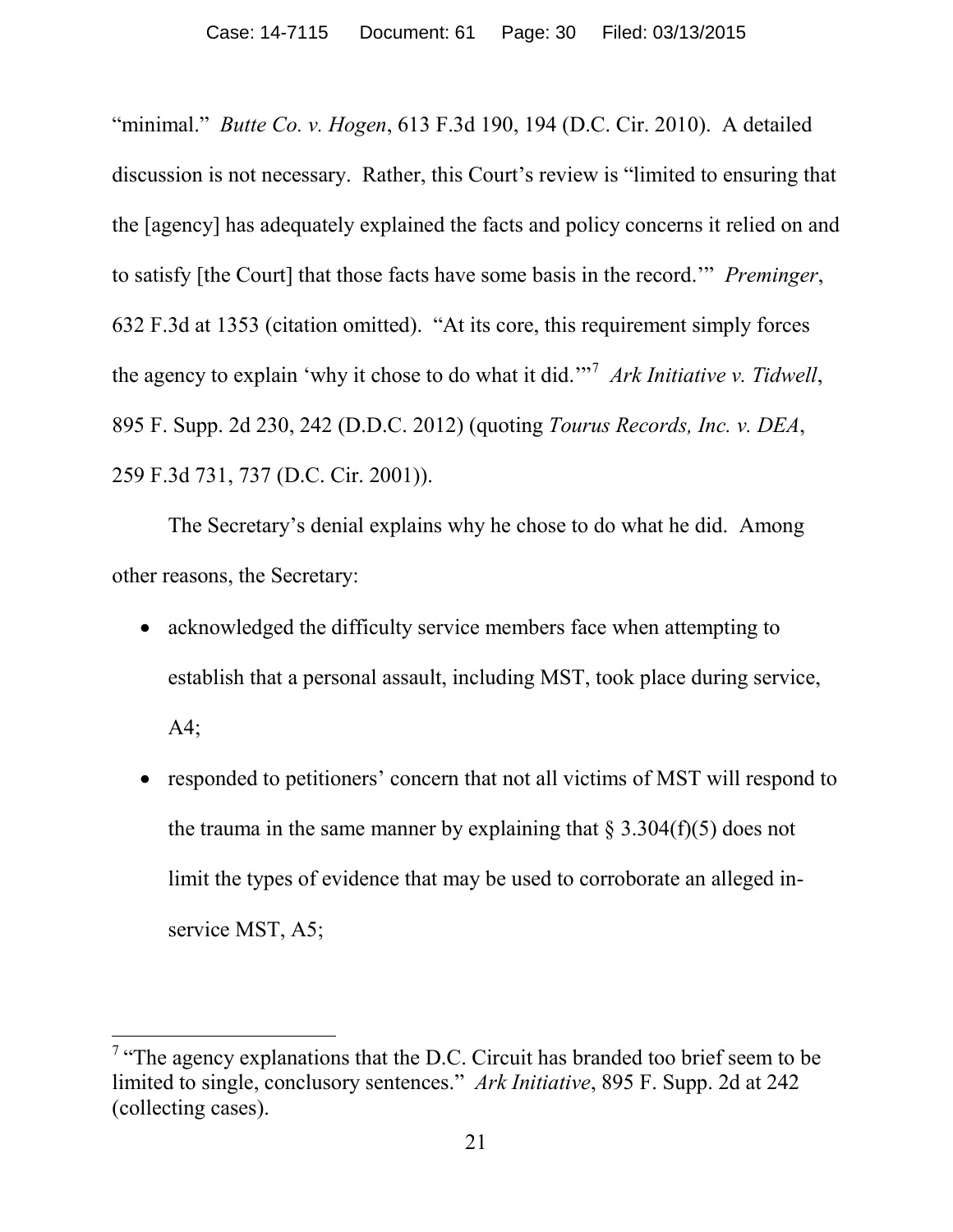- responded to petitioners' assertion that "VA adjudicators often misapply the current evidentiary standard" by summarizing VA's training efforts and explaining that those efforts are working, *id.*;
- explained the differences between  $\S$ § 3.304(f)(5) and (f)(3), which applies to claims based upon fear of hostile military or terrorist activity and claims, A6-7; and
- explained that, because MST can occur virtually at any time, in any place, and to anyone in service, eliminating the corroborating evidence requirement in  $\S 3.304(f)(5)$  would be inconsistent with the statutory requirement that an in-service stressor be consistent with the "places, types, and circumstances of service," A7.

The Secretary fulfilled the "minimal" requirements of the APA.

### **2. Petitioners Fail To Demonstrate That Any Further Explanation Was Needed .**

Although petitioners challenge the depth of the Secretary's discussion in response to the arguments set forth in their rulemaking petition, they fail to demonstrate that anything more was needed. For example, petitioners emphasize that the Secretary's denial letter was just three and a half pages long, and challenge the Secretary's alleged reliance upon a "single statistic" and alleged failure to "mention" variations in claims approval rates between regional offices. Pet. Br. at 14, 29, 31. But the APA does not require the Secretary to respond to each and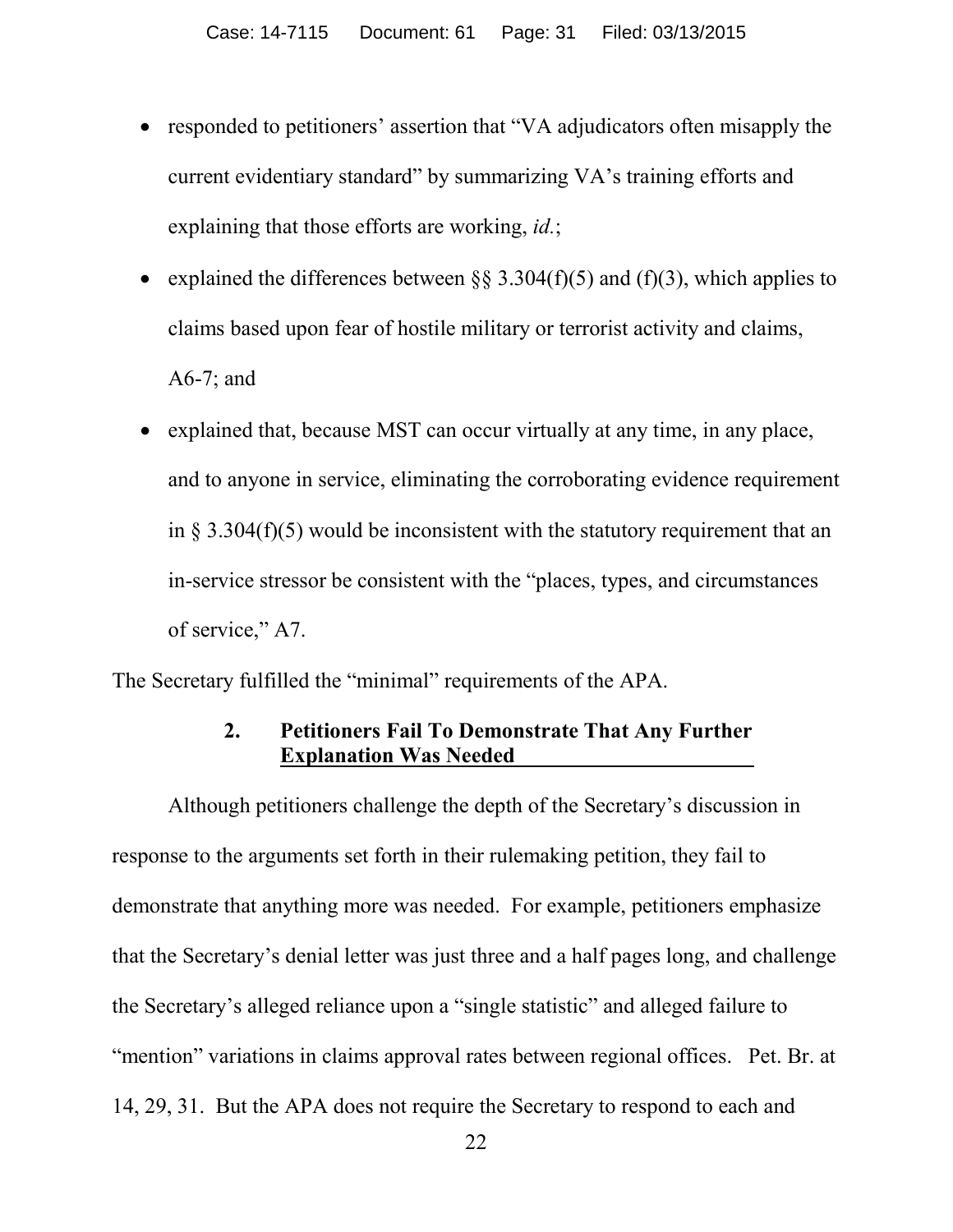every argument set forth in petitioners' 59-page rulemaking petition. Rather, the APA imposes only the "minimal" requirement to issue "a brief statement of the grounds for denial." 5 U.S.C. § 555(e); *Butte Co.*, 613 F.3d at 194.

Moreover, review of the Secretary's denial is not, as petitioners seem to suggest, limited to the four corners of the denial letter. Rather, contemporaneous documents in the administrative record also inform this Court's review. *Butte Co.*, 316 F.3d at 203; *see also Friends of the Bow v. Thompson*, 124 F.3d 1210, 1220 (10th Cir. 1997) ("[T]he 'brief statement' required by § 555(e) . . . should be read in light of previous documents prepared to justify the particular decision at issue."); *Estate of L.D. French v. FERC*, 603 F.2d 1158, 1162 (5th Cir. 1979) (holding that a more "general" statement is justified under 555(e) where court has before it a "record which formed the basis for the [agency's] action").

The Secretary's denial and the accompanying record are not as shallow as petitioners portray. For example, the Secretary did not "exclusive[ly] rel[y] on a single statistic" to deny petitioners' rulemaking request. Pet. Br. at 29. The Secretary's denial specifically references more than one training statistic. A6 (citing grant rates for MST-related PTSD claims for two fiscal years, the difference between grant rates for MST-related and all other PTSD claims for two fiscal years, and the difference between grant rates for male and female claimants). Moreover, the administrative record contains additional evidence that VA's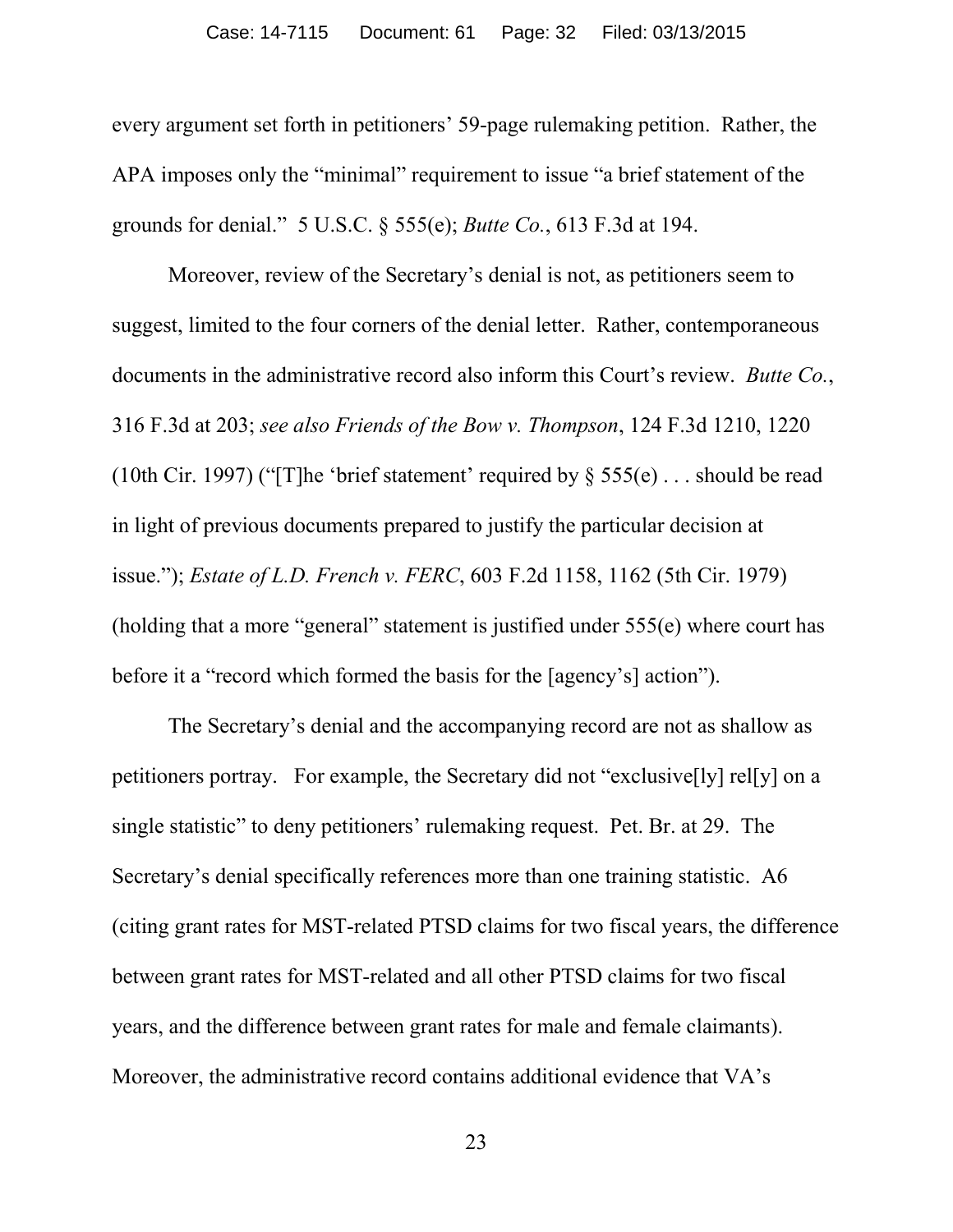training programs are working to reduce variations in grant rates. *See, e.g.,* A81- 82, 116, 173, 175, 210, 244-45. The Secretary's failure to specifically cite these additional statistics in his denial does not somehow negate the evidence that he did cite. *See* ACLU Br. at 21. $^8$  $^8$  And although petitioners question VA's reported statistics, their own research concurs. A173 ("The grant rate for MST-related PTSD disability claims has improved" and "the gap between the grant rates" for MST-related and other PTSD claims "narrowed").

Nor does the Secretary's failure to specifically discuss in the denial letter differences in grant rates between regional offices indicate a failure to consider that issue. As petitioners acknowledge, the record contains evidence acknowledging the differences in grant rates between regional offices. Pet. Br. at 31 (citing A211). Petitioners are displeased with VA's plan to "conduct additional training that will . . . ensure greater nationwide consistency in MST/PTSD claim decisions." A211. But the record makes clear that the Secretary did not ignore this aspect of the problem. Instead, the Secretary has responded by, among other efforts, reviewing approval rates by regional office, providing additional training to adjudicators and veterans service representatives, and instituting twice yearly reviews of MST claims. A261-63. These efforts were still underway when the Secretary declined petitioners' rulemaking request. *See id.*

<span id="page-32-0"></span><sup>&</sup>lt;sup>8</sup> "ACLU Br. at <sup>"</sup> refers to pages in the brief filed by *amici* the American Civil Liberties Union and other organizations.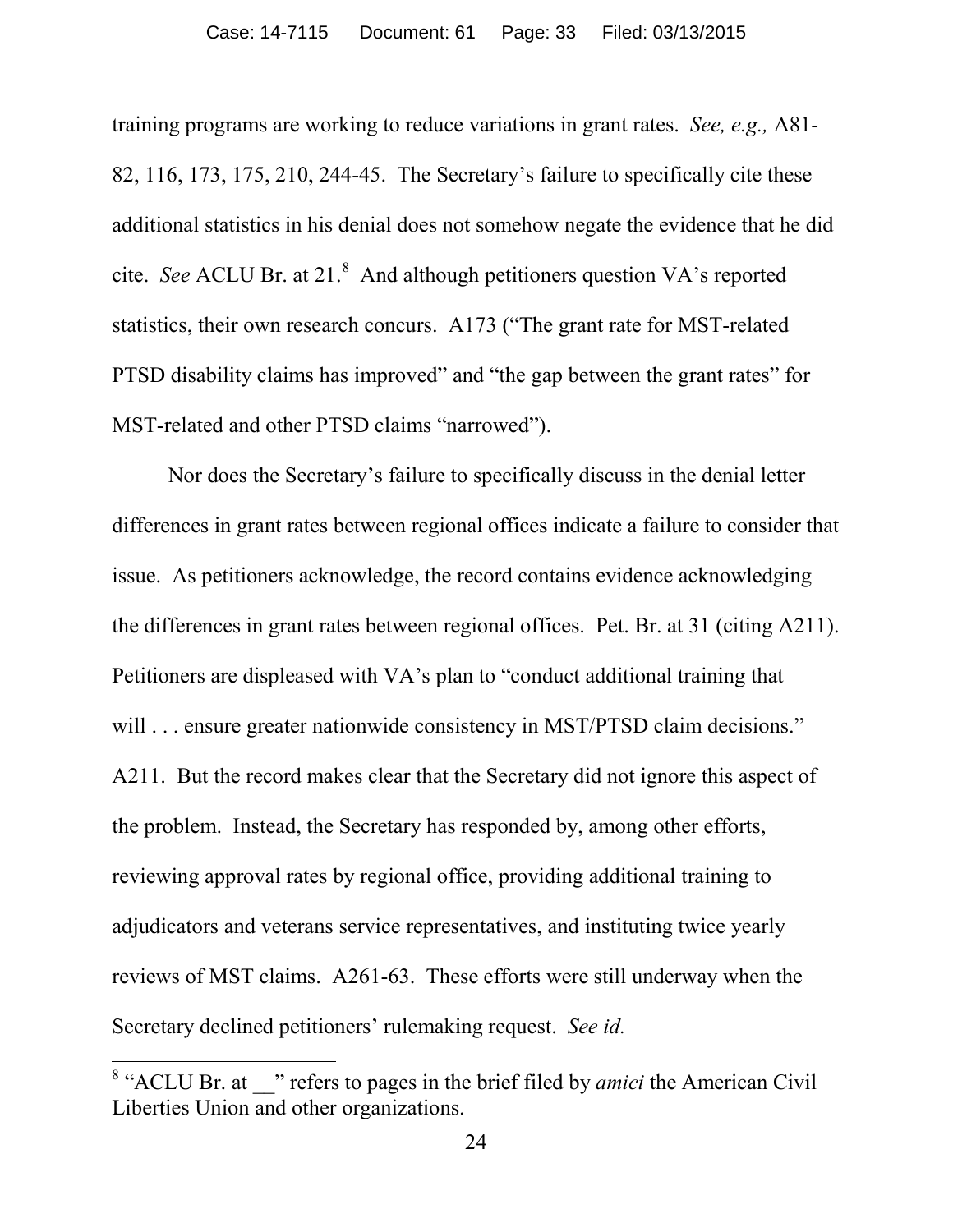Moreover, petitioners do not, and cannot, contend that variation in grant rates between regional offices is unique to MST-related claims. *See* Pet. Br. at 31- 32. Rather, because adjudication of disability claims often requires adjudicators to use their professional judgment to apply statutory and regulatory requirements to the unique facts of an individual case, such consistency is a more systemic challenge that VA is, and has been, working to address. And in cases where an individual claimant believes that VA has improperly adjudicated a claim, the claimant may seek further review by the regional office, the Board of Veterans' Appeals, the Court of Appeals for Veterans Claims, and this Court.

Finally, the Secretary did not ignore the potential for "re-traumatization" in the claims process. Pet. Br. at 2[9](#page-33-0); *see also* Pub. Health Br. at 13-14.<sup>9</sup> The Secretary explained in his decision that VA's training has focused, in part, on ensuring that adjudicators develop claims in a "sensitive manner," and noted that, since 2011, VBA's most experienced and sensitive adjudicators now process MSTrelated claims. A5. The training materials in the record similarly emphasize the importance of sensitivity by, for example, reminding adjudicators that the severity of an assault is "in the 'eye of the victim,'" and instructing adjudicators to avoid using certain potentially offensive words. A283. And the Veterans Health Administration is requiring all examiners who conduct MST-related exams to

<span id="page-33-0"></span><sup>9</sup> "Pub. Health Br. at \_\_" refers to the brief filed by *amici* public health and mental health specialists.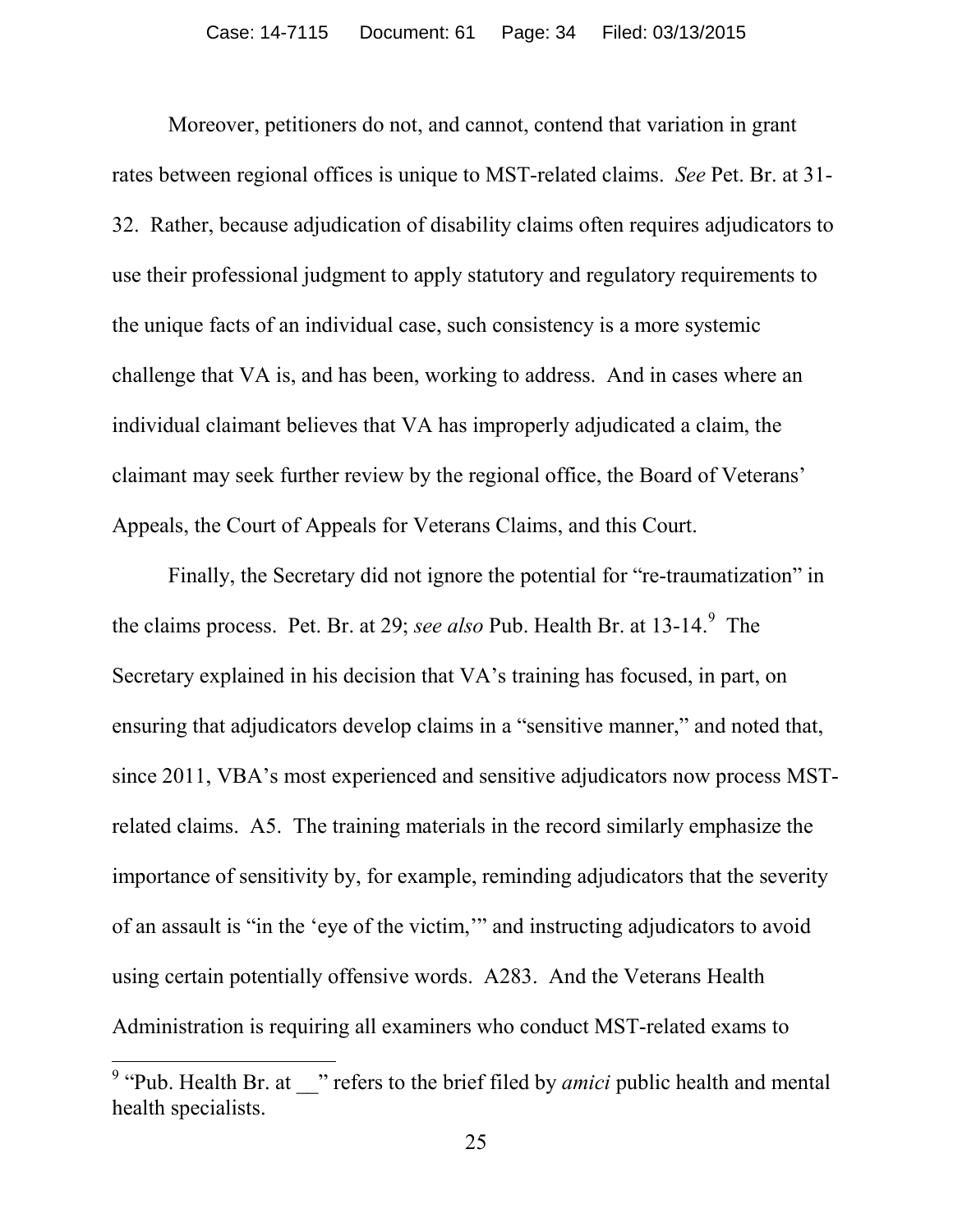complete mandatory MST training. *See* A217. The Secretary's brief statement of the grounds for his denial of petitioners' rulemaking request fulfills the requirements of the APA.

## **B. Petitioners Fail To Carry Their "Daunting" Burden Of Proving That The Secretary's Denial Is Arbitrary And Capricious .**

Turning to the merits of the Secretary's decision, petitioners fail to carry their "daunting" burden of proving that the Secretary's explanation based upon current 38 C.F.R.  $\S 3.304(f)(5)$ , the requirements of 38 U.S.C.  $\S 1154(a)$ , and VA's training efforts is arbitrary and capricious. S. Rep. 110-449, at 14. The Secretary's denial is consistent with statute, past practice, and the other PTSD regulations, and strikes a reasonable balance between the need for flexibility in the types of evidence that may be produced to corroborate in-service MST, and the need to ensure proper payment of disability payments.

### **1. The Secretary's Decision Is Consistent With The Other PTSD Regulations .**

The Secretary's reasons for declining to liberalize  $\S 3.304(f)(5)$  are sound and consistent with the regulations applicable to PTSD claims based upon combat with the enemy, prisoner-of-war status, fear of hostile military or terrorist activity, and an in-service PTSD diagnosis. These latter regulations – like the evidentiary presumptions that Congress has established to assist veterans in proving the inservice incurrence of a disease or injury under certain circumstances – do not rely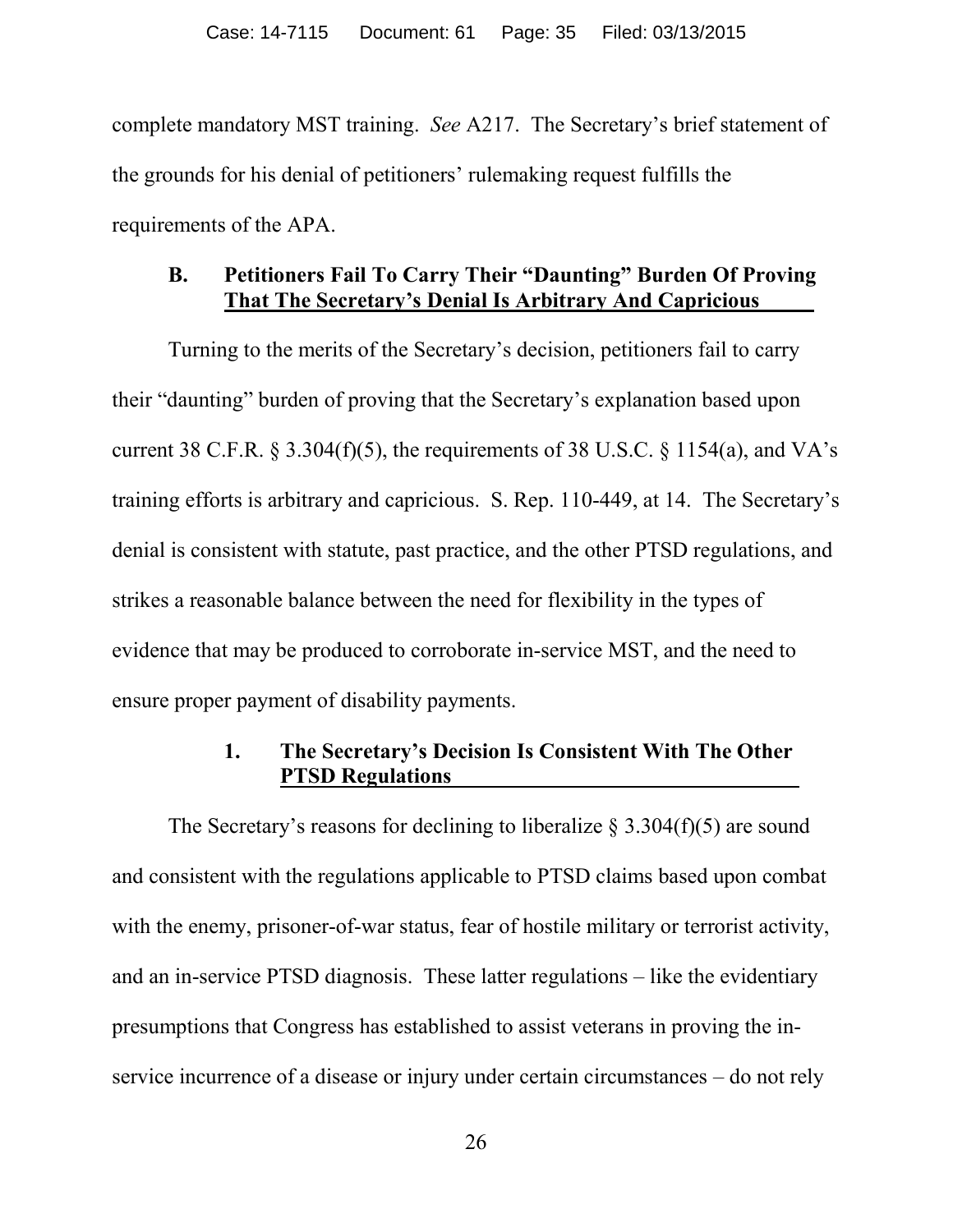upon the veteran's lay testimony *alone* to the exclusion of any consideration of the facts surrounding a claimed in-service injury or event. Rather, as petitioners recognize, the regulations lower the evidentiary burden on claimants only *if* the inservice stressor is consistent with the places, types, and circumstances of the claimant's service. Pet. Br. at 39; *see* 38 C.F.R. §§ 3.304(f)(1)-(4) (incorporating "places, types, and circumstances" or equivalent "circumstances, conditions, or hardships" language).

The "places, types, and circumstances" requirement comes from 38 U.S.C.

§ 1154(a), and must be considered before disability benefits can be awarded:

The Secretary shall include in the regulations pertaining to service-connection of disabilities . . . additional provisions in effect requiring that in each case where a veteran is seeking service-connection for any disability due consideration shall be given to the places, types, and circumstances of such veteran's service as shown by such veteran's service record, the official history of each organization in which such veteran served, such veteran's medical records, and all pertinent medical and lay evidence. . . .

38 U.S.C. § 1154(a).

 $\overline{a}$ 

The "places, types, and circumstances" requirement relates to the second

element of a PTSD claim, the in-service incurrence of a stressor.<sup>[10](#page-35-0)</sup> 38 C.F.R.

<span id="page-35-0"></span> $10$  We note that much of the information presented by the public and mental health *amici* relates to the additional two elements of service connection: (1) a present disability and (2) a nexus between the present disability and in-service disease or injury. *See* Pub. Health Br. at 6-11, 14-16.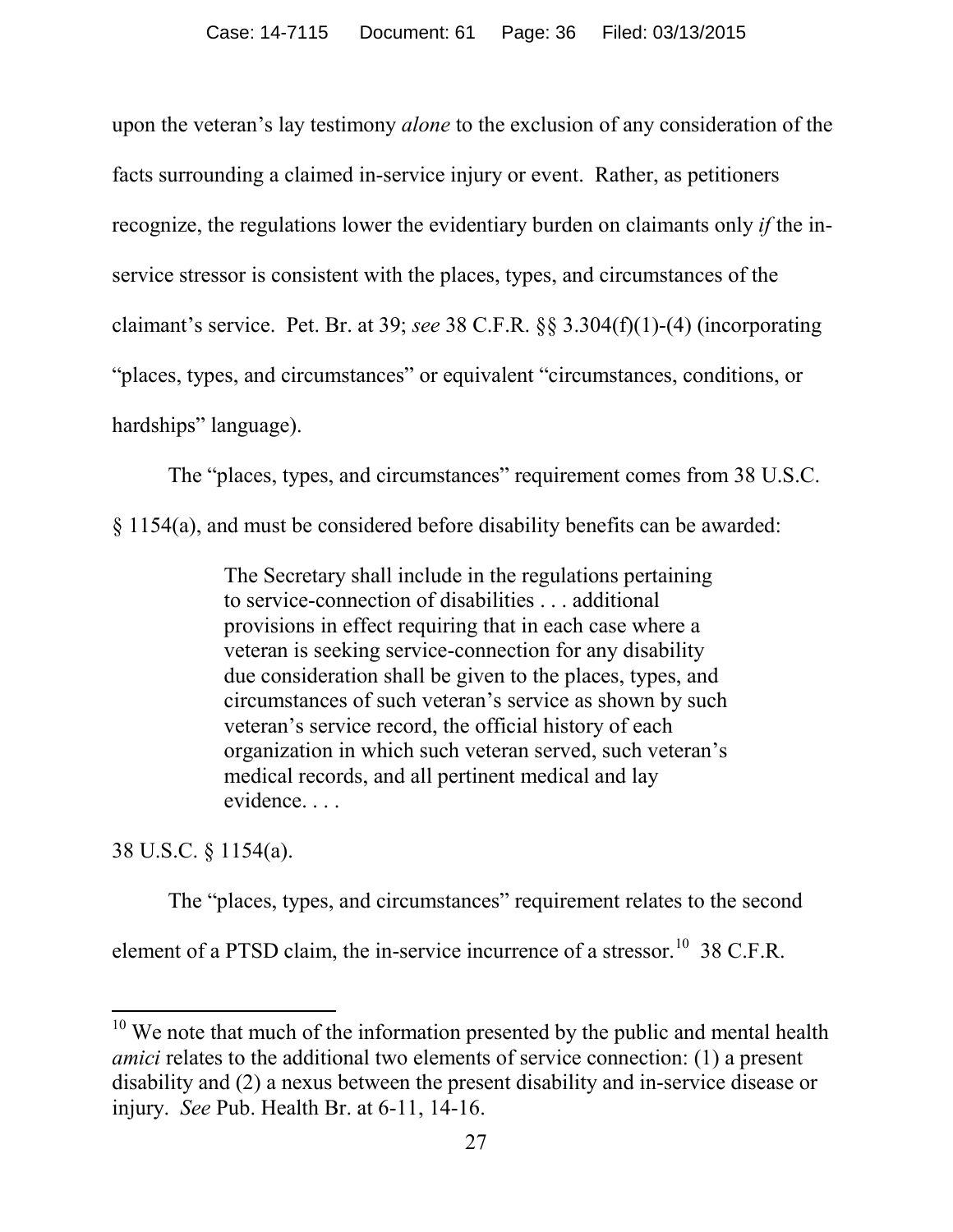§ 3.304(f). The requirement "deals with historical facts – whether 'the claimed stressor is consistent with the places, types, and circumstances of the veteran's service' – used to determine whether the stressor actually occurred." *Sanchez-Navarro v. McDonald*, 774 F.3d 1380, 1384 (Fed. Cir. 2014).

The combat, prisoner-of-war, and fear-based PTSD regulations all incorporate this requirement. They do not award service connection based solely upon "lay testimony and a medical diagnosis." Pet. Br. at 24. Rather, each requires the claimant to make a predicate showing of historical fact establishing the *context* of the in-service stressor, such as combat with the enemy, and only then permits lay testimony to establish the *specific stressor*, such as small arms fire.

Accordingly, a combat veteran must first "establish that he or she 'engaged in combat with the enemy,' *i.e.* 'personally participated in events constituting an actual fight or encounter with a military foe or hostile unit or instrumentality.'" A6 (quoting *Moran v. Peake*, 525 F.3d 1157, 1159 (Fed. Cir. 2008); *Stone v. Nicholson*, 480 F.3d 1111, 1113 (Fed. Cir. 2007)); 38 C.F.R. § 3.304(f)(2). Once that showing is made, the veteran's lay testimony regarding experiences related to that combat, such as being wounded, can establish an in-service stressor.<sup>11</sup> *See id.* 

<span id="page-36-0"></span> $11$  Notably, the "places, types, and circumstances" requirement still applies to combat-based PTSD claims even though such claims are by statute subject to more relaxed evidentiary standards applicable to combat veterans under 38 U.S.C.  $$1154(b).$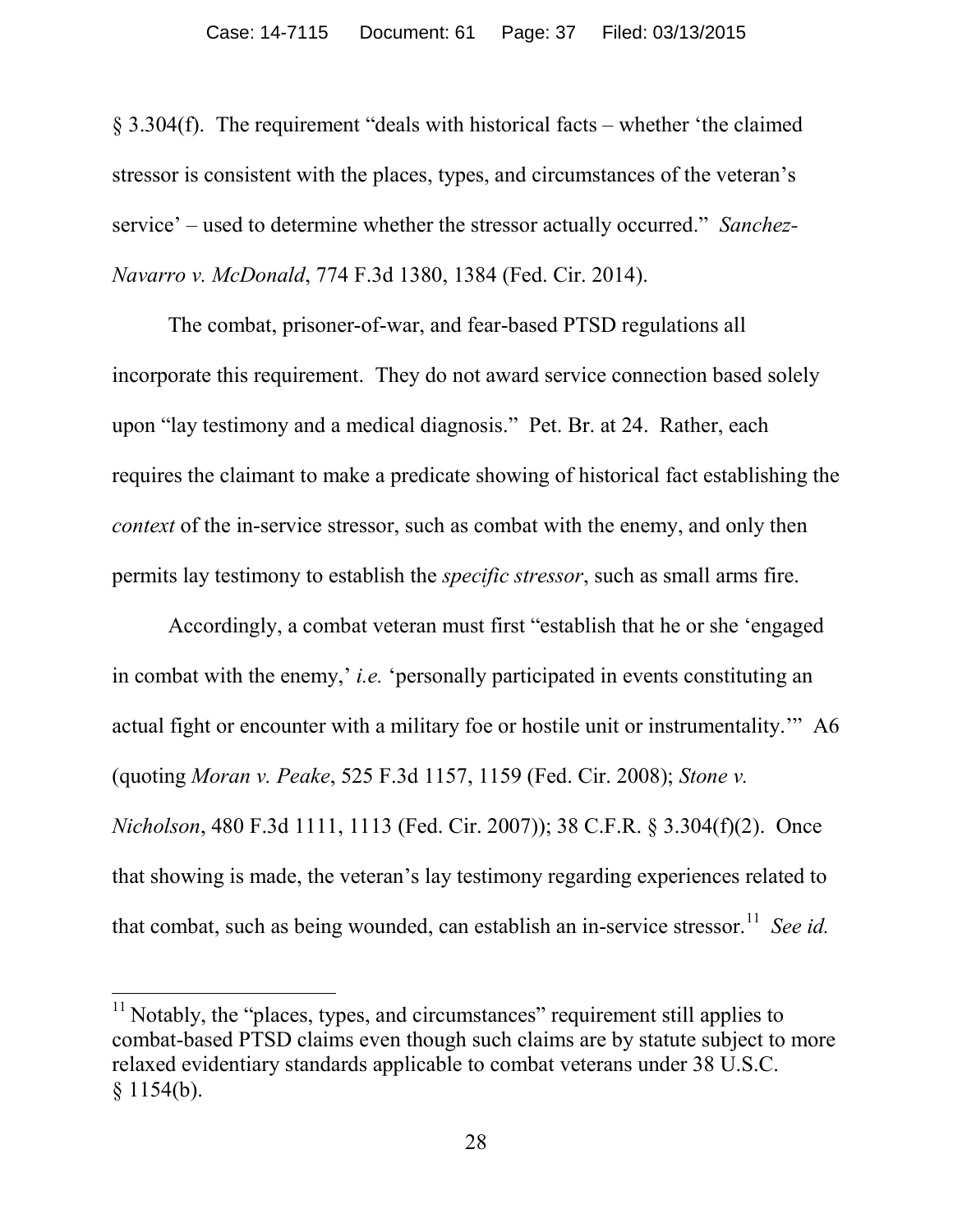Accordingly, "[c]onforming the VA's treatment of veterans who suffer PTSD caused by sexual assault to its treatment of veterans whose PTSD was caused by combat related activities," Members Cong. Br. at 20-21, would still require proof other than a veteran's own lay testimony that an in-service MST occurred.<sup>12</sup>

Similarly, a veteran seeking PTSD benefits as a result of a prisoner of war experience must still establish that he or she "was a prisoner-of-war under the provisions of  $\S 3.1(y)$ ," which describes the factors to be used to determine prisoner of war status. 38 C.F.R.  $\S$ § 3.1(y), 3.304(f)(4). Once that showing is made, the veteran's lay testimony regarding his or her prisoner-of-war experience can establish an in-service stressor. *See id.* 

And a veteran seeking benefits based upon fear of hostile military or terrorist activity must still establish that his or her service is consistent with the occurrence of hostile military or terrorist activities. 38 C.F.R. § 3.304(f)(3); *see NOVA v. Sec'y of Veterans Affairs*, 669 F.3d 1340, 1344 (Fed. Cir. 2012) (citing 74 Fed. Reg. 42,617 (Aug. 24, 2009)). Once that showing is made, the veteran's lay testimony regarding the circumstances of such activity, such as experiencing small arms fire, can establish an in-service stressor. *See* 38 C.F.R. § 3.304(f)(3).

*Amici* are wrong when they state that the remaining subsection of § 3.304(f), which applies to claims involving an in-service PTSD diagnosis, "is triggered

<span id="page-37-0"></span><sup>&</sup>lt;sup>12</sup> "Members Cong. Br. at <sup>"</sup> refers to pages in the *amicus* brief filed by a group of Members of Congress.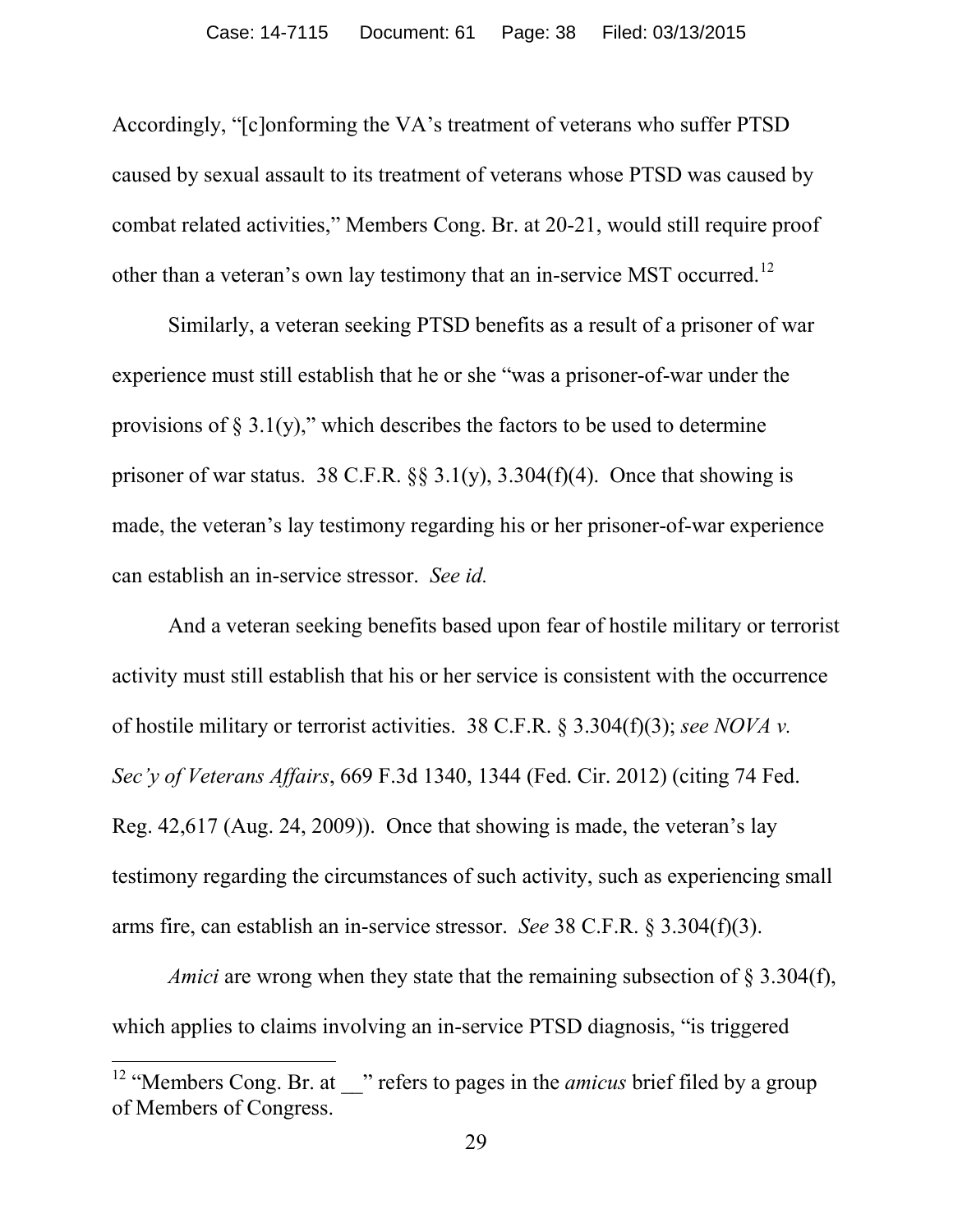*irrespective* of the veteran's particular place, type, or circumstance of service." Members Cong. Br. at 13 (emphasis added). Although  $\S 3.304(f)(1)$  does not use that precise phrase, it requires an equivalent showing that "the claimed stressor is consistent with the circumstances, conditions, or hardships of the veteran's service." 38 C.F.R.  $\S 3.304(f)(1)$ . Only after this finding is made, and there is evidence of an in-service diagnosis of PTSD, can the veteran's lay testimony establish the occurrence of an in-service stressor. *Id.*

In each of these situations, veterans are relieved from the requirement of presenting corroborating evidence of an in-service stressor only after it is first established that that stressor is supported by a predicate historical fact and, therefore, is consistent with the "places, types, and circumstances of service." *Sanchez-Navarro*, 2014 WL 7332767 at \*2.

There is no equivalent predicate historical fact associated with MST. As the Secretary explained, MST is not consistent with any particular places, types, and circumstances of service, as required by 38 U.S.C. § 1154(a). A7. Accordingly, Section 3.304(f)(5) addresses the "places, types, and circumstances" requirement through an expansive and non-exclusive list of the types of corroborating evidence that may be consistent with MST. And this Court previously has held that the evidentiary burdens in  $\S 3.304(f)$ , including sub-section (f)(5), are consistent with 38 U.S.C. § 1154(a), and are not arbitrary or capricious. *NOVA*, 330 F.3d at 1351.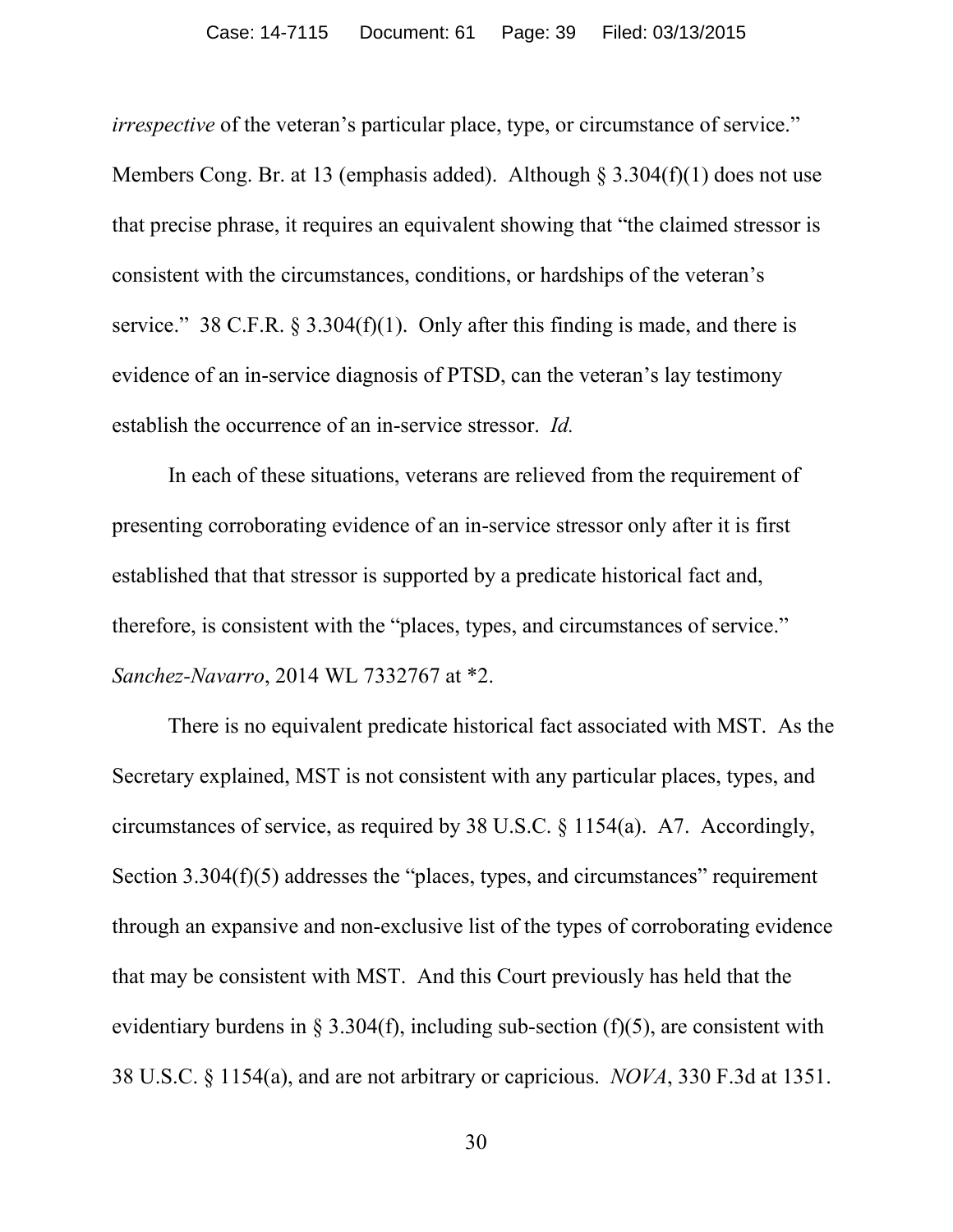## **2. Petitioners Fail To Demonstrate How Their Proposed Rule Is Consistent With The Statutory "Places, Types, And Circumstances" Requirement .**

 Tellingly, petitioners do not directly challenge the Secretary's conclusion regarding the "places, types, and circumstances" requirement. To the contrary, petitioners and *amici* appear to agree that MST is *not* tied to "places, types, and circumstances" of service, but can happen anywhere and at any time during a veteran's service.[13](#page-39-0) *See, e.g.,* Pet. Br. at 4; Pub. Health Br. at 8. Indeed, the only "place, type, or circumstance" associated with the in-service occurrence of MST is "military service" itself, Members Cong. Br. at  $14 - a$  definition that swallows the rule. Unlike claims involving PTSD based upon combat, prisoner-of-war experience, fear, or an in-service PTSD diagnosis, MST-related claims place the predicate historical fact – MST – itself at issue.

Instead of attempting to demonstrate how MST is consistent with any "places, types, and circumstances" of service, petitioners misread the Secretary's denial as "respond[ing] that it *lacks authority*" under that statute to modify standards of evidence under § 3.304(f)(5). The denial makes no such claim. *See*  A4-7. VA clearly recognizes its authority to relax evidentiary burdens in § 3.304(f). After all, it relaxed the burden applicable to PTSD claims based upon

<span id="page-39-0"></span> $13$  Contrary to the ACLU's conjecture, VA's statement that sexual assault is not associated with any particular places, types, and circumstances of service does not "assum[e] that sexual violence occurs only rarely in the military." ACLU Br. at 14. VA's statement relates to the nature, not the frequency, of MST.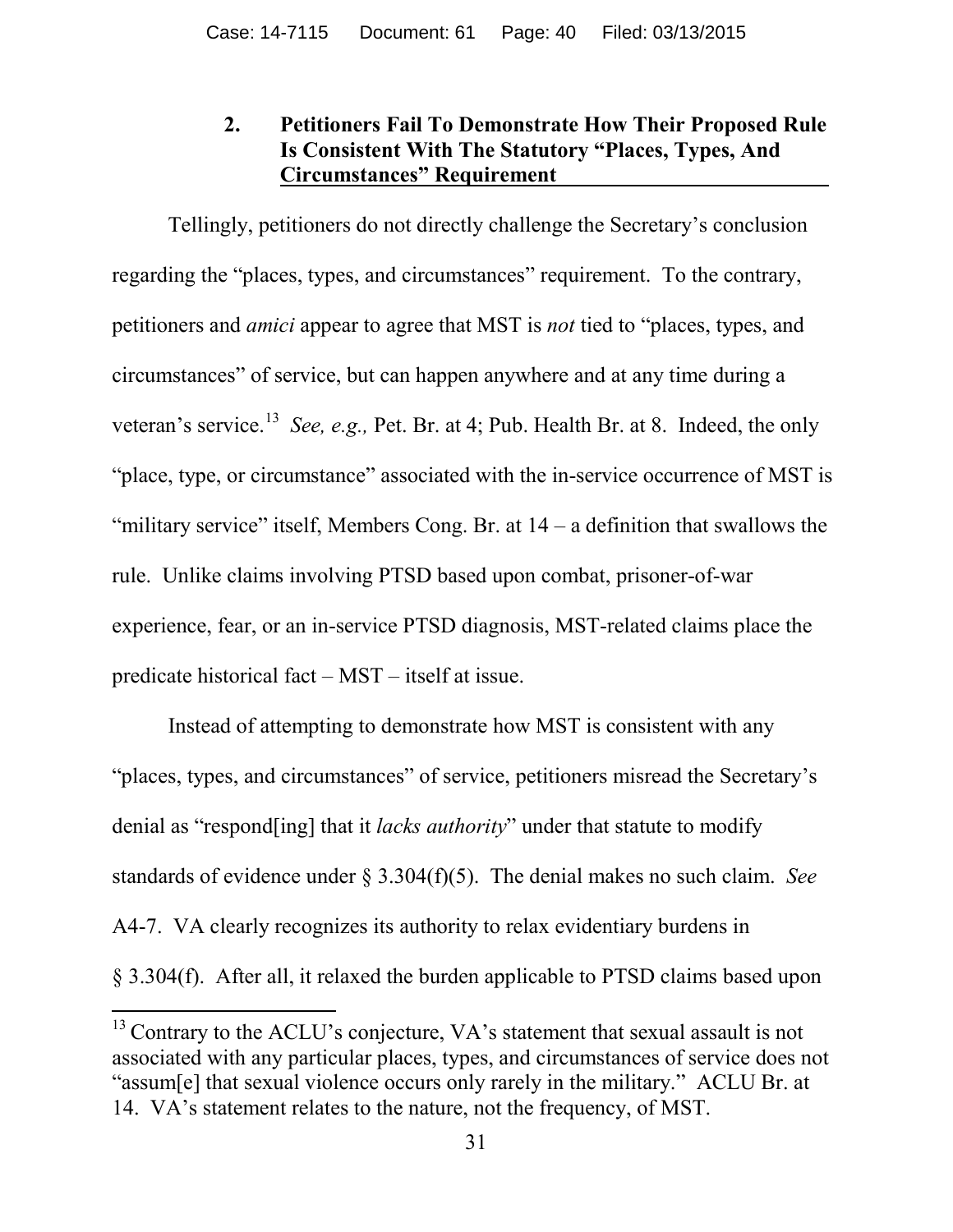in-service personal assault to permit the use of a post-service medical or mental health opinion to corroborate the occurrence of MST in service. Petitioners want further changes to the evidentiary burden. The Secretary simply concluded that petitioners' proposed changes to  $\S 3.304(f)(5)$  would be inconsistent with the statutory "places, types, and circumstances" requirement. A6-7.

Petitioners next challenge the Secretary's wording, asserting that the reference to "indisputable" and "particular" in the conclusion that "sexual assault is not indisputably associated with particular places, types, and circumstances of service" shows that the Secretary applied an incorrect standard. Pet. Br. at 35; Nat'l Vet. Legal Svc. Br. at 20.<sup>14</sup> Petitioners do not dispute the accuracy of the Secretary's statement. Nonetheless, the Secretary had just parroted the requirements of  $\S$  1154(a) three sentences earlier. A6. That he varied the wording to emphasize that MST can occur at any time during service does not reflect any misunderstanding of law.

Although petitioners and *amici* assert that MST is more closely correlated with PTSD than are combat, prisoner of war experience, and fear of hostile military or terrorist activity, Pet. Br. at 5, ACLU Br. at 4, Members Cong. Br. at 15, the strength of the connection between MST and PTSD is not the issue.

<span id="page-40-0"></span><sup>&</sup>lt;sup>14</sup> "Nat'l Vet. Legal Svc. Br. at \_\_" refers to pages in the *amicus* brief by the National Veterans Legal Services Program.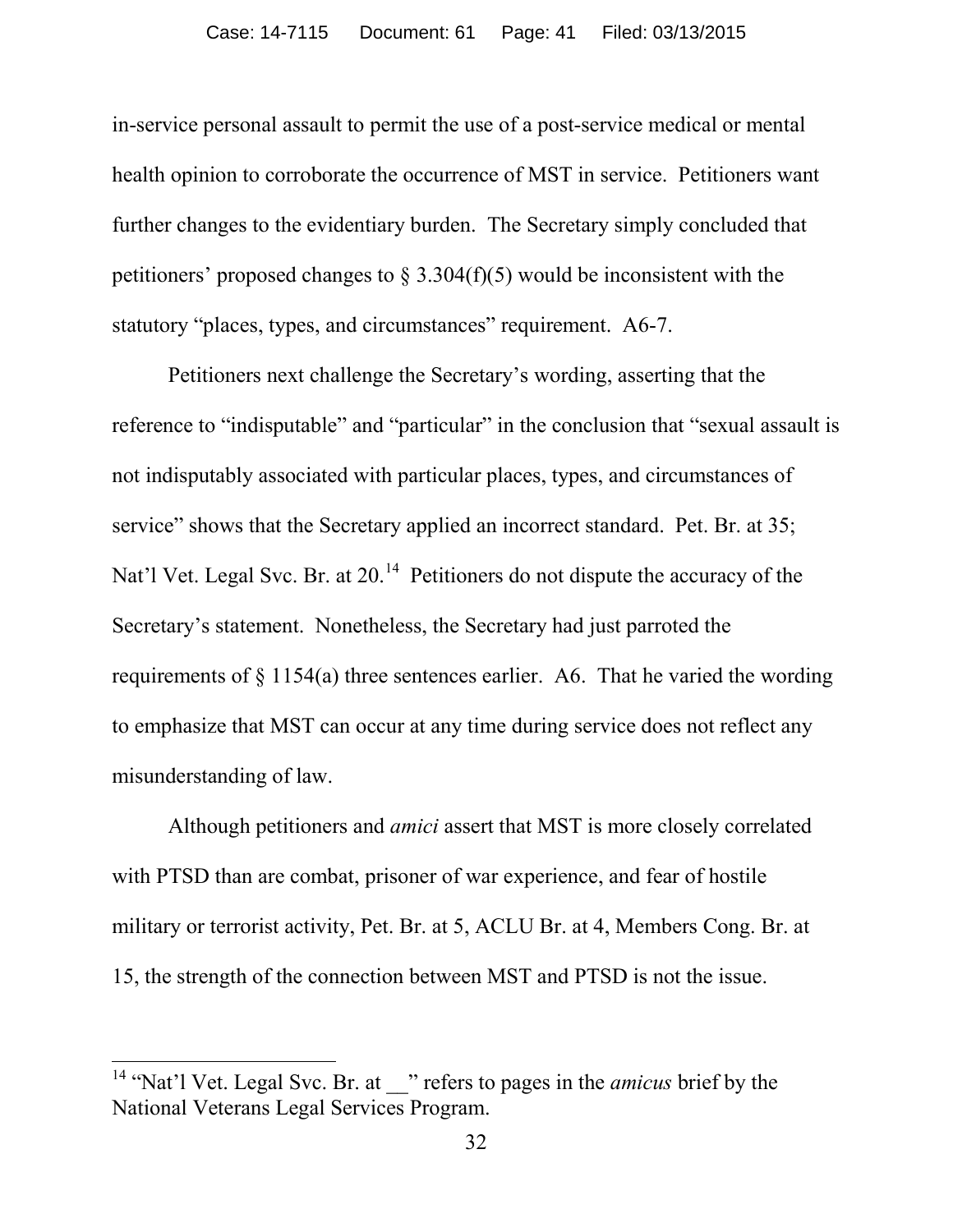Petitioners challenge the means by which a service member can establish that MST *occurred*, not that the MST caused PTSD.

By contrast, the relaxed evidentiary burden for combat, prisoner of war, and fear-related PTSD claims is based, at least in part, upon expert medical reports or other evidence connecting the type of stressor at issue with particular places, types, and circumstances of service. For example, the fear-based regulation to which petitioners most closely analogize "acknowledges the inherently stressful nature of the places, types, and circumstances of service in which fear of hostile military or terrorist activities is ongoing." 75 Fed. Reg. 39,843 (Jul. 13, 2010); *see also* A6-7 (discussing findings of Institute of Medicine report prepared at the request of Congress). Accordingly, "VA concluded that a reduced evidentiary burden is justified where the circumstances of a Veteran's service are likely to have placed the Veteran in a stressful situation related to fear of hostile military or terrorist activity." A7.

Petitioners and *amici* do not attempt to make a similar connection between MST and any "places, types, and circumstances" of service but instead propose a rule that reads that requirement out of the law. *See* A302-03. Under that proposed rule, VA in most cases would be unable to seek to corroborate a veteran's claim that MST occurred in service. *See Mariano v. Principi*, 17 Vet. App. 305, 312 (2003) (requiring VA to provide an adequate statement of reasons or bases for its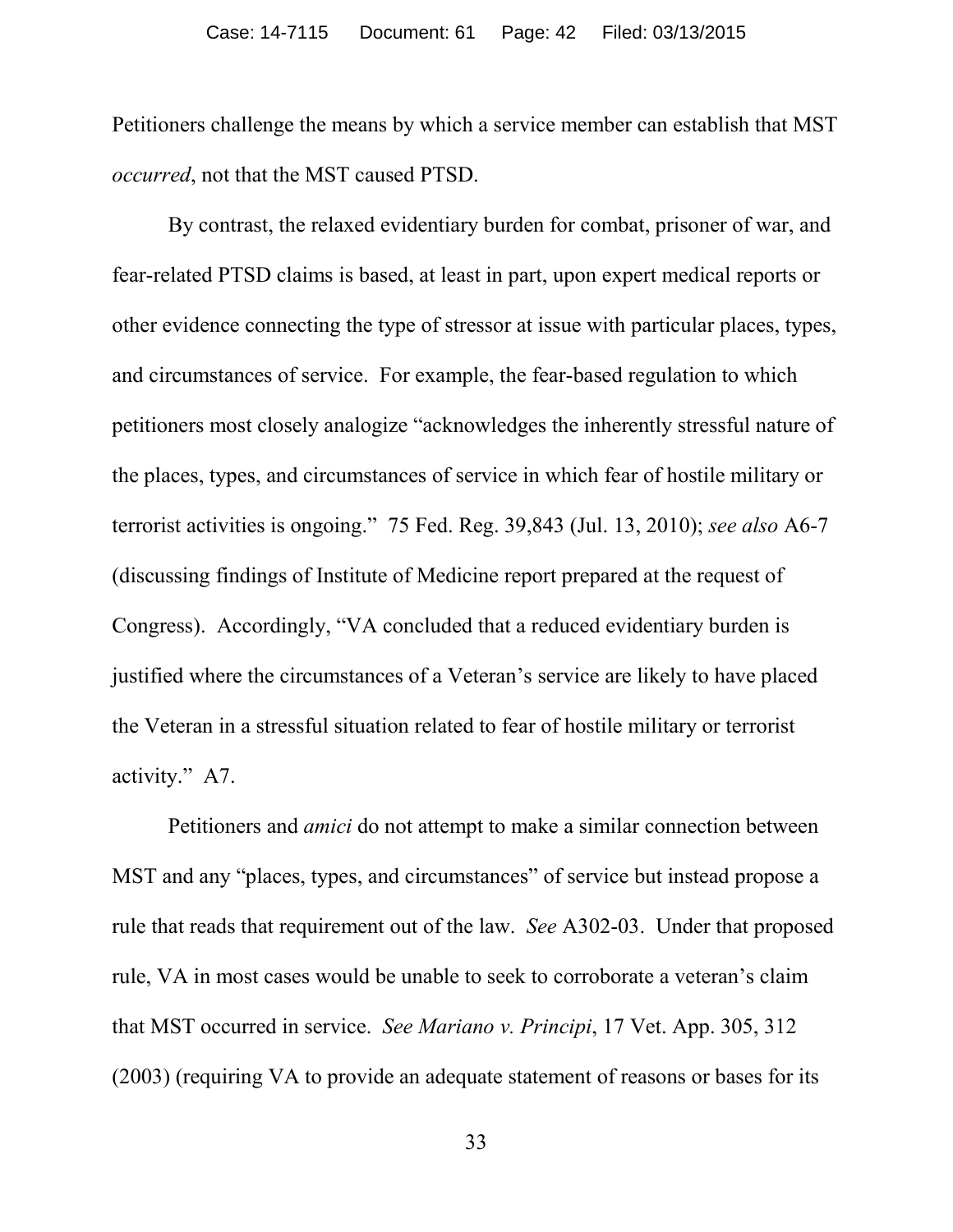decision to pursue further development in cases where doing so reasonably could be construed as obtaining additional evidence against an appellant's case). This might be reasonable if MST was not the type of stressor that can occur to any service member at any time and in any place, but instead was tied to places, types, and circumstances of service, as is, for example, the fact of being a prisoner of war. Petitioners' proposed rule, not the Secretary's denial of their rulemaking request, departs from past practice.

#### **3. None Of Petitioners' Remaining Assertions Demonstrates That The Secretary's Denial Was Arbitrary And Capricious**

None of petitioners' remaining assertions demonstrates that the Secretary's decision was in any way arbitrary and capricious. First, the provision in § 3.304(f)(5) permitting VA to "submit any evidence that [VA] receives to an appropriate medical or mental health professional for an opinion as to whether it indicates that a personal assault occurred" does not heighten, but makes it easier for claimants to fulfill, the corroborating evidence requirement. This provision provides an additional means to corroborate an alleged in-service personal assault.

As an initial matter, petitioners' assertions are contrary to the position petitioner Vietnam Veterans took in response to VA's 2000 notice of proposed rulemaking. Vietnam Veterans "essentially concur[red]" with the regulation as originally proposed, but recommended referring to "both 'medical and mental health professionals' with respect to the VA's solicitation of expert opinions to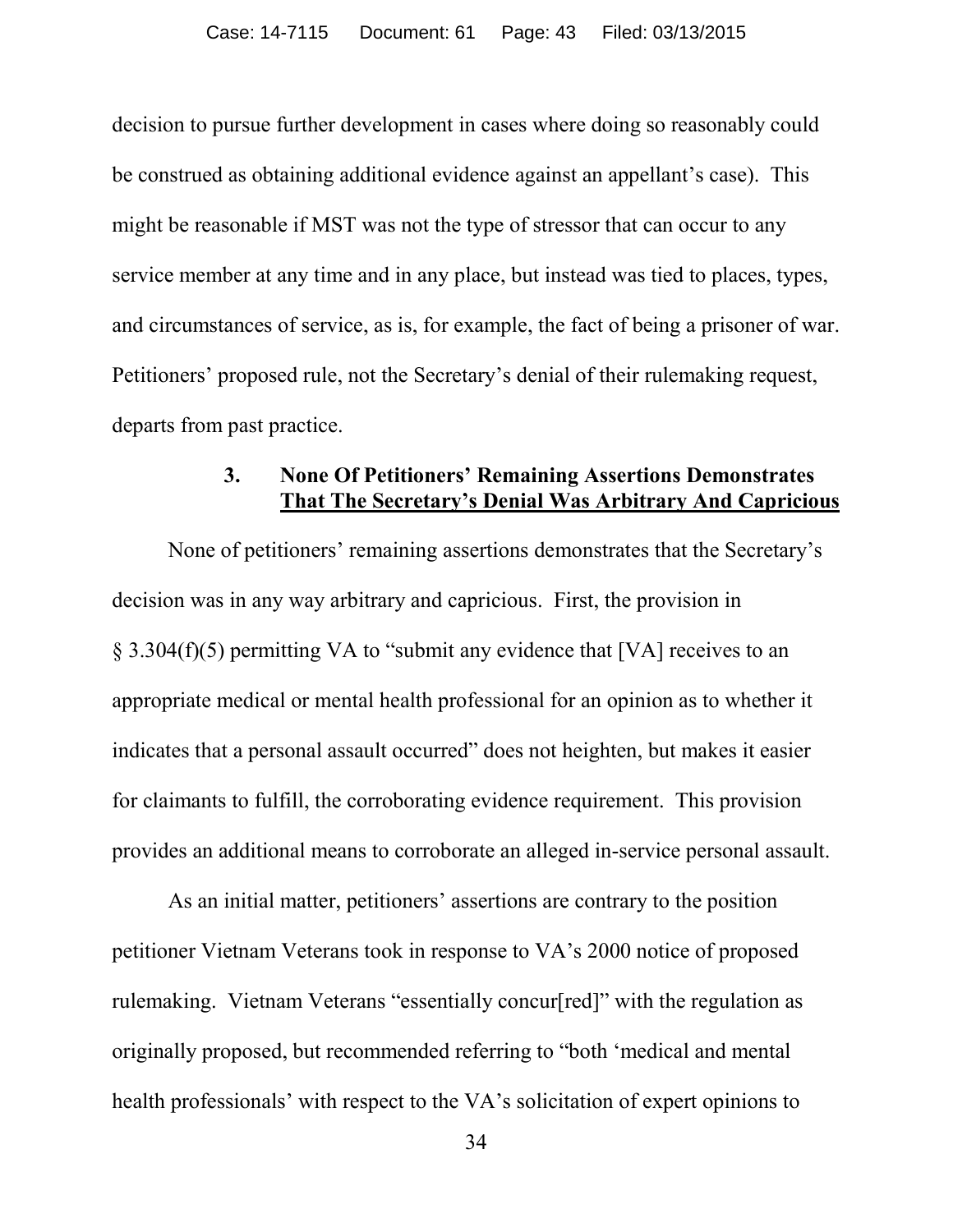corroborate the existence of a personal assault." A360. Vietnam Veterans concluded, "[t]he option of referring relevant evidence to a mental health professional for an expert opinion should be expressly provided in the regulation." *Id*.

Contrary to petitioners' current view,  $\S 3.304(f)(5)$  does not "expressly" direct[] VA to seek outside review of evidence to prove that an in-service stressor occurred," nor does it "subject survivor testimony to yet another layer of review." Pet. Br. at 25; *see also* Pub. Health Br. at 3-4. The regulation uses the word "may," indicating that submission of evidence to a medical or mental health professional is optional, not mandatory. 38 C.F.R. § 3.304(f)(5). Second, as VA's initial rulemaking materials make clear, this provision does *not* introduce an additional layer of review; rather, such opinions are "weighed along with all the evidence provided," and the ultimate "determination as to whether a stressor occurred is a factual question that must be resolved by VA adjudicators." A8. To the extent that VA departed from its past practice in any way by promulgating § 3.304(f)(5), VA did so to make it *easier* for claimants to prove service connection for PTSD when it results from MST.

Second, petitioners' assertions that VA has not done *enough* to train VA employees who develop and adjudicate MST-related claims, Pet. Br. at 30-33, do not undermine the Secretary's decision. As demonstrated above, VA's training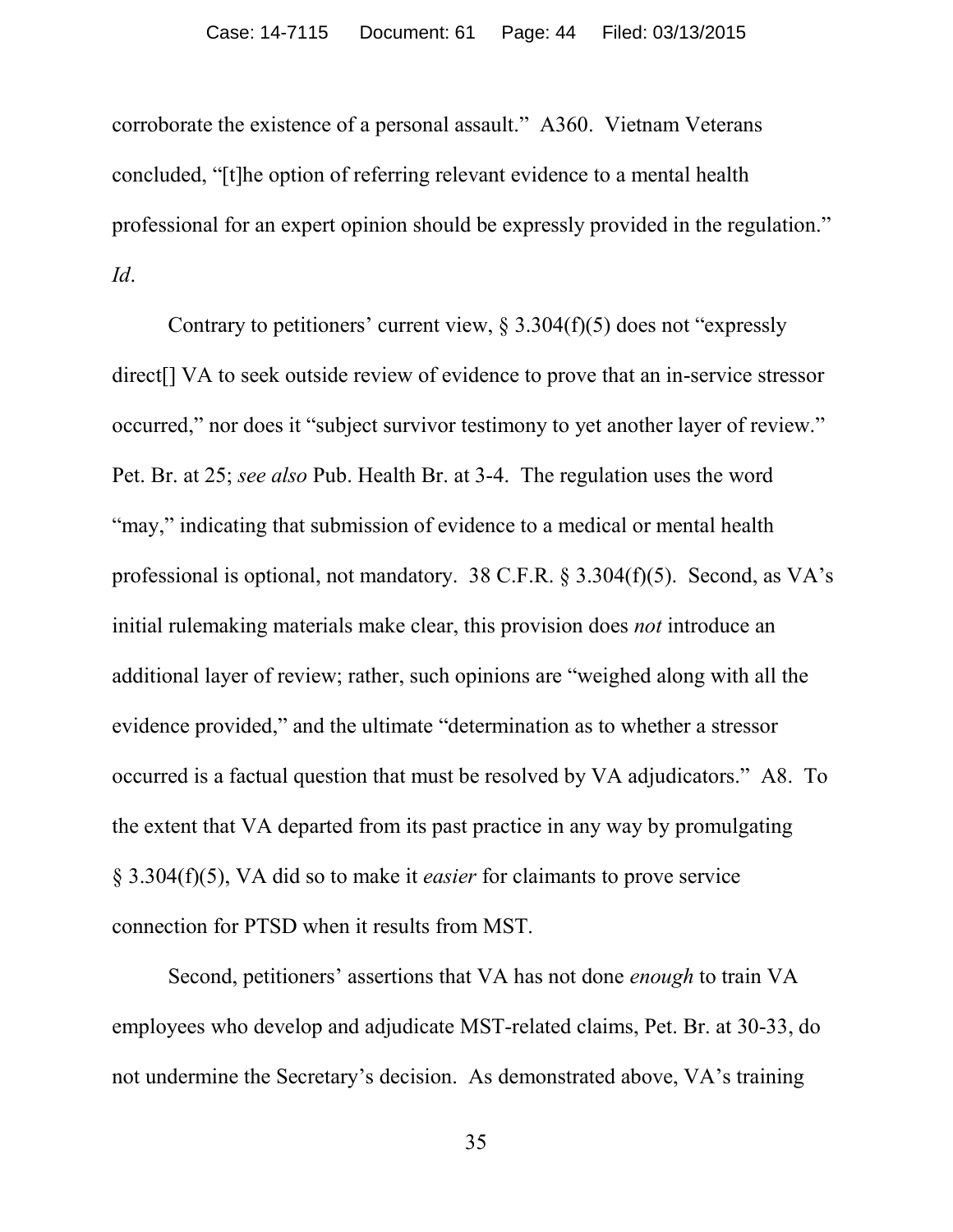efforts have improved adjudication of MST-related claims. A5-6; *see also* A81-82, 116, 173, 175, 210, 244-45. Even assuming, without conceding, that "perfect" adjudication of MST claims would result in equal grant rates between men and women, between MST-related and other PTSD claims, and between regional offices, VA's failure to have achieved that "perfect" result does not make the Secretary's decision denying petitioners' rulemaking request arbitrary or capricious.[15](#page-44-0) 

Exercising his policy expertise and discretion, the Secretary concluded that any inconsistencies in the application of the corroborating evidence requirement in § 3.304(f)(5) do not justify eliminating that requirement from the law, but are more properly addressed through training programs that are demonstrating proven success in ensuring more even-handed application of § 3.304(f)(5). *See* A5-6. Petitioners fail to demonstrate that that decision renders the Secretary's rulemaking denial arbitrary and capricious.

Finally, we note that the Secretary's denial does not "deny[] treatment to veterans with MST-related PTSD." Pub. Health Br. at 5. Veterans are not required to prove that a MST-related disability is service connected before they can

<span id="page-44-0"></span> $15$  It is more realistic to expect some degree of variation between grant rates for certain groups. "[V]ariations in approval rates do not necessarily mean that decisions were inaccurate, as they could be attributed to actual differences among claims and their levels of evidence." A247. Moreover, different adjudicators reviewing the same evidence can make differing, but reasonable, judgments on the meaning of that evidence.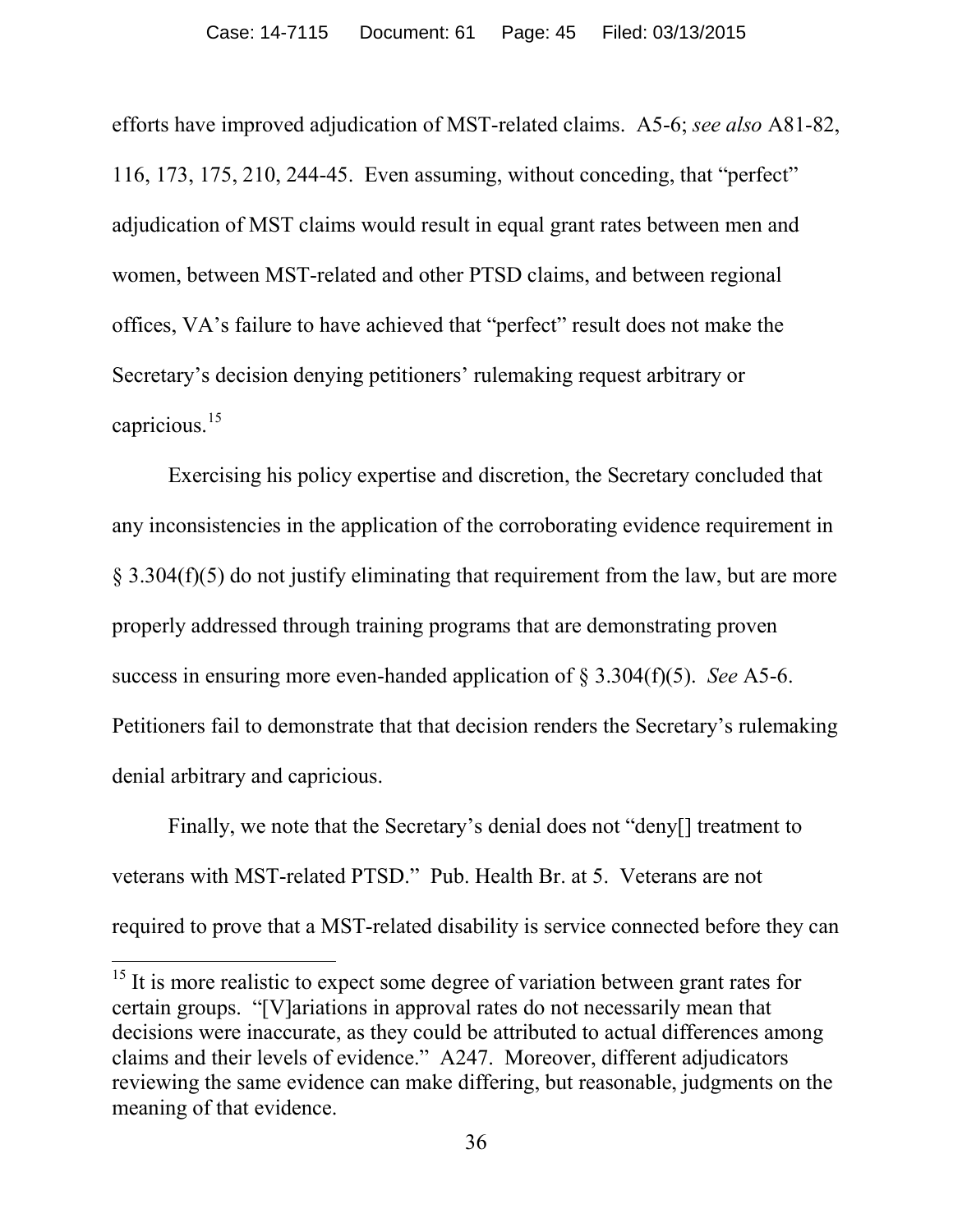receive care and treatment for psychological trauma associated with MST. As petitioners acknowledged in their rulemaking request, VA "screens all veterans for MST and offers free healthcare," without regard to service connected status. A308. Even in cases where a claimant might not qualify for monetary benefits under  $\S 3.304(f)(5)$ , VA is otherwise authorized to provide treatment and counseling to overcome psychological trauma resulting from "a physical assault of a sexual nature, battery of a sexual nature, or sexual harassment." *See* 38 U.S.C. § 1720D(a)(1); Veterans Health Admin. Directive 2010-033, ¶ 2.b (Jul. 14, 2010) (stating that veterans "do not need to have filed a disability claim, be service connected, or provide evidence of the sexual trauma to receive MST-related care").

The Secretary has decided against eliminating the corroborating evidence requirement in MST-related PTSD claims. This decision does not indicate his "refus[al] to care for MST survivors," Pet. Br. at 27, but reflects a reasoned balance between the statutory requirement to ensure that claimed stressors are consistent with the places, types, and circumstances of a veteran's service, and the unique challenges that MST survivors face. This Court should uphold the Secretary's denial under the APA.

#### **III. The Secretary's Denial Of Petitioners' Rulemaking Request Does Not Violate The Equal Protection Component Of The Fifth Amendment .**

The Secretary's decision denying petitioners' rulemaking request raises no constitutional concerns. As an initial matter, petitioners may not attack the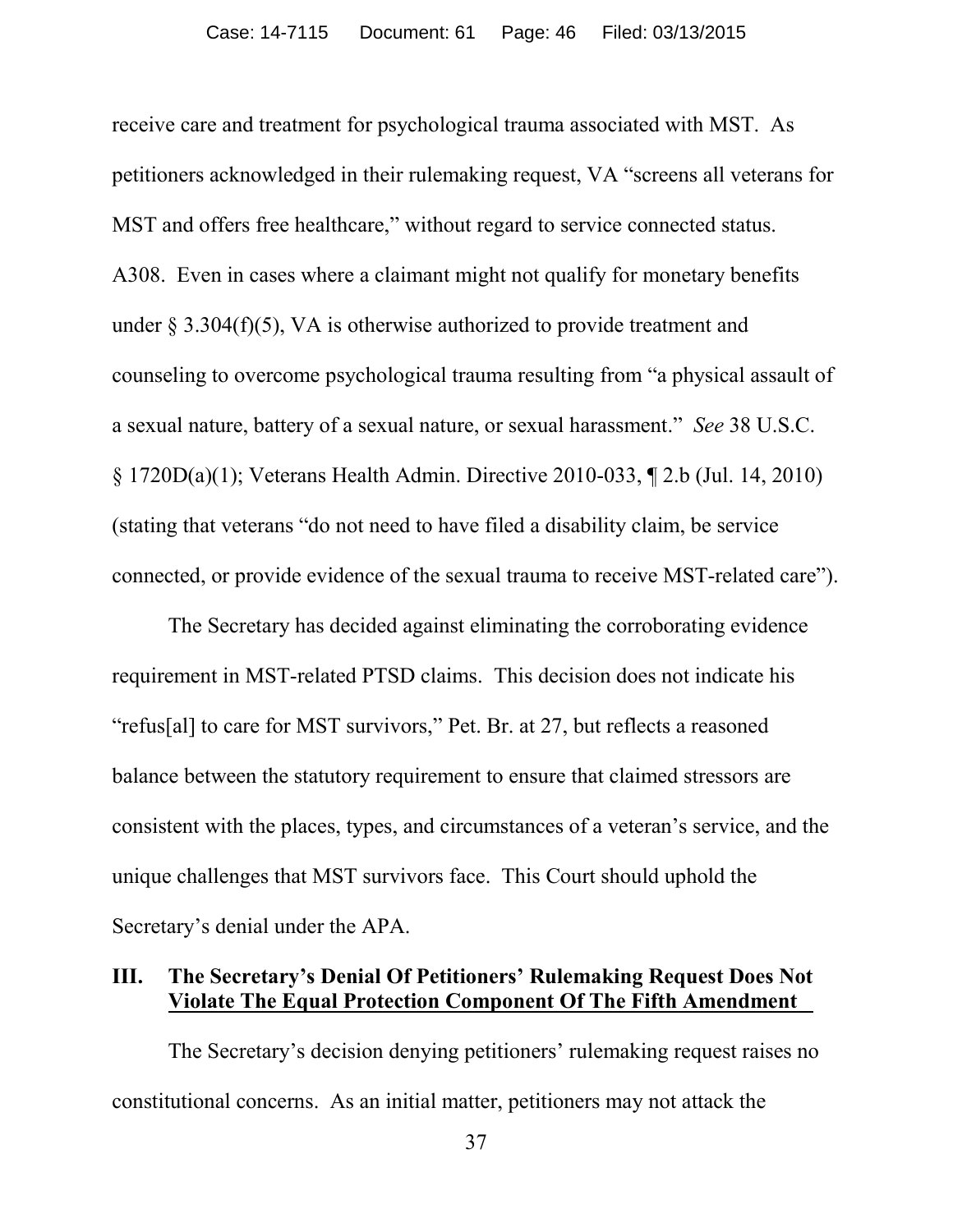constitutionality or validity of current  $\S 3.304(f)(5)$  in this suit challenging the Secretary's determination not to engage in rulemaking. *See Preminger*, 632 F.3d at 1350, 1352-53. In any event,  $\S 3.304(f)(5)$  is plainly constitutional.

Petitioners' suggestion that  $\S 3.304(f)(5)$  violates Equal Protection by discriminating along gender lines cannot be squared with either long-standing equal protection principles or petitioners' own arguments. A facially neutral provision – one that does not implicate a classification such as race, national origin, or sex – is constitutional so long as it has some rational basis. *Heller v. Doe*, 509 U.S. 312, 319-20 (1993).

Petitioners appear to concede that § 3.304(f)(5) is facially neutral. *See* Pet. Br. at 38 (setting forth standard of review for facially neutral regulation). On its face, the regulation says nothing about the gender of any claimant. Nonetheless, petitioners contend that rational basis review does not apply. They do not make this claim based upon any allegedly disparate impact between men and women because they cannot; it is "well established" that facially neutral classifications are not subject to heightened scrutiny merely because they have a disparate impact on men and women. *Totes-Isotoner Corp. v. United States*, 594 F.3d 1346, 1356 (Fed. Cir. 2010); *see also Bray v. Alexandria Women's Health Clinic*, 506 U.S. 263, 271-272 (1993); *Personnel Adm'r of Mass. v. Feeney*, 442 U.S. 256, 273-75 (1979).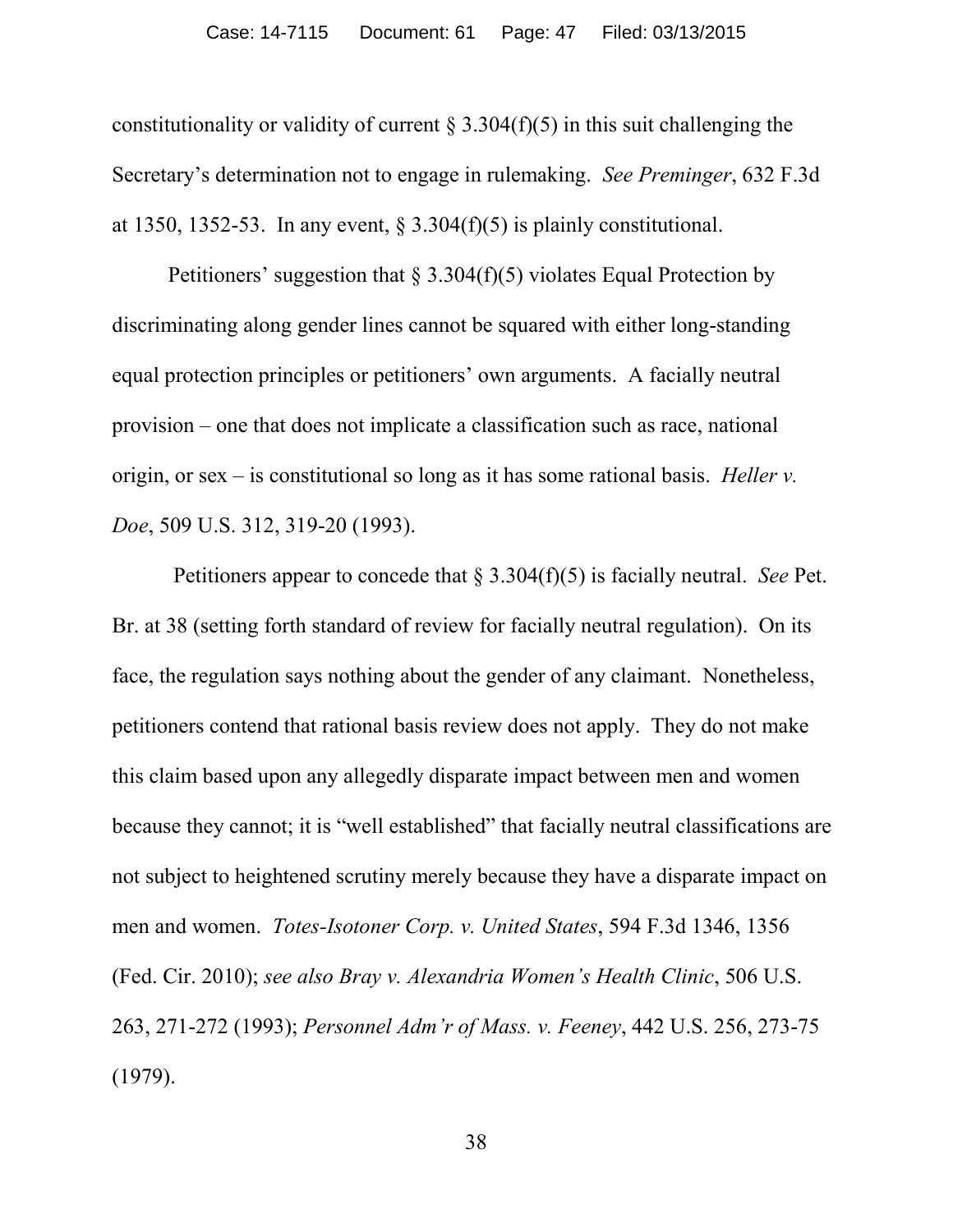Rather, petitioners make the rather startling assertion that the Secretary has *intentionally* discriminated against women because § 3.304(f)(5) was "motivated by discriminatory animus and its application results in discriminatory effect.'" Pet. Br. at 38 (quoting *Berkley v. United States*, 287 F.3d 1076, 1084 (Fed. Cir. 2002)); *Vill. of Arlington Heights v. Metro. Hous. Dev. Corp.*, 429 U.S. 252, 264-65 (1977). Discriminatory animus, or intent, "implies more than mere awareness of consequences – it implies that [VA promulgated  $\S 3.304(f)(5)$ ] 'because of, not merely in spite of, [its] adverse effects upon an identifiable group.'" *Rack Room Shoes v. United States*, 718 F.3d 1370, 1376 (Fed. Cir. 2013) (quoting *Feeney*, 442 U.S. at 279). Petitioners bear the burden of demonstrating discriminatory intent. *Vill. of Arlington Heights*, 429 U.S. at 265.

Petitioners fail to carry this burden. Indeed, petitioners themselves do not consistently argue that VA discriminates against women, but allege that it also discriminates against men. *See, e.g.,* Pet. Br. at 11 ("disparity" in grant rates for MST-related PTSD "was especially high for men"); *id.* at 30 (men's "claims are denied at higher rates than" women's); *id.* (asserting a "disparate impact on both men and women"); Pet. for Rev. at 6, Docket No. 1 ("VA's denial of the rulemaking petition also discriminates against men, whose MST-related claims VA denied even more often than claims submitted by women veterans.").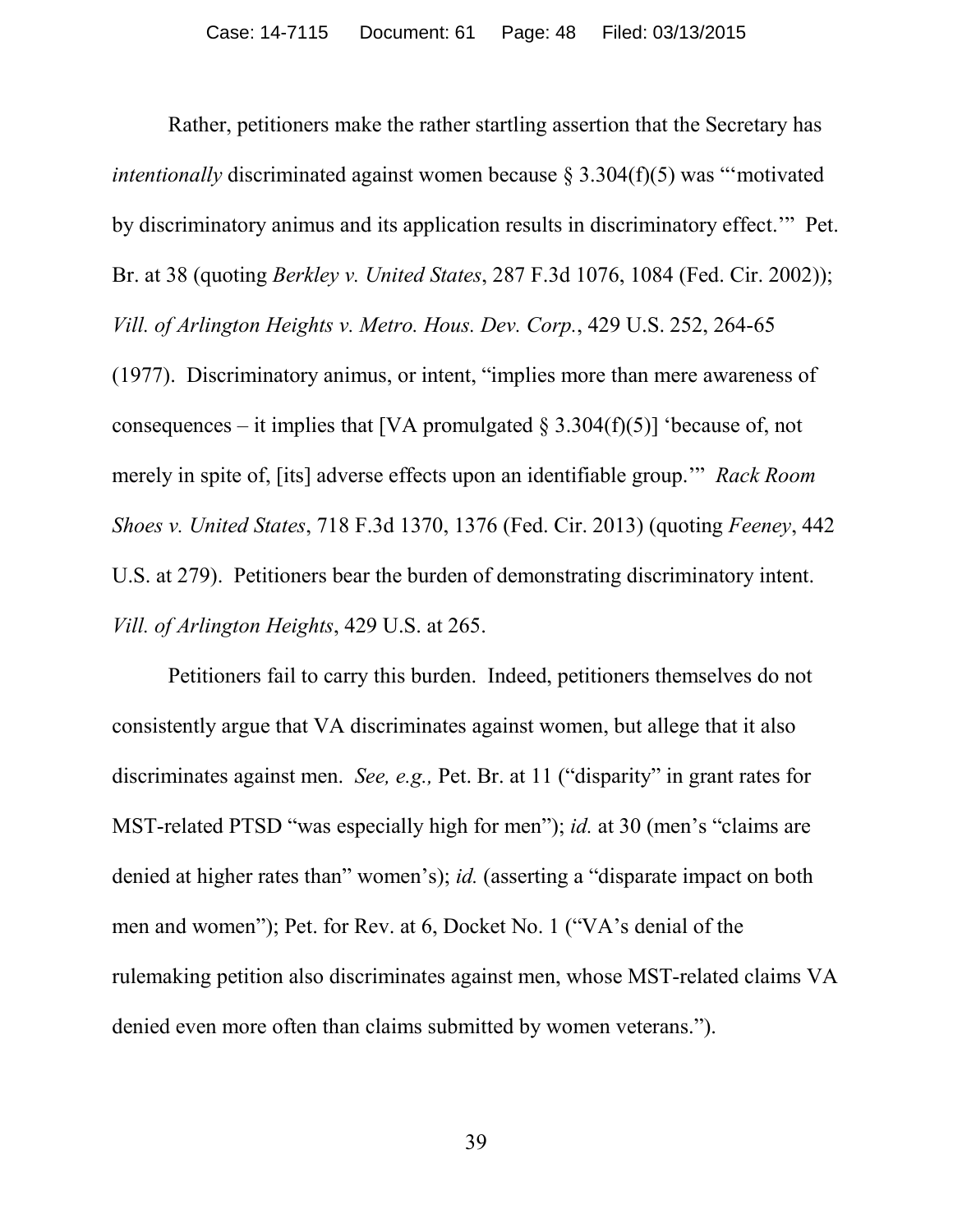Petitioners' own observations are thus sufficient to deny their equal protection challenge. When a regulation "disadvantages both men and women, then an inference of discriminatory purpose is not permitted."[16](#page-48-0) *Ricketts v. City of Columbia, Mo.*, 36 F.3d 775, 781 (8th Cir. 1994).

Petitioners' remaining assertions simply repeat arguments made in connection with their APA challenge, and do not demonstrate discriminatory intent or effect. Section 3.304(f)(5) does not "create[] a higher evidentiary burden on servicewomen," Pet. Br. at 40, but plainly imposes the exact same burden on male and female claimants. That women might bring more MST-related claims does not require heightened scrutiny nor demonstrate intentional discrimination on the part of VA. *See Feeney*, 442 U.S. at 273-74 (applying rational basis review to facially neutral veterans' preference statute despite adverse effect on women that resulted from fact that "over 98 [percent] of the veterans . . . were male"); *Washington v. Davis*, 426 U.S. 229, 242 (1976) ("[W]e have not held that a law, neutral on its face and serving ends otherwise within the power of government to pursue, is invalid under the Equal Protection Clause simply because it may affect a greater

<span id="page-48-0"></span><sup>&</sup>lt;sup>16</sup> Petitioners fail to cite any authority for the proposition that a regulation that discriminates against both men and women is constitutionally deficient. Of course, a law might discriminate against both men and women in *different ways*, *see, e.g, Wengler v. Druggists Mut. Ins. Co.*, 446 U.S. 142 (1980), but § 3.304(f)(5) does not distinguish between claimants based upon sex.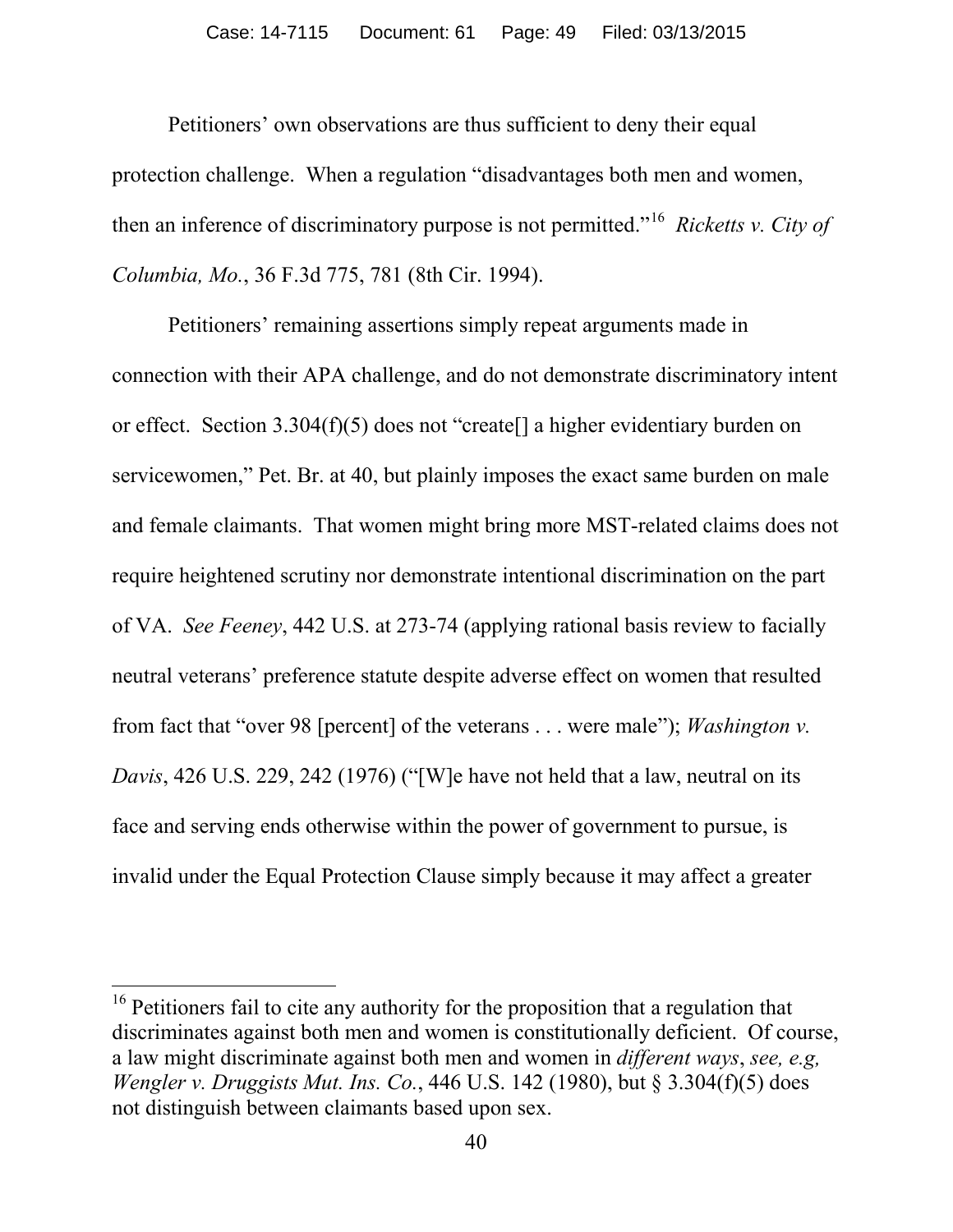proportion of one race than of another.").<sup>[17](#page-49-0)</sup> Facially neutral § 3.304(f)(5) is constitutional.

Likewise, the Secretary's distinction between PTSD claims based upon inservice personal assault and those based upon other in-service stressors – and his decision not to revisit that distinction at this time – is constitutional. The rational basis standard requires only that there be "a rational relationship between the [challenged Government action] and some legitimate governmental purpose." *Heller*, 509 U.S. at 320. There is a "strong presumption of validity" and the classification must be sustained if "there is any reasonably conceivable state of facts" that would support it. *Id.* 

Again faltering on their own arguments, petitioners fail to establish an Equal Protection violation. Petitioners do not object to VA's decision to treat veterans with MST-related PTSD claims as "a distinct class" separate from all other veterans with service-connected PTSD. Pet. Br. at 49. Petitioners would appear to endorse treating veterans with MST-related PTSD differently (more leniently) than all other PTSD claimants. Petitioners' real challenge is to VA's decision to treat

<span id="page-49-0"></span> $17$  Contrary to petitioners' suggestion, Pet. Br. at 42 n.6, the Supreme Court in *Dothard v. Rawlinson*, did not find purposeful discriminatory motive on the basis that an employment statute affected 41 percent of women and less than one percent of men. 433 U.S. 321, 328-30 (1977). "The gist of the claim [in *Dothard*] . . . d[id] not involve an assertion of purposeful discriminatory motive." *Id.* at 328. Rather, the Court affirmed the finding that the disparate impact of the challenged law established a prima facie case of a Title VII violation under the burden-shifting framework applicable to such claims. *See id.* at 330.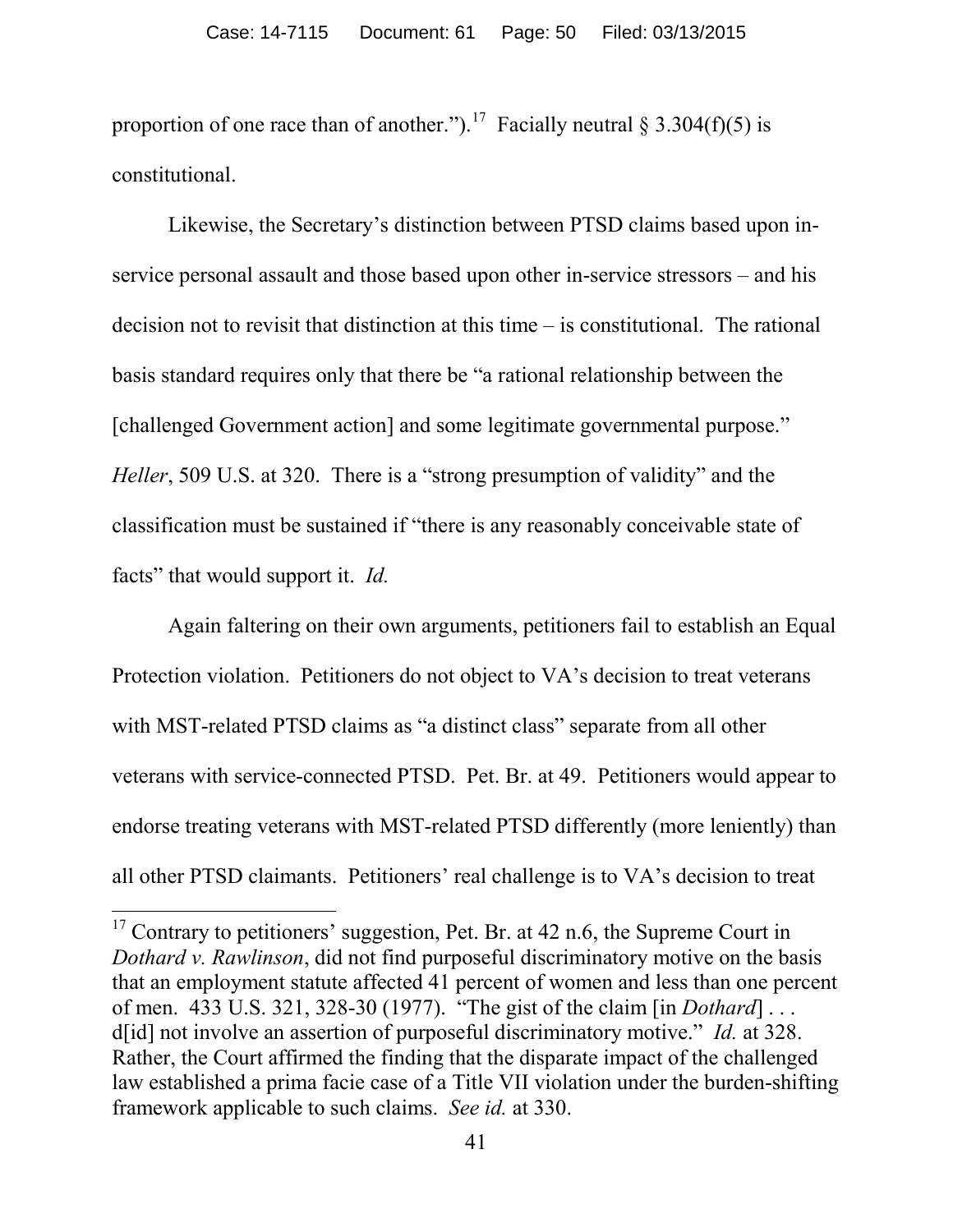MST-based PTSD claims differently from claims based upon combat with the enemy, prisoner-of-war experience, an in-service diagnosis of PTSD, and fear of hostile military or terrorist activity.

As demonstrated above, VA's differentiation between these claims is more nuanced than petitioners would have this Court believe, and is wholly rational. Applying the statutory "places, types, and circumstances" requirement to MSTrelated claims raises challenges not applicable to other PTSD claims because MST can occur at any place, at any time, and to anyone. This non-arbitrary distinction, not gender discrimination or bias against MST victims, explains the differences between sub-sections of § 3.304(f).

Finally, overlooking statutory compliance as a "legitimate government interest," petitioners suggest that the "only plausible objectives" for the Secretary's denial are the preservation of resources or prevention of fraud. Pet. Br. at 45. The Secretary did not identify either of these objectives in his decision denying petitioners' claim. *See* A4-7. But to the extent that the statutory requirement that regulations under which benefits are awarded require consideration of the "types, places, and circumstances" of service reflects a Congressional intent to prevent fraud, the Secretary's decision furthers that intent. Although petitioners contend that "fraudulent claims are not likely to be a problem," their arguments in support of this contention provide no comfort. Pet. Br. at 47.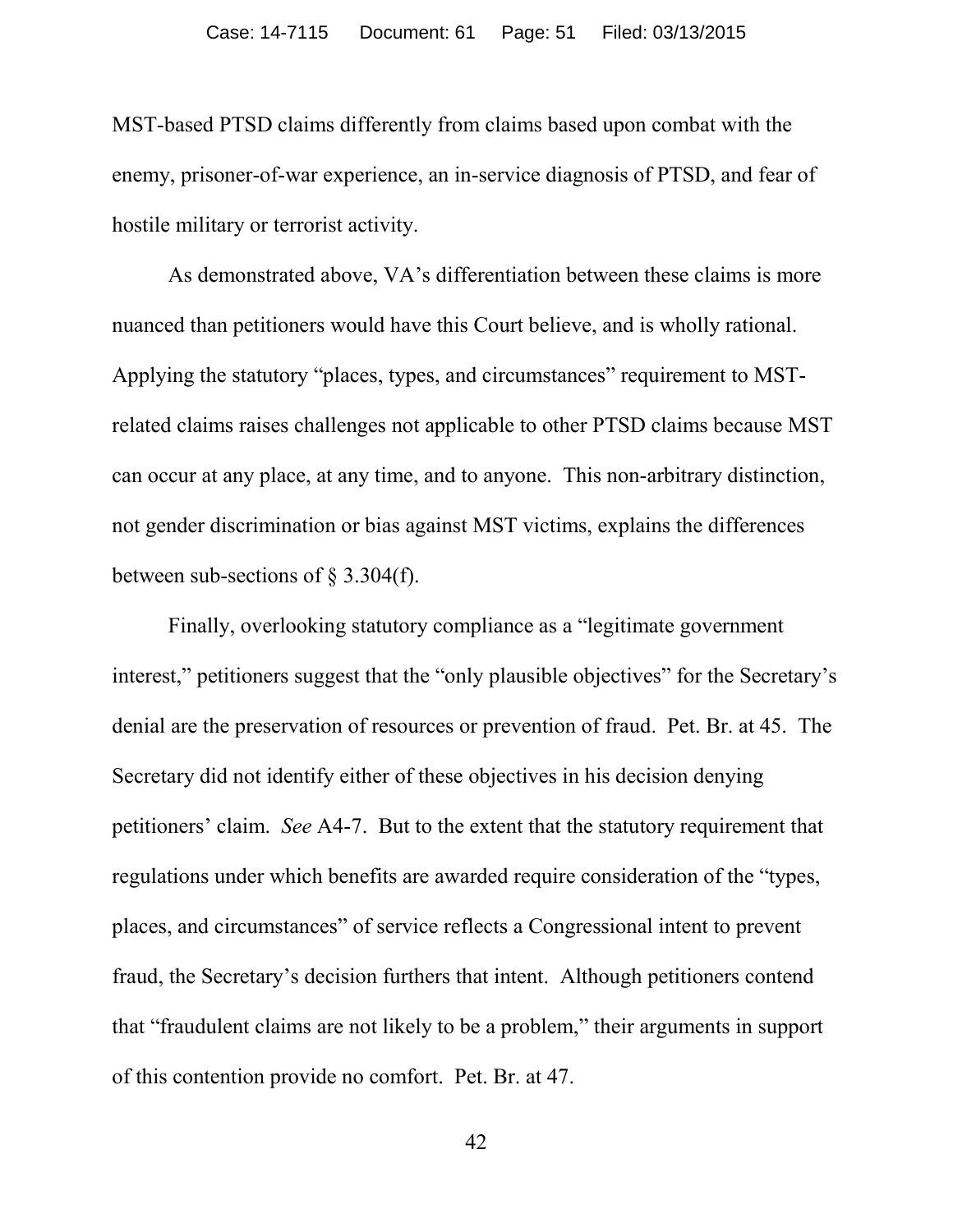Petitioners' leading argument is that "MST survivors face high costs to making fraudulent claims, such as professional fall-out, social alienation, and the likelihood of re-traumatization." *Id.* But claimants who file *fraudulent* MST claims, are not MST survivors and, therefore, these considerations will not stand as deterrents.

Second, petitioners suggest that fraud will be unlikely because the consequences for fraud are high. Pet. Br. at 47. To be sure, most claimants do not and will not commit fraud. But fraud has been found in connection with claims for VA benefits, despite the harsh penalties that apply.<sup>18</sup>

More specifically, the safeguards that are in place to minimize the risk of fraudulent claims for fear-related PTSD benefits, Pet. Br. at 48, do apply to MSTrelated claims. As VA explained with respect to its fear-based PTSD regulation, "[t]he reduced evidentiary standard provided by the rule is not applicable *solely* because a veteran reports that he or she experienced fear." 75 Fed. Reg. at 39,845 (emphasis added). By contrast, under petitioners' proposed rule, the reduced evidentiary standard for proving in-service incurrence of MST would apply solely because a veteran reports that he or she experienced MST. A342.

<span id="page-51-0"></span><sup>18</sup> *See, e.g., United States v. Swisher*, 771 F.3d 514, 518-19 (9th Cir. 2014)*; United States v. Hamilton*, 699 F.3d 356, 362 (4th Cir. 2012); *Roberts v. Shinseki*, 647 F.3d 1334, 1337-39 (Fed. Cir. 2011).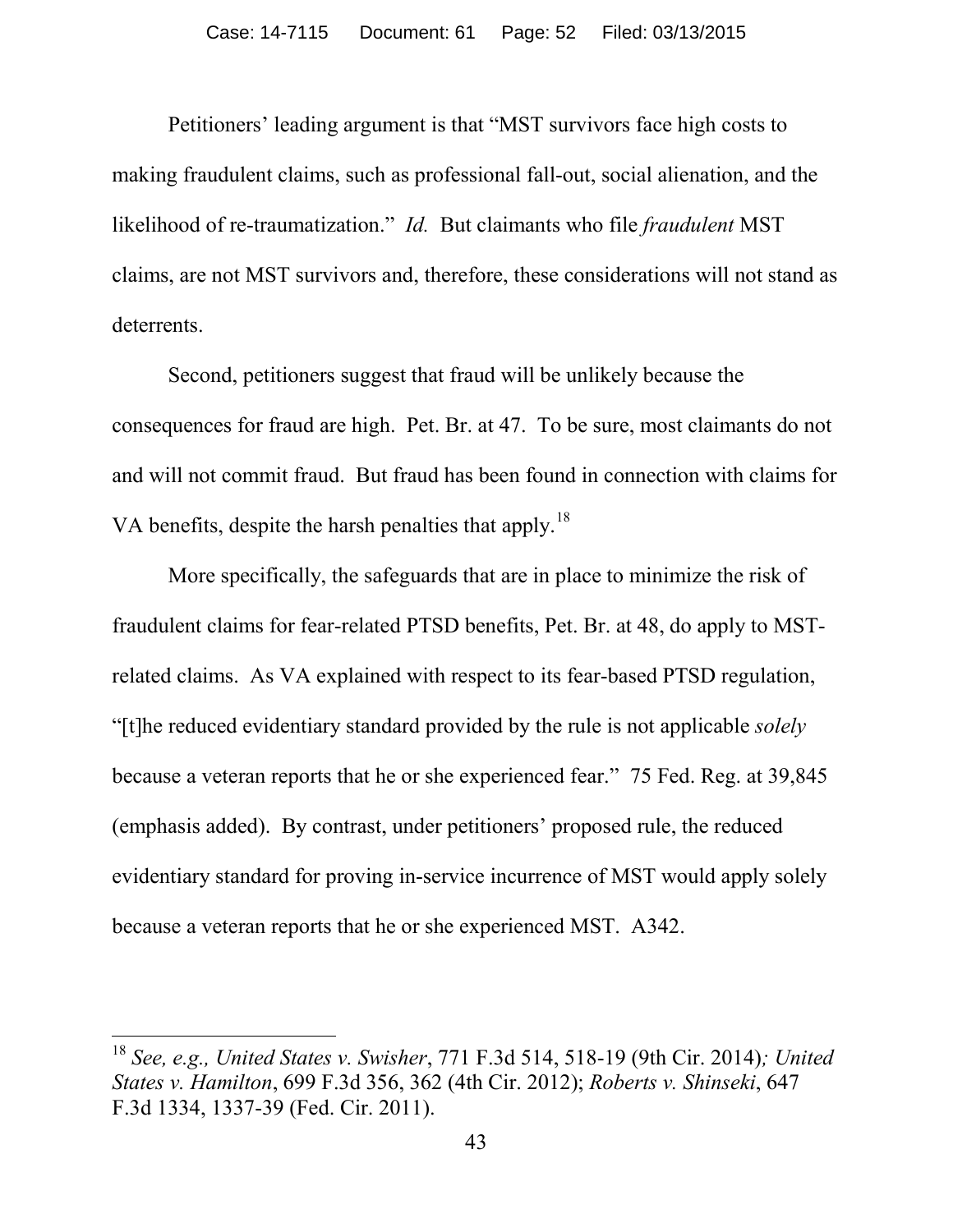Finally, petitioners explain that, according to the Department of Defense, estimates for false reports of MST are similar to those for other felonies. Pet. Br. at 48; *see also* ACLU Br. at 11. From this, petitioners conclude that "[t]here is no reason to believe that fraudulent claims would be submitted to VA at a higher rate than to [the Department of Defense]." *Id.* But one reason is obvious. There are few incentives and, as the Secretary has recognized, significant barriers to reporting MST during military service. But VA compensation and related benefits clearly provide an incentive to submit a claim for service-connected benefits, and the unfortunate reality is that some of these claims will be fraudulent. This Court should hold that the Secretary had a rational basis for denying petitioners' rulemaking request.

#### **CONCLUSION**

For the foregoing reasons, this Court should deny petitioners' challenge to the Secretary's decision denying their rulemaking petition.

Respectfully submitted,

BENJAMIN C. MIZER Acting Assistant Attorney General

s/Robert E. Kirschman, Jr./ by Martin F. Hockey, Jr. ROBERT E. KIRSCHMAN, JR. **Director**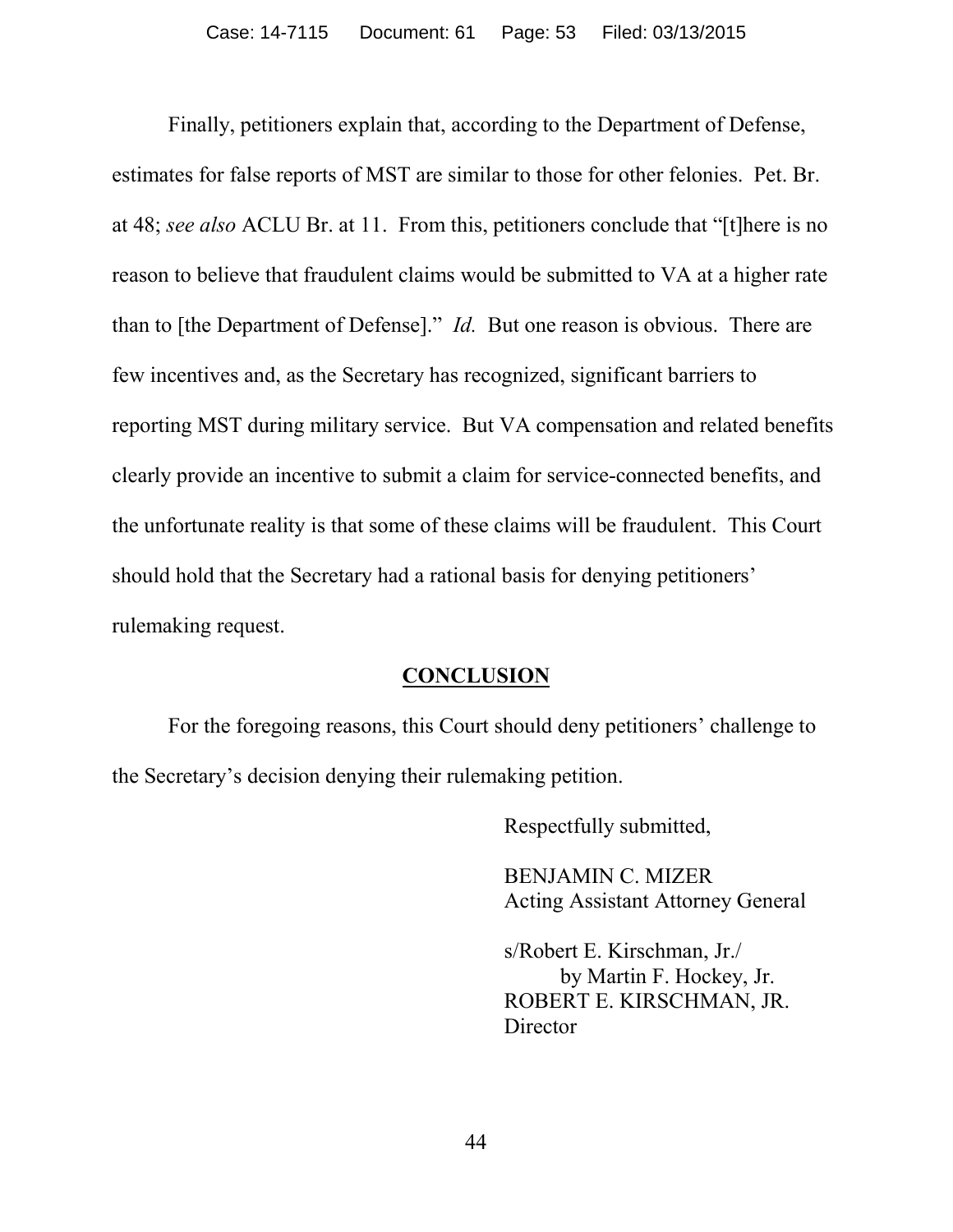#### OF COUNSEL:

DAVID J. BARRANS ALLISON KIDD-MILLER Deputy Assistant General Counsel Assistant Director

MARTIE ADELMAN Civil Division Attorney Department of Justice 810 Vermont Ave., NW Washington, DC 20044 Washington, DC 20420 (202) 305-3020

s/Allison Kidd-Miller Commercial Litigation Branch Department of Veterans Affairs PO Box 480, Ben Franklin Station

March 13, 2015 Attorneys for Respondent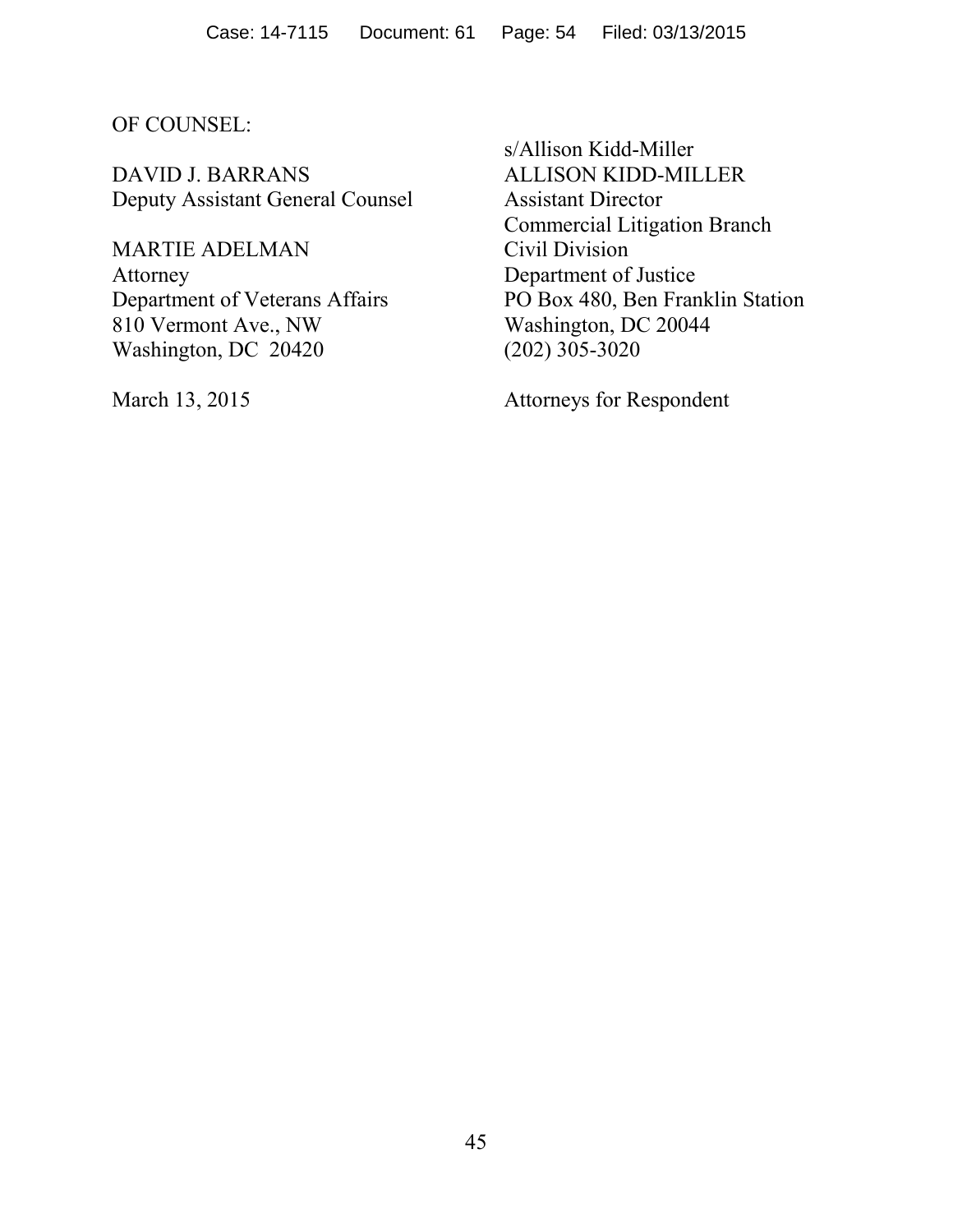## **CERTIFICATE OF COMPLIANCE**

I certify that, pursuant to Fed. R. App. Procedure  $32(a)(7)(B)$ , this brief complies with the type-volume limitation. This brief was prepared using Microsoft Word Times New Roman 14-point font. In making this certification, I have relied upon the word count function of the Microsoft Word processing system used to prepare this brief. According to the word count, this brief contains 9,911 words.

> s/Allison Kidd-Miller Allison Kidd-Miller March 13, 2015